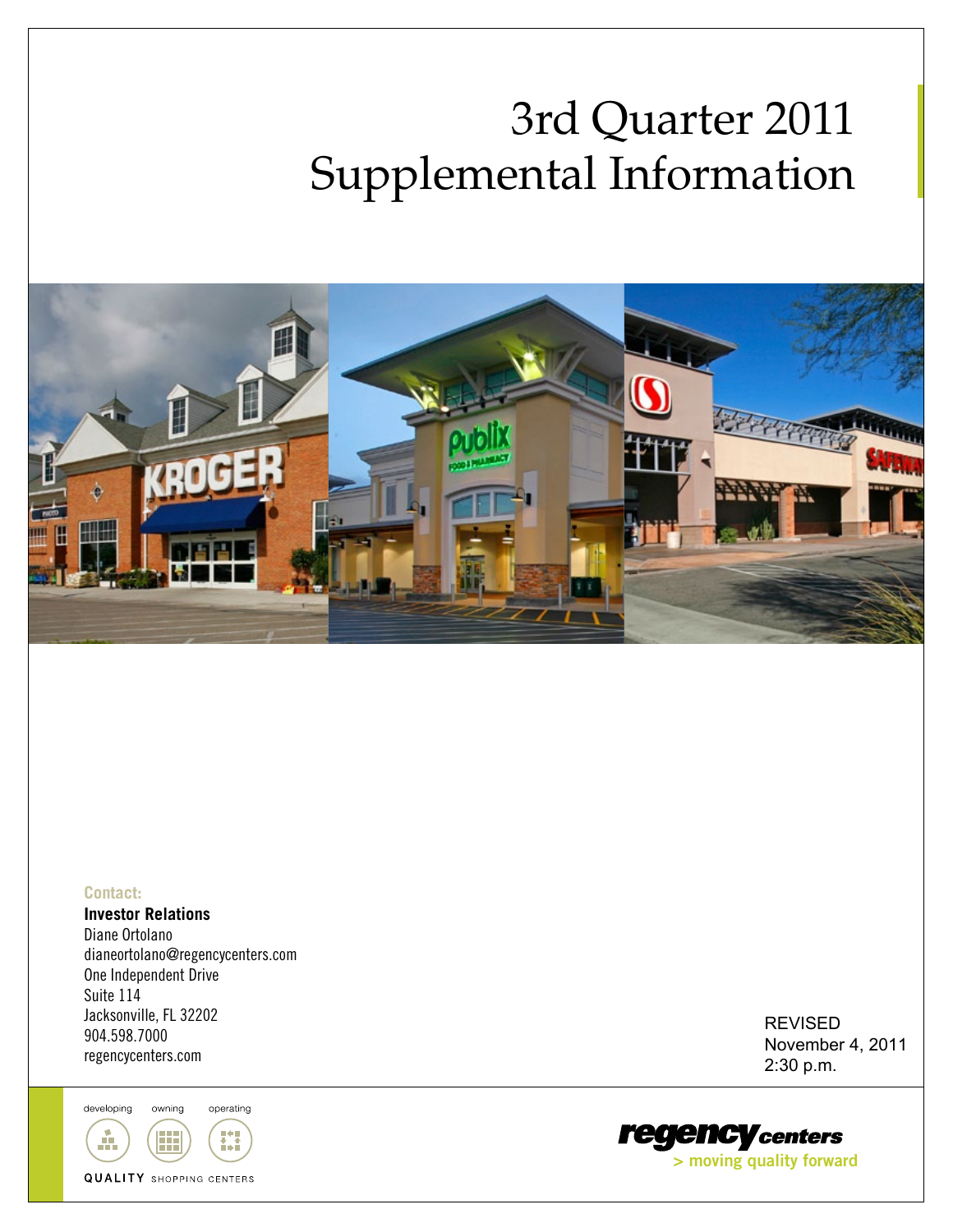#### **About Regency**

Regency Centers Corporation is the leading national owner, operator, and developer of grocery-anchored and community shopping centers. At September 30, 2011, Regency's total market capitalization was \$5.6 billion.

As of September 30, 2011, the Company owned 367 shopping centers and single tenant properties, including those held in co-investment partnerships. Total gross leasable area (GLA) under management, including tenant-owned square footage was 49.8 million square feet, located in top markets across the nation. Founded in 1963 and operating as a fully integrated real estate company, Regency is a qualified real estate investment trust that is self-administered and self-managed.

Regency's portfolio is distinguished by attractive demographics and strong retailers. The average household income in the trade area of Regency's centers is more than \$96,000, 33% higher than the national average. Regency's quality portfolio is anchored by dominant grocers such as Kroger and Publix, as well as leading national retailers such as Target, which drive traffic into its centers. In addition, 78% of the portfolio is leased to national and regional retailers. The quality of the tenant base and the strength of the Company's tenant relationships are fundamentally differentiating factors for Regency. Premier Customer Initiative (PCI) is Regency's relationship-based operating system that focuses on the national, regional, and local retailers that are the best operators in their merchandising category.

Regency's operating and development expertise continues to create value from the operating portfolio and from new development opportunities. Since 2000 Regency has developed 205 shopping centers, including those currently in-process, representing an investment at completion of \$3.0 billion. At the end of the third quarter of 2011, Regency had 22 projects under development for an estimated total investment at completion of \$378.9 million. These in-process developments are 96% funded and 87% leased (92% leased and committed, including tenant-owned square footage).

Regency employs a capital recycling strategy to continue to improve the overall quality of the portfolio. The disposition of assets and an industry-leading co-investment partnership program are integral components of this strategy. The co-investment partnerships provide an embedded market for developments and acquisitions, enabling Regency to generate a growing stream of third-party revenue while profitably growing the portfolio. In the past eight years, capital recycling and co-investment partnerships have enabled Regency to cost effectively fund \$9.6 billion in investments.

Regency has centers located in the top markets in the country and has 17 offices nationwide. The Company is listed on the New York Stock Exchange, traded under the symbol REG, and is included in the S&P MidCap 400 Index. There are also three series of preferred shares that trade under REG PRC, REG PRD and REG PRE.

Please visit www.RegencyCenters.com for more information.

*The information provided in this supplemental package is unaudited and there can be no assurance that the information will not vary from the final information for the quarter ended September 30, 2011. Regency may, but assumes no obligation to, update information in the supplemental package from time to time.* 

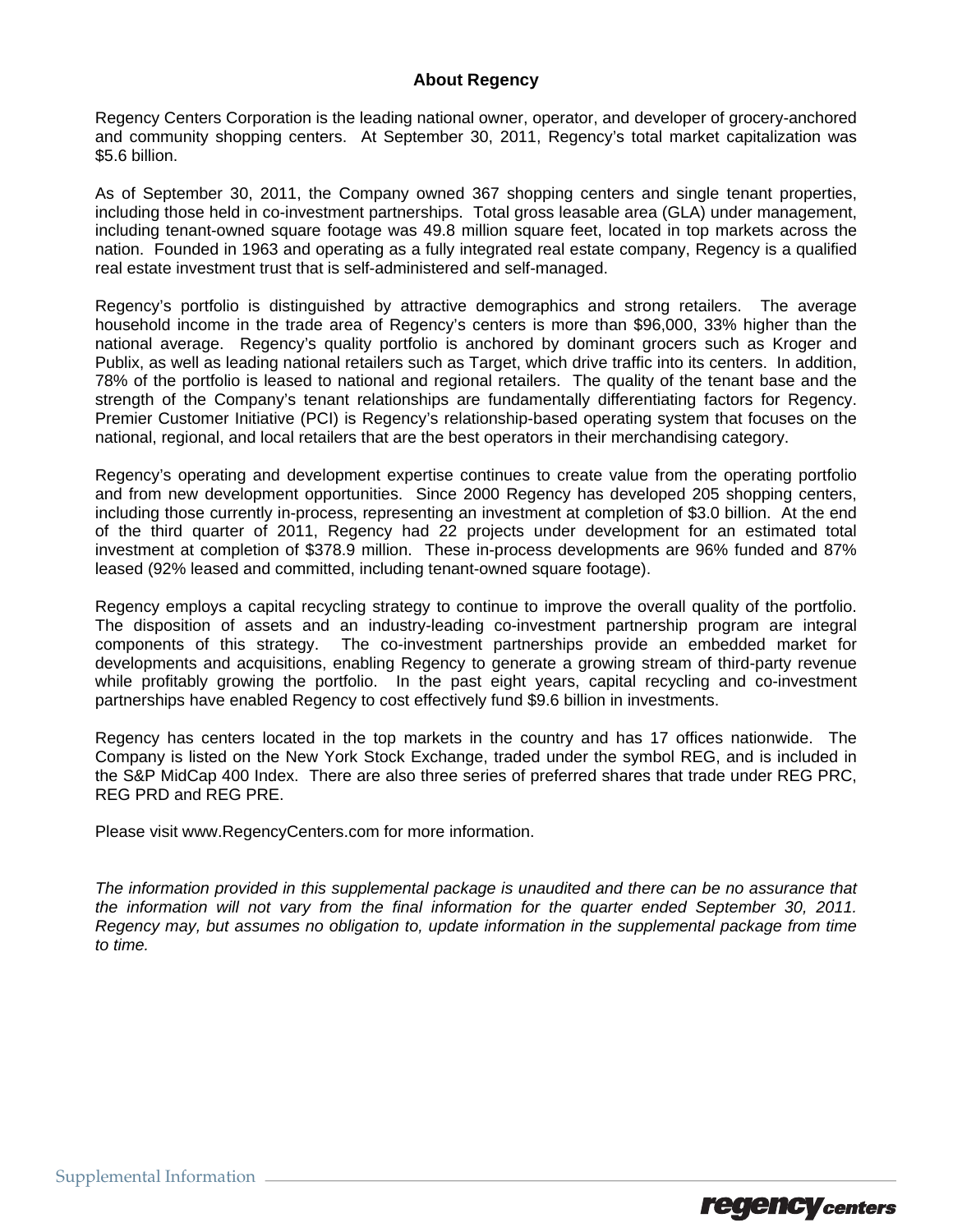### **Table of Contents** September 30, 2011

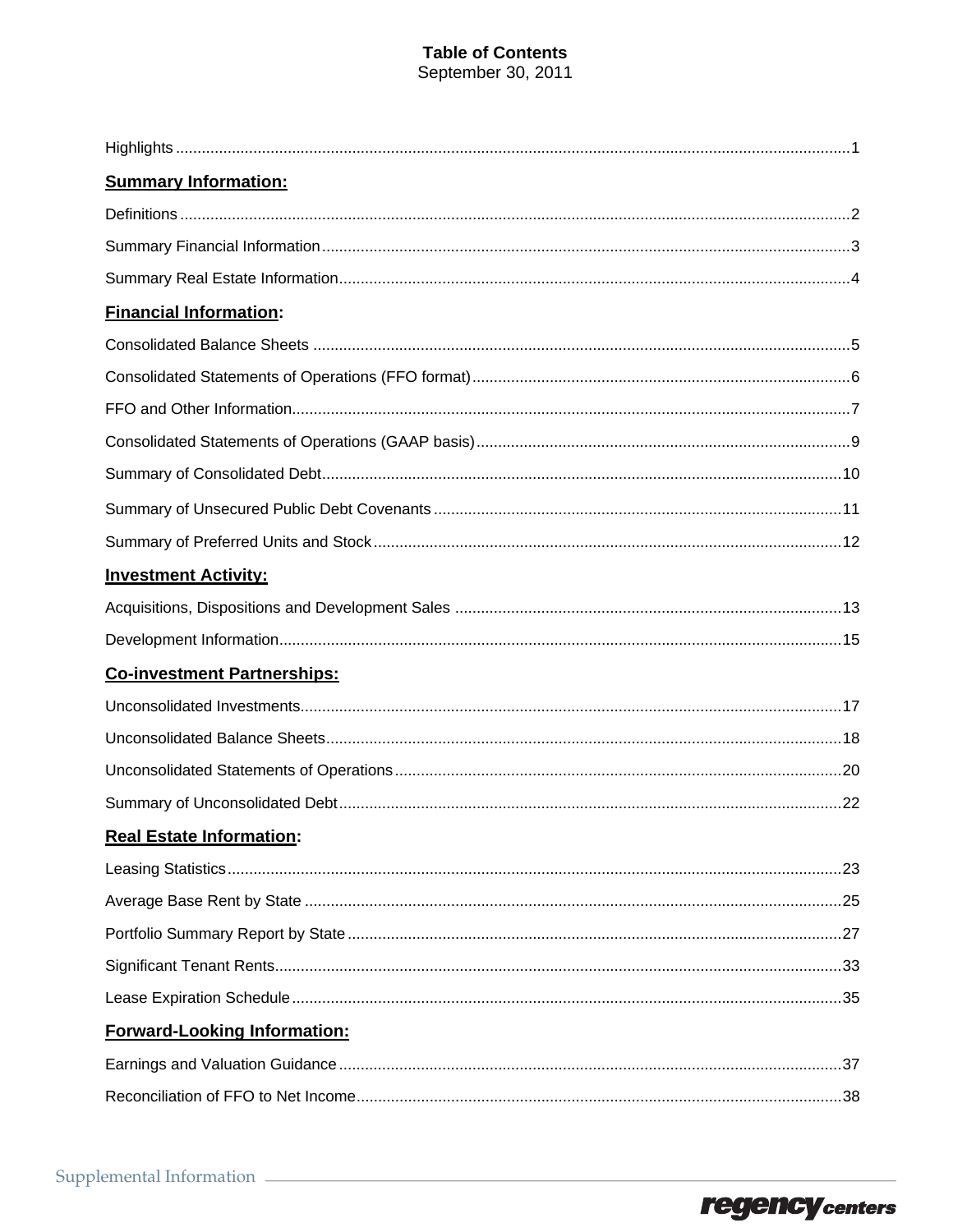### **Highlights**

September 30, 2011

#### **Operating Results**

*(Wholly owned and Regency's pro-rata share of co-investment partnerships)* 

For the quarter ended September 30, 2011, same property NOI declined 0.2%. When excluding termination fees, same property NOI increased 0.2%. Same property percent leased was 93.0%. Rental lease spreads declined 1.6%, or increased 0.5% for spaces vacant less than 12 months.

For the nine months ended September 30, 2011, same property NOI declined 0.9%. When excluding termination fees, same property NOI increased 0.2%. Same property percent leased was 93.0%. Rental lease spreads declined 2.1%, or increased 1.0% for spaces vacant less than 12 months.

#### **Operating Results**

*(Wholly owned and 100% of co-investment partnerships)* 

For the quarter ended September 30, 2011, same property NOI was flat. When excluding termination fees, same property NOI increased 0.3%. Same property percent leased was 93.5%. Rental lease spreads declined 1.5%, or increased 1.1% for spaces vacant less than 12 months.

For the nine months ended September 30, 2011, same property NOI declined 0.6%. When excluding termination fees, same property NOI increased 0.4%. Same property percent leased was 93.5%. Rental lease spreads declined 2.3%, or increased 1.0% for spaces vacant less than 12 months.

#### **Leasing Activity**

During the quarter, 2.1 million square feet of GLA was renewed or newly leased through 478 leasing transactions.

For the nine months ended September 30, 2011, 5.1 million square feet of GLA was renewed or newly leased through 1,348 leasing transactions.

#### **Financial Results**

Recurring Funds From Operations for the quarter was \$54.9 million, or \$0.61 per diluted share. Funds From Operations for the quarter was \$56.0 million, or \$0.62 per diluted share. Net income attributable to common stockholders for the quarter was \$8.5 million, or \$0.09 per diluted share.

#### **Development Activity**

At quarter end, Regency had 22 projects in process for an estimated net development cost of \$378.9 million, an expected return at completion of 5.3**%** and an expected return at stabilization of 6.6**%.**

For more information on this development activity, please see page 15.

#### **Acquisition & Disposition Activity**

During the third quarter, Regency:

- Purchased two wholly owned operating properties at a gross sales price of \$90.3 million and a weighted average cap rate of 5.8%.
- Purchased two co-investment operating properties at a cost of \$41.5 million and a weighted average cap rate of 6.6%. Regency's share of the purchase price was \$9.4 million.
- Sold three wholly owned operating properties at a gross sales price of \$17.7 million and a weighted average cap rate of 8.7%.
- Disposed of one co-investment operating property at a gross value of \$18.2 million and a cap rate of 7.5%. Regency's share of the value was \$3.6 million.

For more information on these acquisitions & dispositions, please see pages 13-14

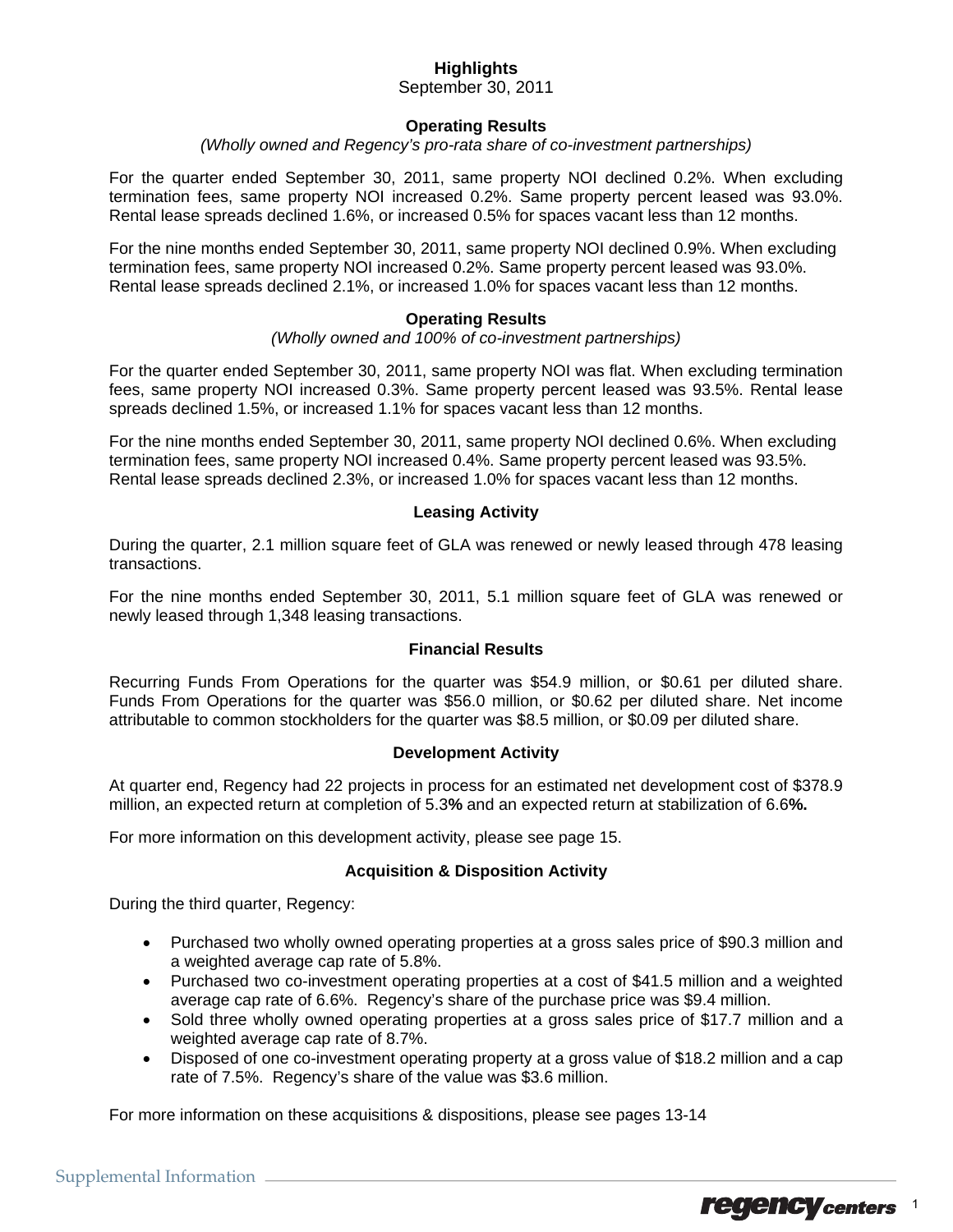### **Definitions**

#### September 30, 2011

**Recurring Funds From Operations (Recurring FFO)**: Recurring FFO is defined as funds from operations excluding the impact of gains from the sale of development and outparcels, net of related taxes and dead deal costs, provisions for impairment, gains and losses from the early extinguishment of debt and preferred stock, restructuring charges, non-recurring transaction fees and promotes, and other one-time items.

**Funds From Operations (FFO)**: FFO is a supplemental earnings measure defined by the National Association of Real Estate Investment Trusts (NAREIT) as net income attributable to common stockholders (computed in accordance with generally accepted accounting principles), excluding gains (or losses) from sales of depreciated property, plus depreciation and amortization, and after adjustments for unconsolidated partnerships and joint ventures. Adjustments for unconsolidated partnerships and joint ventures are calculated to reflect funds from operations on the same basis. NAREIT developed FFO as a supplement to net income and as a measure of recurring operating performance for real estate companies (April 2002). NAREIT also clarified that FFO should include the results of discontinued operations, non-recurring amounts except for those classified as extraordinary under GAAP, and could include certain gains and losses from the sale of undepreciated property with adequate disclosure. NAREIT reiterated that FFO should exclude the impact of loss impairments (October 2011). Regency has excluded all loss impairments from depreciable assets and investments in joint ventures. Regency includes gains from the sale of land or land it develops (Development Properties) in its calculation of FFO because it considers those items to be significant recurring operating amounts included in its financial results. To the extent that development sales to co-investment partnerships are impacted by the Restricted Gain Method, Regency adds back the additional gain deferral except for that amount of the ownership it has retained in the development sold.

**Development Properties**: Properties that Regency acquires and develops, including partially operating properties specifically acquired for redevelopment, and if sold any related gains are included in its calculation of FFO, but not Recurring FFO. Once development properties become operating properties, related gains are no longer included in FFO unless it is owned by Regency's taxable REIT subsidiary (TRS) and developed for the purpose of resale. A property is no longer considered a development property after the end of the third calendar year following completion.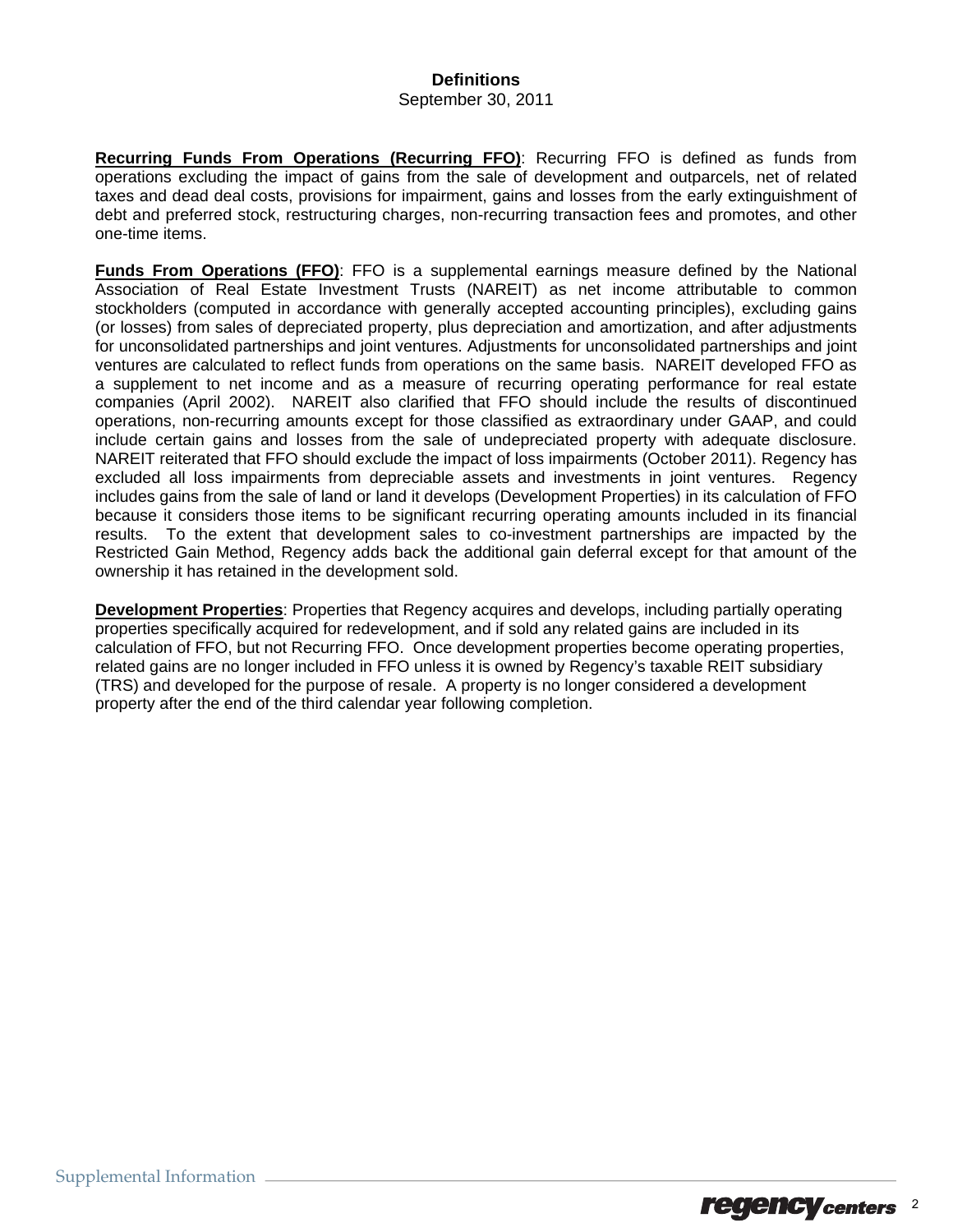### **Summary Financial Information**

September 30, 2011

| <b>Financial Results</b>                                       | <b>Three Months Ended</b> |              | Year to Date  |               |  |
|----------------------------------------------------------------|---------------------------|--------------|---------------|---------------|--|
|                                                                | 2011                      | 2010         | <u>2011</u>   | 2010          |  |
| Net income attributable to common stockholders                 | \$8,510,410               | \$7,893,189  | \$23,556,766  | \$27,040,330  |  |
| <b>Basic EPS</b>                                               | \$0.09                    | \$0.10       | \$0.26        | \$0.33        |  |
| <b>Diluted EPS</b>                                             | \$0.09                    | \$0.09       | \$0.26        | \$0.32        |  |
| Diluted EPS per share growth rate                              | 0.0%                      |              | $-18.8%$      |               |  |
| <b>Funds from Operations for common stockholders</b>           | \$56,027,878              | \$51,662,439 | \$163,782,211 | \$154,370,438 |  |
| FFO per share - Diluted                                        | \$0.62                    | \$0.62       | \$1.85        | \$1.85        |  |
| Diluted FFO per share growth rate                              | 0.0%                      |              | 0.0%          |               |  |
| <b>Recurring Funds from Operations for common stockholders</b> | \$54,902,798              | \$50,430,639 | \$156,310,910 | \$151,862,268 |  |
| Recurring FFO per share - Diluted                              | \$0.61                    | \$0.60       | \$1.77        | \$1.82        |  |
| Diluted Recurring FFO per share growth rate                    | 1.7%                      |              | $-2.7%$       |               |  |
| Dividends paid per share and unit                              | \$0.463                   | \$0.463      | \$1.388       | \$1.388       |  |
| Payout ratio of Diluted Recurring FFO per share                | 75.8%                     | 77.1%        | 78.4%         | 76.2%         |  |
| <b>Interest Coverage Ratios</b>                                |                           |              |               |               |  |
| Interest only                                                  | 3.3                       | 2.8          | 3.2           | 2.9           |  |
| Capitalized interest                                           | \$335,892                 | \$1,001,130  | \$1,292,826   | \$4,324,542   |  |
| Fixed Charge (Regency only)                                    | 2.6                       | 2.3          | 2.6           | 2.3           |  |
| Fixed Charge (with pro-rata share of partnerships)             | 2.3                       | 2.0          | 2.3           | 2.1           |  |

| <b>Capital Information</b>                                           | 09/30/11                  | <b>YTD Change</b> | 12/31/10     | 12/31/09    |  |
|----------------------------------------------------------------------|---------------------------|-------------------|--------------|-------------|--|
| Closing common stock price per share                                 | \$35.33                   | (\$6.91)          | \$42.24      | \$35.06     |  |
| <b>Total Shareholder Return</b>                                      | $-13.1%$                  |                   | 26.6%        |             |  |
| Common Shares and Equivalents Outstanding                            | 90,090,398                | 8,026,362         | 82,064,036   | 82,007,507  |  |
| Market equity value of Common and Convertible shares (000's)         | \$3,182,894               | (\$283,491)       | \$3,466,385  | \$2,875,183 |  |
| Non-Convertible Preferred Units and shares (000's)                   | \$325,000                 |                   | \$325,000    | \$325,000   |  |
| Outstanding debt (000's)                                             | \$2,050,340               | (\$44,130)        | \$2,094,469  | \$1,886,380 |  |
| Total market capitalization (000's)                                  | \$5,558,234               | (\$327,621)       | \$5,885,854  | \$5,086,563 |  |
| Debt to Total Market Capitalization                                  | 36.9%                     | 1.3%              | 35.6%        | 37.1%       |  |
| Total real estate at cost before depreciation (000's)                | \$4,576,790               | \$159,044         | \$4,417,746  | \$4,259,955 |  |
| Total assets at cost before depreciation (000's)                     | \$4,865,448               | \$190,923         | \$4,674,525  | \$4,614,391 |  |
| Debt to Total Assets before Depreciation                             | 42.1%                     | $-2.7%$           | 44.8%        | 40.9%       |  |
| <b>Outstanding Classes of Stock and Partnership Units:</b>           |                           |                   |              |             |  |
| <b>Common Shares Outstanding</b>                                     | 89,913,234                | 8,026,362         | 81,886,872   | 81,539,296  |  |
| Exchangeable O.P. Units held by noncontrolling interests             | 177,164                   |                   | 177,164      | 468,211     |  |
| Common Shares and Equivalents Issued and Outstanding                 | 90,090,398                | 8,026,362         | 82,064,036   | 82,007,507  |  |
|                                                                      | <b>Three Months Ended</b> |                   | Year to Date |             |  |
|                                                                      | 2011                      | 2010              | 2011         | 2010        |  |
| Wtd Average Diluted Shares for FFO per share                         | 89,694,067                | 83,118,609        | 88,235,673   | 83,002,006  |  |
| Treasury method shares related to fwd equity offering included above |                           | 1,409,596         | 565,080      | 1,339,602   |  |

regency centers 3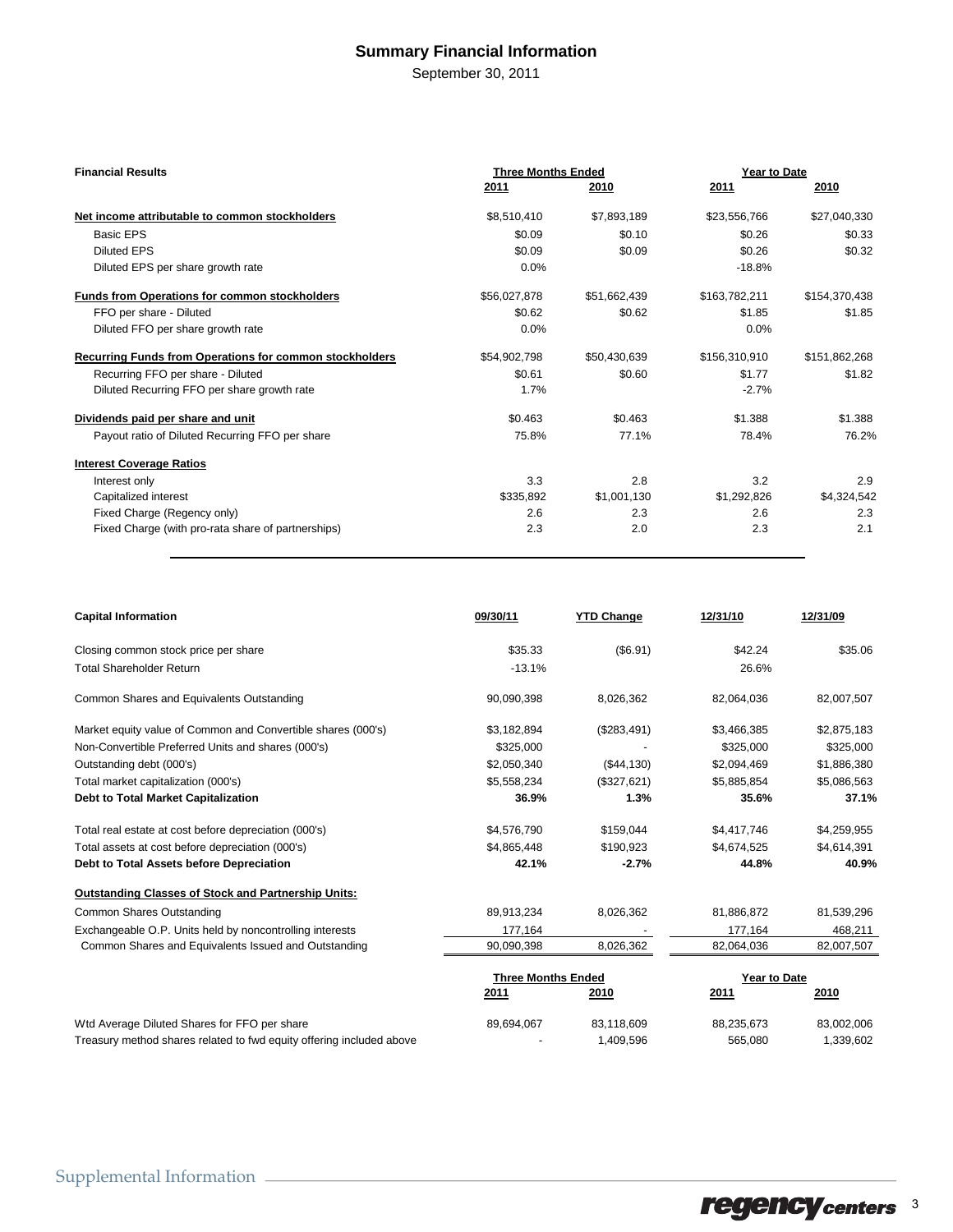#### **Summary Real Estate Information**

September 30, 2011

#### **Wholly Owned and Regency's Pro-Rata Share of Co-investment Partnerships**

|                                                                               | 9/30/11    | 6/30/11    | 9/30/10    | 6/30/10    |
|-------------------------------------------------------------------------------|------------|------------|------------|------------|
| Gross Leasable Area (GLA)                                                     | 29,942,962 | 29,940,666 | 29,662,913 | 29,618,371 |
| GLA - Same properties only                                                    | 25,363,078 | 25,693,597 | 25,612,932 | 25,631,472 |
| GLA including anchor-owned stores                                             | 36,070,985 | 36,221,517 | 35,787,785 | 35,743,243 |
| % leased - All properties                                                     | 92.6%      | 91.8%      | 91.9%      | 91.7%      |
| % leased - Operating properties only                                          | 92.9%      | 92.1%      | 92.8%      | 92.8%      |
| % leased - Same properties only                                               | 93.0%      | 92.2%      | 92.9%      | 92.8%      |
| Average % leased - Same properties only                                       | 92.3%      | 92.1%      | 92.8%      | 92.8%      |
| Rental rate growth - YTD <sup>(1)</sup>                                       | $-2.1%$    | $-2.5%$    | $-1.3%$    | 0.5%       |
| Rental rate growth for spaces vacant less than 12 months - YTD <sup>(1)</sup> | 1.0%       | 1.4%       | 0.2%       | 1.8%       |
| Same property NOI growth - YTD                                                | $-0.9%$    | $-1.2%$    | 1.4%       | 1.5%       |
| Same property NOI growth without termination fees - YTD                       | 0.2%       | 0.1%       | $-0.1%$    | $-1.0%$    |

#### **Wholly Owned and 100% of Co-investment Partnerships**

|                                                                               | 9/30/11    | 6/30/11    | 9/30/10    | 6/30/10    |
|-------------------------------------------------------------------------------|------------|------------|------------|------------|
| Gross Leasable Area (GLA)                                                     | 42,445,709 | 42,490,757 | 45,053,264 | 45,065,551 |
| GLA - Same properties only                                                    | 37,515,352 | 38,042,997 | 40,802,372 | 40,877,961 |
| GLA including anchor-owned stores                                             | 49,799,565 | 50,091,041 | 53,123,081 | 53,135,368 |
| Number of retail shopping centers                                             | 367        | 367        | 399        | 398        |
| Number of centers under development (excluding expansions)                    | 18         | 19         | 30         | 34         |
| Number of grocery-anchored shopping centers                                   | 294        | 293        | 324        | 325        |
| % leased - All properties                                                     | 93.1%      | 92.3%      | 92.5%      | 92.3%      |
| % leased - Operating properties only                                          | 93.4%      | 92.6%      | 93.2%      | 93.0%      |
| % leased - Same properties only                                               | 93.5%      | 92.6%      | 93.2%      | 93.0%      |
| Average % leased - Same properties only                                       | 92.8%      | 92.7%      | 93.0%      | 93.0%      |
| Rental rate growth - YTD <sup>(1)</sup>                                       | $-2.3%$    | $-2.8%$    | $-2.3%$    | $-1.1%$    |
| Rental rate growth for spaces vacant less than 12 months - YTD <sup>(1)</sup> | 1.0%       | 0.9%       | $-0.4%$    | 0.6%       |
| Same property NOI growth - YTD                                                | $-0.6%$    | $-0.9%$    | 1.1%       | 0.7%       |
| Same property NOI growth without termination fees - YTD                       | 0.4%       | 0.4%       | 0.1%       | $-1.1%$    |

(1) Rent growth is calculated on a same-space, cash basis pertaining to new and renewal leases executed.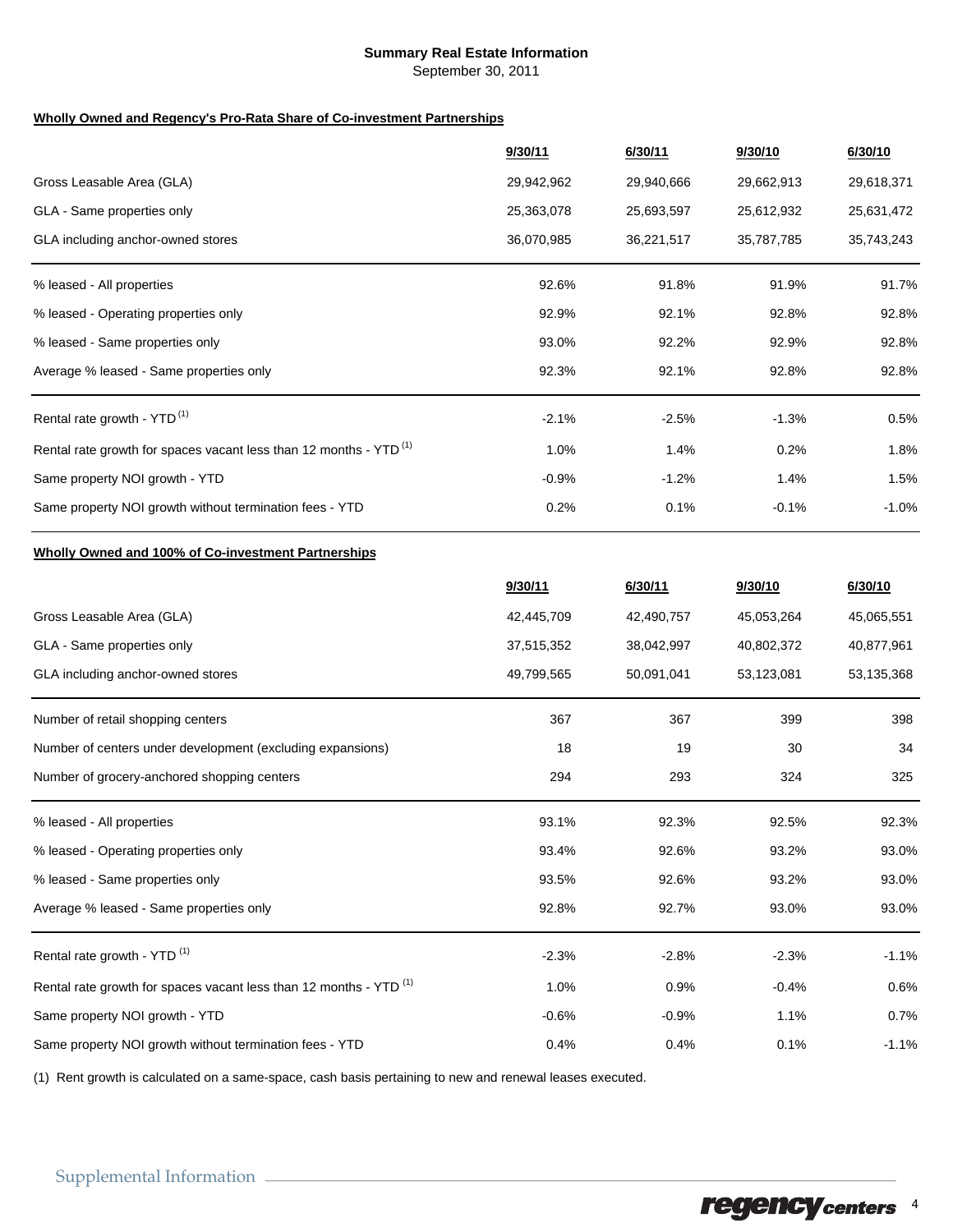### **Consolidated Balance Sheets**

September 30, 2011 and December 31, 2010 and 2009

| <u>Assets</u><br>Real estate investments at cost:                                 | 2011                | 2010            | 2009            |
|-----------------------------------------------------------------------------------|---------------------|-----------------|-----------------|
| Land, building and improvements                                                   | \$<br>3,629,385,547 | 3,378,221,458   | 2,993,704,413   |
| Properties in development                                                         | 521,944,796         | 610,932,328     | 920,426,744     |
|                                                                                   | 4, 151, 330, 343    | 3,989,153,786   | 3,914,131,157   |
| Less: accumulated depreciation                                                    | 769,829,481         | 700,878,014     | 622,163,237     |
|                                                                                   | 3,381,500,862       | 3,288,275,772   | 3,291,967,920   |
| Operating properties held for sale                                                |                     |                 | 19,611,481      |
| Investments in real estate partnerships                                           | 425,459,932         | 428,592,272     | 326,211,897     |
| Net real estate investments                                                       | 3,806,960,794       | 3,716,868,044   | 3,637,791,298   |
| Cash and cash equivalents                                                         | 21,194,919          | 22,460,118      | 99,477,017      |
| Accounts receivable, net of allowance for uncollectible accounts                  | 29,243,238          | 36,599,785      | 40,871,064      |
| Straight line rent receivables, net of reserves                                   | 48,327,045          | 45,241,286      | 39,292,481      |
| Notes receivable                                                                  | 35,930,927          | 35,930,927      | 37,753,438      |
| Deferred costs, net of accumulated amortization                                   | 70,005,393          | 63,164,623      | 58,376,461      |
| Acquired lease intangible assets, net of accumulated amortization                 | 26,855,144          | 18,219,347      | 10,007,309      |
| Trading securities held in trust, at fair value                                   | 20,682,910          | 20,890,523      | 18,421,621      |
| Other assets                                                                      | 36,418,908          | 35,163,886      | 50,237,446      |
| <b>Total assets</b>                                                               | \$<br>4,095,619,278 | 3,994,538,539   | 3,992,228,135   |
| <b>Liabilities and Equity</b><br>Liabilities:                                     |                     |                 |                 |
| Notes payable                                                                     | \$<br>1,965,339,771 | 2,084,469,325   | 1,886,380,298   |
| Unsecured line of credit                                                          | 85,000,000          | 10,000,000      |                 |
| Total notes payable                                                               | 2,050,339,771       | 2,094,469,325   | 1,886,380,298   |
|                                                                                   |                     |                 |                 |
| Accounts payable and other liabilities                                            | 114,872,660         | 138, 195, 855   | 130,354,232     |
| Derivative instruments, at fair value                                             |                     |                 | 28,363,231      |
| Acquired lease intangible liabilities, net of accumulated accretion               | 13,694,628          | 6,682,371       | 5,895,885       |
| Tenants' security and escrow deposits                                             | 19,240,687          | 10,790,173      | 10,627,805      |
| <b>Total liabilities</b>                                                          | 2,198,147,746       | 2,250,137,724   | 2,061,621,451   |
| Equity:                                                                           |                     |                 |                 |
| Stockholder's Equity:                                                             |                     |                 |                 |
| Preferred stock                                                                   | 275,000,000         | 275,000,000     | 275,000,000     |
| Common stock, \$.01 par                                                           | 899,132             | 818,869         | 815,393         |
| Additional paid in capital, net of treasury stock                                 | 2,263,724,710       | 2,023,436,667   | 2,008,374,437   |
| Accumulated other comprehensive loss                                              | (73, 799, 958)      | (80, 885, 436)  | (49, 973, 134)  |
| Distributions in excess of net income                                             | (629, 627, 824)     | (533, 194, 159) | (371, 837, 066) |
| Total stockholders' equity                                                        | 1,836,196,060       | 1,685,175,941   | 1,862,379,630   |
| Noncontrolling Interests:                                                         |                     |                 |                 |
| Preferred units                                                                   | 49,157,977          | 49, 157, 977    | 49,157,977      |
| Exchangeable operating partnership units                                          | (916, 541)          | (761, 705)      | 7,320,848       |
| Limited partners' interest in consolidated partnerships                           | 13,034,036          | 10,828,602      | 11,748,229      |
| Total noncontrolling interests                                                    | 61,275,472          | 59,224,874      | 68,227,054      |
| Total equity                                                                      | 1,897,471,532       | 1,744,400,815   | 1,930,606,684   |
| Total liabilities and equity                                                      | \$<br>4,095,619,278 | 3,994,538,539   | 3,992,228,135   |
|                                                                                   |                     |                 |                 |
| <b>Ratios</b>                                                                     | 2011                | 2010            | 2009            |
| Debt to real estate assets, before depreciation                                   | 44.8%               | 47.4%           | 44.3%           |
| Debt to total assets, before depreciation                                         | 42.1%               | 44.6%           | 40.9%           |
| Debt to total assets, before depreciation and including prorata share of JV's (1) | 45.3%               | 48.1%           | 45.7%           |
| Debt + preferred to total assets, before deprec. and incl. prorata share of JV's  | 50.8%               | 53.8%           | 51.7%           |
| Unsecured assets to total real estate assets (wholly owned only)                  | 79.9%               | 81.6%           | 81.6%           |
| Unsecured NOI to total NOI (wholly owned only)                                    | 81.1%               | 81.5%           | 79.5%           |

 $<sup>(1)</sup>$  debt ratio would be 45.1% if current cash balances were used to reduce outstanding debt</sup>

regencycenters 5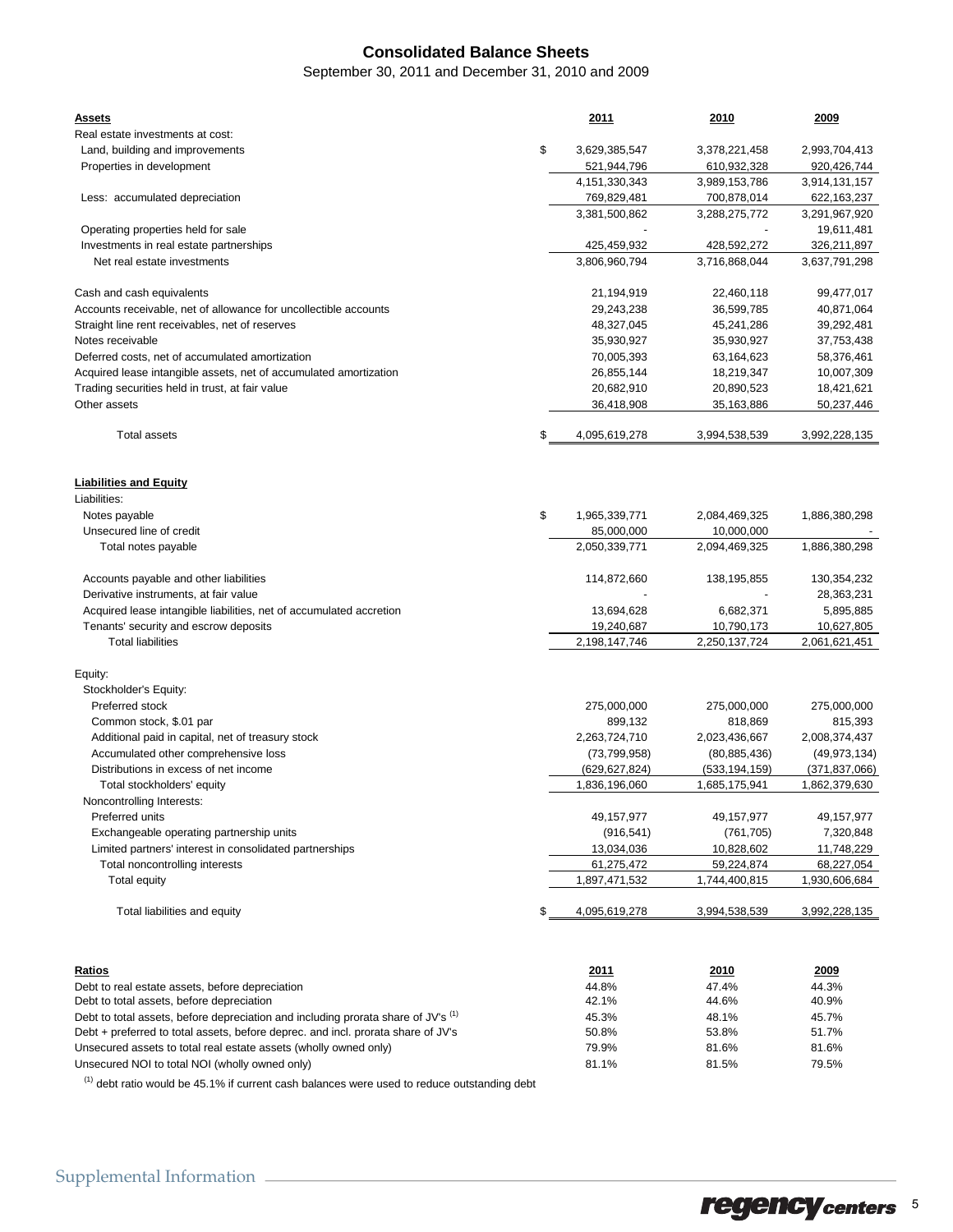### **Consolidated Statements of Operations**

For the Periods Ended September 30, 2011 and 2010 *(Asset sales not separated as discontinued operations as required by GAAP - See Form 10Q and Form 10K)*

|                                                                   | <b>Three Months Ended</b> |             | Year to Date      |               |
|-------------------------------------------------------------------|---------------------------|-------------|-------------------|---------------|
|                                                                   | 2011                      | 2010        | 2011              | 2010          |
| <b>Real Estate Revenues:</b>                                      |                           |             |                   |               |
| Minimum rent                                                      | \$<br>90,538,437          | 87,264,665  | \$<br>269,605,956 | 259,997,067   |
| Percentage rent                                                   | 429,659                   | 399,321     | 1,487,425         | 1,022,925     |
| Recoveries from tenants                                           | 23,328,463                | 22,788,165  | 71,896,966        | 70,721,856    |
| <b>Termination Fees</b>                                           | 428,541                   | 792,762     | 3,530,540         | 5,928,637     |
| Other income                                                      | 4,728,341                 | 4,383,619   | 8,433,914         | 7,464,546     |
|                                                                   | 119,453,441               | 115,628,532 | 354,954,801       | 345,135,031   |
| <b>Real Estate Operating Expenses:</b>                            |                           |             |                   |               |
| Operating and maintenance                                         | 18,255,296                | 17,410,380  | 55,699,214        | 52,473,961    |
| Provision for doubtful accounts                                   | 335,350                   | 316,641     | 2,547,346         | 2,677,564     |
| Real estate taxes                                                 | 13,648,813                | 14,048,127  | 42,688,823        | 43,102,168    |
|                                                                   | 32,239,459                | 31,775,148  | 100,935,383       | 98,253,693    |
| <b>Net Operating Income</b>                                       | 87,213,982                | 83,853,384  | 254,019,418       | 246,881,338   |
| Fees, Development and Outparcel Gains:                            |                           |             |                   |               |
| Asset management fees                                             | 1,683,039                 | 1,786,687   | 5,089,009         | 4,966,526     |
| Property management fees                                          | 3,666,944                 | 3,924,334   | 11,338,867        | 11,768,204    |
| <b>Transaction fees</b>                                           |                           |             | 5,000,000         | 2,593,828     |
| Leasing commissions and other fees                                | 1,590,139                 | 813,607     | 5,565,165         | 3,645,439     |
| Development gain                                                  |                           | 7,308       |                   | 38,456        |
| Gain on sale of outparcels                                        |                           | 1,891       |                   | 443,746       |
| Dead deal and Acquisition costs                                   | (573, 012)                | (266, 903)  | (824, 108)        | (1,033,812)   |
| Income tax benefit (expense) on operations                        | 36,127                    | (851, 602)  | (105, 346)        | (952, 757)    |
| Income tax benefit on provisions for impairment                   |                           |             | 1,738,568         |               |
|                                                                   | 6,403,237                 | 5,415,322   | 27,802,155        | 21,469,630    |
|                                                                   |                           |             |                   |               |
| <b>Other Operating Expense (Income):</b>                          |                           |             |                   |               |
| General and administrative                                        | 13,889,587                | 14,369,556  | 44,076,235        | 42,743,167    |
| Other expenses                                                    | 1,080,267                 | 1,269,590   | 2,263,521         | 2,109,851     |
| Depreciation and amortization (including FF&E)                    | 33,272,185                | 30,475,857  | 100,518,497       | 93,308,047    |
| Interest expense, net                                             | 30,868,494                | 32,208,578  | 92,296,981        | 91,971,876    |
| Gain on sale of operating properties including taxes              | (1,972,949)               | (477, 075)  | (1,972,949)       | (7, 353, 568) |
| Unrealized loss on REG shares in deferred compensation trust, net | 64,646                    | 1,991,541   | 1,120,309         | 1,965,520     |
| Provision for impairment - wholly owned properties                | 6,699,117                 |             | 6,699,117         |               |
| Hedge ineffectiveness                                             |                           | (2,341,106) |                   | (1,418,709)   |
|                                                                   | 83,901,347                | 77,496,942  | 245,001,711       | 223,326,185   |
| Equity in Income (Loss) of Unconsolidated Partnerships:           |                           |             |                   |               |
| Operating income                                                  | 4,586,360                 | 2,902,096   | 9,104,495         | 5,412,976     |
| Gain on sale of operating properties                              | 238,918                   | (481)       | 264,137           | 932,172       |
| Provision for impairment - JV properties                          |                           | (800,000)   | (4,580,000)       | (6, 353, 168) |
|                                                                   | 4,825,278                 | 2,101,615   | 4,788,632         | (8,020)       |
|                                                                   |                           |             |                   |               |
| <b>Net Income</b>                                                 | 14,541,150                | 13,873,379  | 41,608,494        | 45,016,763    |
| <b>Noncontrolling Interests:</b>                                  |                           |             |                   |               |
| Preferred units                                                   | 931,248                   | 931,248     | 2,793,744         | 2,793,744     |
| Exchangeable operating partnership units                          | 26,912                    | 34,126      | 76,780            | 154,892       |
| Limited partners' interest in consolidated partnerships           | 153,789                   | 96,025      | 424,831           | 271,424       |
| Net Income Attributable to Noncontrolling Interests               | 1,111,949                 | 1,061,399   | 3,295,355         | 3,220,060     |
| Net Income Attributable to Controlling Interests                  | 13,429,201                | 12,811,980  | 38,313,139        | 41,796,703    |
| <b>Preferred Stock Dividends</b>                                  | 4,918,791                 | 4,918,791   | 14,756,373        | 14,756,373    |
| Net Income Attributable to Common Stockholders                    | 8,510,410<br>\$           | 7,893,189   | \$<br>23,556,766  | 27,040,330    |

These Consolidated Statements of Operations are not accordance with GAAP because they do not reflect discontinued operations in accordance with FASB ASC Topic 360. The Company believes that the presentation is useful to readers of this report who wish to understand the Company's operations without reclassifying sales of real estate into discontinued operations. The presentation of the Consolidated Statements of Operations prepared in accordance with GAAP are presented in the following pages.

## regency centers 6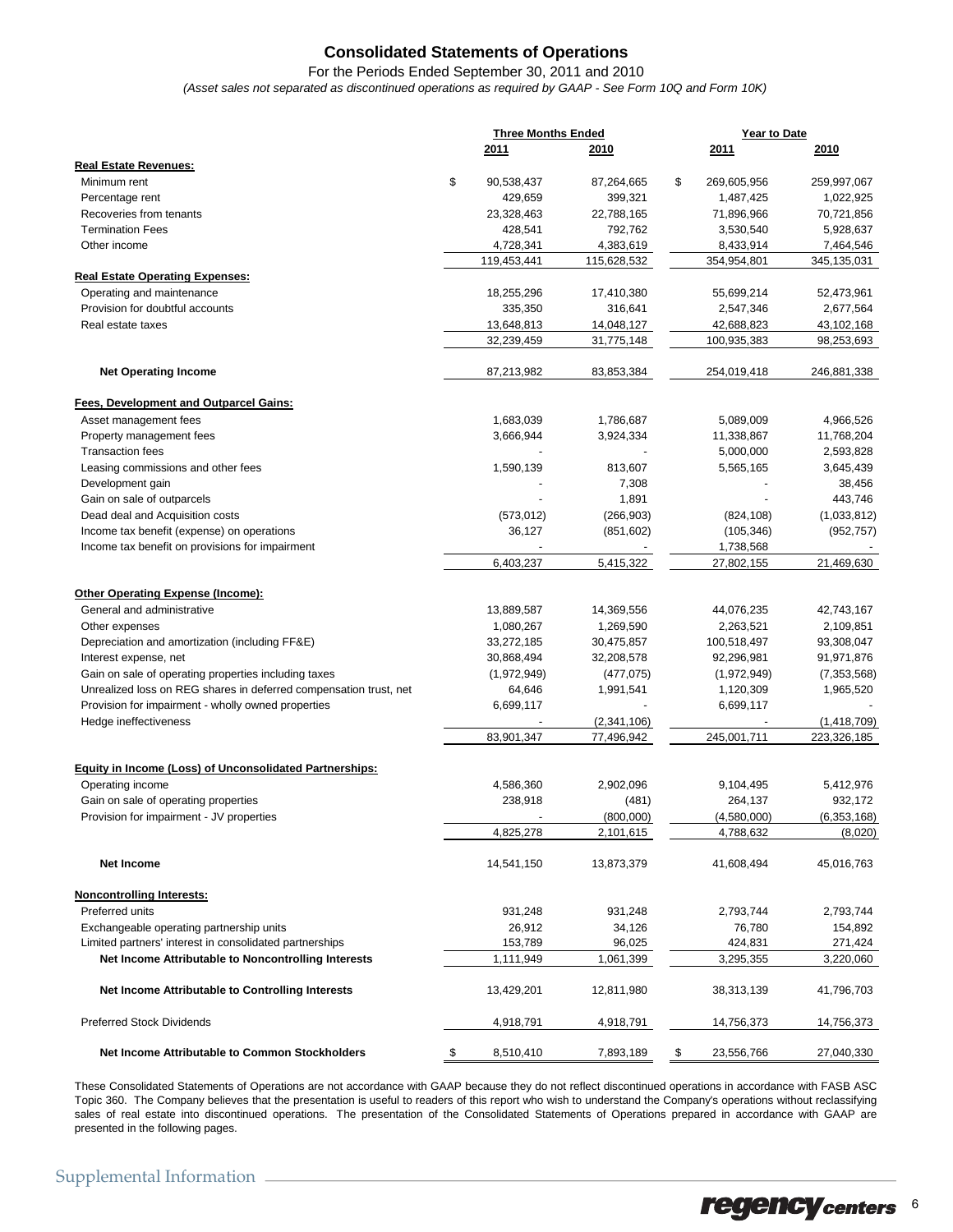### **Funds From Operations (FFO) and Other Information**

For the Periods Ended September 30, 2011 and 2010

|                                                                                                            | <b>Three Months Ended</b> |                 | Year to Date |                |  |                          |
|------------------------------------------------------------------------------------------------------------|---------------------------|-----------------|--------------|----------------|--|--------------------------|
|                                                                                                            | 2011                      | 2010            |              | 2011           |  | 2010                     |
| Reconciliation of Net income to Funds from Operations                                                      |                           |                 |              |                |  |                          |
| Net income attributable to common stockholders                                                             | \$<br>8,510,410           | 7,893,189       | \$           | 23,556,766     |  | 27,040,330               |
| Adjustments to reconcile to Funds from Operations:                                                         |                           |                 |              |                |  |                          |
| Depreciation and amortization - consolidated real estate                                                   | 28,336,534                | 25,733,946      |              | 85,199,084     |  | 78,930,967               |
| Depreciation and amortization - unconsolidated partnerships                                                | 10,792,650                | 12,109,930      |              | 33,022,669     |  | 37,396,274               |
| Consolidated JV partners' share of depreciation                                                            | (177, 268)                | (134, 258)      |              | (559,098)      |  | (405, 541)               |
| Provision for impairment <sup>(2)</sup>                                                                    | 6,699,117                 | 800,000         |              | 11,279,117     |  | 6,353,168                |
| Amortization of leasing commissions and intangibles<br>Gain on sale of operating properties <sup>(2)</sup> | 3,986,744                 | 3,710,559       |              | 12,323,670     |  | 11,220,568               |
| Income deferrals under the Restricted Gain Method for GAAP                                                 | (2,211,867)<br>0          | (476, 594)<br>0 |              | (2, 237, 086)  |  | (8, 285, 740)            |
| Unrealized loss on REG shares in deferred compensation trust                                               | 64,646                    | 1,991,541       |              | 1,120,309      |  | 1,965,520                |
| Noncontrolling interest of exchangeable partnership units                                                  | 26,912                    | 34,126          |              | 76,780         |  | 154,892                  |
| Funds From Operations <sup>(1)</sup>                                                                       | \$<br>56,027,878          | 51,662,439      | \$           | 163,782,211    |  | 154,370,438              |
|                                                                                                            |                           |                 |              |                |  |                          |
| Reconciliation of FFO to Recurring FFO                                                                     |                           |                 |              |                |  |                          |
| Funds from operations                                                                                      | \$<br>56,027,878          | 51,662,439      | \$           | 163,782,211    |  | 154,370,438              |
| Adjustments to reconcile to Recurring Funds from Operations:                                               |                           |                 |              |                |  |                          |
| Development and outparcel loss (gain), net of dead deal costs and tax <sup>(2</sup> )                      | 613,252                   | 1,109,306       |              | (730, 552)     |  | 1,504,367                |
| Provision for hedge ineffectiveness<br>Gain on early debt extinguishment <sup>(2)</sup>                    | 0                         | (2,341,106)     |              |                |  | (1,418,709)              |
| Restructuring charges                                                                                      | (1,738,332)               | 0               |              | (1,740,749)    |  |                          |
| Transaction fees and promotes                                                                              | 0<br>0                    | 0<br>0          |              | (5,000,000)    |  | (2,593,828)              |
|                                                                                                            |                           |                 |              |                |  |                          |
| Recurring Funds From Operations <sup>(1)</sup>                                                             | \$<br>54,902,798          | 50,430,639      | \$           | 156,310,910    |  | 151,862,268              |
|                                                                                                            |                           |                 |              |                |  |                          |
| FFO Per Share Reconciliation (Diluted):<br>Net income attributable to common stockholders                  | \$<br>0.09<br>- \$        | 0.09            | \$           | $0.26$ \$      |  | 0.32                     |
| Adjustments to reconcile to Funds from Operations per share:                                               |                           |                 |              |                |  |                          |
| Depreciation and amortization - consolidated real estate                                                   | 0.32                      | 0.31            |              | 0.97           |  | 0.94                     |
| Depreciation and amortization - unconsolidated partnerships                                                | 0.12                      | 0.15            |              | 0.37           |  | 0.45                     |
| Consolidated JV partners' share of depreciation                                                            | $\overline{a}$            | $\overline{a}$  |              | $\blacksquare$ |  |                          |
| Provision for impairment <sup>(2)</sup>                                                                    | 0.07                      | 0.01            |              | 0.13           |  | 0.08                     |
| Amortization of leasing commissions and intangibles                                                        | 0.04                      | 0.05            |              | 0.14           |  | 0.14                     |
| Gain on sale of operating properties <sup>(2)</sup>                                                        | (0.02)                    | (0.01)          |              | (0.03)         |  | (0.10)                   |
| Gain deferrals under the Restricted Gain Method                                                            |                           |                 |              | $\blacksquare$ |  |                          |
| Unrealized loss on REG shares in deferred compensation trust                                               | $\blacksquare$            | 0.02            |              | 0.01           |  | 0.02                     |
| <b>Funds From Operations</b>                                                                               | $0.62$ \$                 | 0.62            |              | $1.85$ \$      |  | 1.85                     |
|                                                                                                            |                           |                 |              |                |  |                          |
| Reconciliation of FFO to Recurring FFO                                                                     |                           |                 |              |                |  |                          |
| Funds from operations                                                                                      | \$<br>$0.62$ \$           | 0.62            | \$           | $1.85$ \$      |  | 1.85                     |
| Adjustments to reconcile to Recurring Funds from Operations:                                               |                           |                 |              |                |  |                          |
| Development and outparcel loss (gain), net of dead deal costs and tax <sup>(2</sup> )                      | 0.01                      | 0.01            |              |                |  | 0.02                     |
| Provision for hedge ineffectiveness                                                                        | $\overline{a}$            | (0.03)          |              |                |  | (0.02)                   |
| Gain on early debt extinguishment <sup>(2)</sup>                                                           | (0.02)                    |                 |              | (0.02)         |  | $\overline{\phantom{a}}$ |
| Restructuring charges                                                                                      |                           |                 |              |                |  |                          |
| Transaction fees and promotes                                                                              |                           |                 |              | (0.06)         |  | (0.03)                   |
| <b>Funds From Operations - Recurring</b>                                                                   | \$<br>$0.61$ \$           | 0.60            | \$           | $1.77$ \$      |  | 1.82                     |

(1) See the definition of Funds from Operations and Recurring Funds from Operations included on page 2 of this supplemental report.

<sup>(2)</sup> Includes Regency's pro-rata share of unconsolidated co-investment partnerships.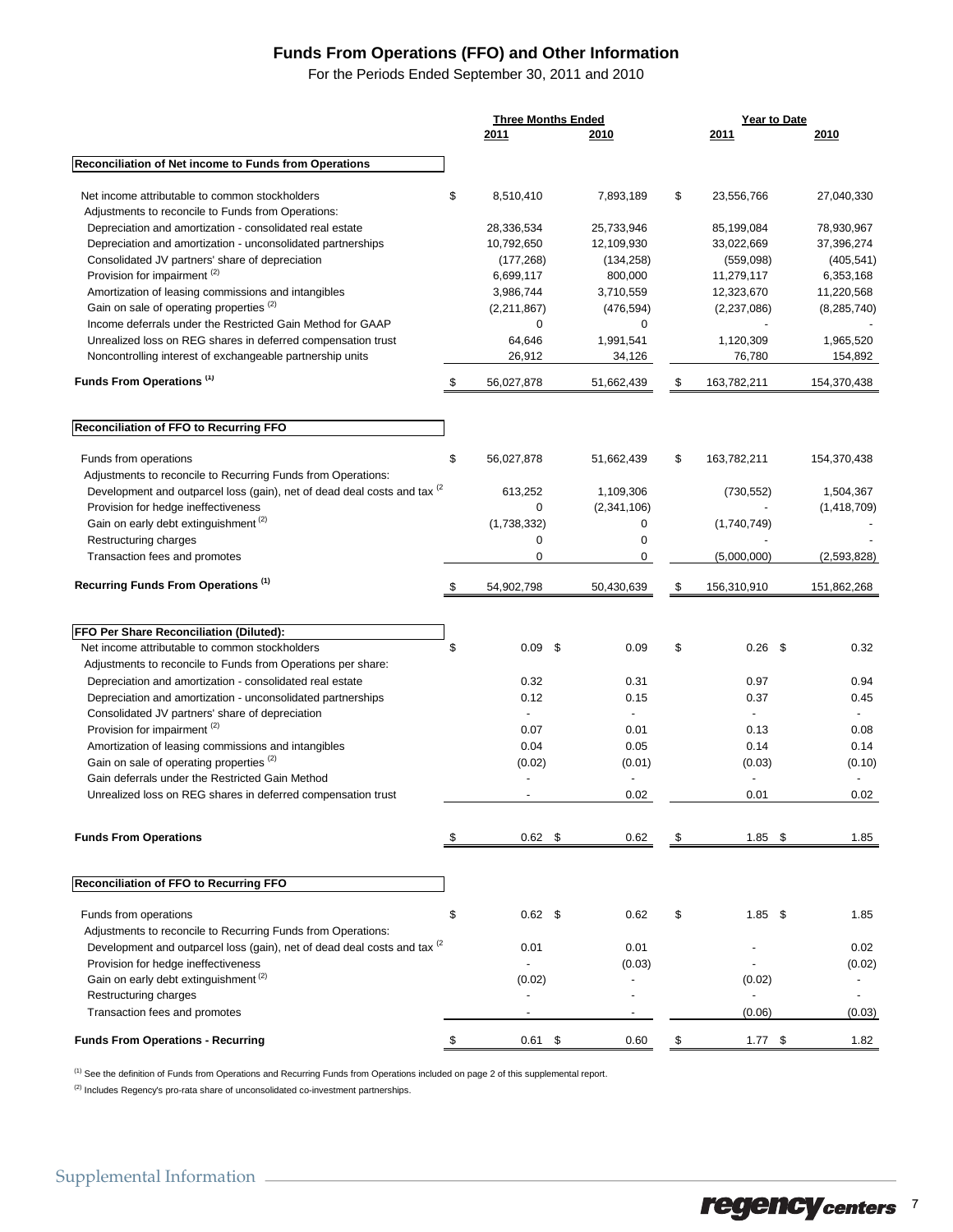### **Additional Disclosures**

#### For the Periods Ended September 30, 2011 and 2010

|                                                                                                            | <b>Three Months Ended</b> |             |    | Year to Date  |             |  |
|------------------------------------------------------------------------------------------------------------|---------------------------|-------------|----|---------------|-------------|--|
|                                                                                                            | 2011                      | 2010        |    | 2011          | 2010        |  |
| <b>Additional Disclosures:</b>                                                                             |                           |             |    |               |             |  |
| Straight-line rental income, net of reserve                                                                | \$<br>730,849             | 2,179,318   | \$ | 3,257,143     | 4,544,261   |  |
| Above- and below- market rent amortization                                                                 | 319,017                   | 183,730     |    | 717,358       | 960,598     |  |
| Pro-rata share of JV straight-line rental income, net                                                      | 203.587                   | 545,424     |    | 567,515       | 1,384,495   |  |
| Pro-rata share of JV above- and below- mkt rent amortization                                               | 400,494                   | 635,909     |    | 1,284,229     | 1,762,369   |  |
| Debt premium (discount) amortization income (expense)                                                      | \$<br>75,863              | (13, 302)   | \$ | 85,712        | 5,361       |  |
| Impairment losses including pro-rata share of JV's                                                         | 6,699,117                 | 800,000     |    | 11,279,117    | 6,353,168   |  |
| Hedge ineffectiveness charged against net income                                                           |                           | (2,341,106) |    |               | (1,418,709) |  |
| Stock based compensation expense                                                                           | 2.767.884                 | 1,779,186   |    | 8,293,000     | 5,311,239   |  |
| Capitalized direct leasing compensation costs                                                              | 2,625,000                 | 2,574,999   |    | 7,875,000     | 6,725,001   |  |
| Capitalized direct development compensation costs                                                          | 602,411                   | 645,774     |    | 2,081,150     | 1,451,387   |  |
| Fees earned from 3rd parties as reported for GAAP                                                          | \$<br>6,940,122           | 6,524,628   | \$ | 26,993,041    | 22,973,997  |  |
| Fees earned from 3rd parties, excluding REG owned portion                                                  | 5,552,867                 | 5,095,138   |    | 22,758,591    | 18,730,861  |  |
| Components of same property NOI (wholly owned and Regency's pro-rata share of co-investment partnerships): |                           |             |    |               |             |  |
| Revenues                                                                                                   | \$<br>126,612,183         | 128,245,156 | \$ | 387,097,754   | 392,665,528 |  |
| Expenses                                                                                                   | 34,403,175                | 35,843,253  |    | 109,283,829   | 112,332,450 |  |
| Same property NOI                                                                                          | \$<br>92,209,008          | 92,401,903  | \$ | 277,813,925   | 280,333,078 |  |
| Capital Expenditures (non-revenue enhancing only):                                                         |                           |             |    |               |             |  |
| Leasing commissions, including pro rata share of JV's                                                      | \$<br>5,134,609 \$        | 3,337,074   | \$ | 11,831,189 \$ | 9,813,060   |  |
| Tenant improvements, including pro rata share of JV's                                                      | 2,171,451                 | 1,347,047   |    | 4,985,450     | 4,410,038   |  |
| Building improvements, including pro rata share of JV's                                                    | 5,880,257                 | 4,824,381   |    | 11,446,494    | 8,909,896   |  |
| Major Renovations, including pro rata share of JV's                                                        | 496.999                   |             |    | 574.690       |             |  |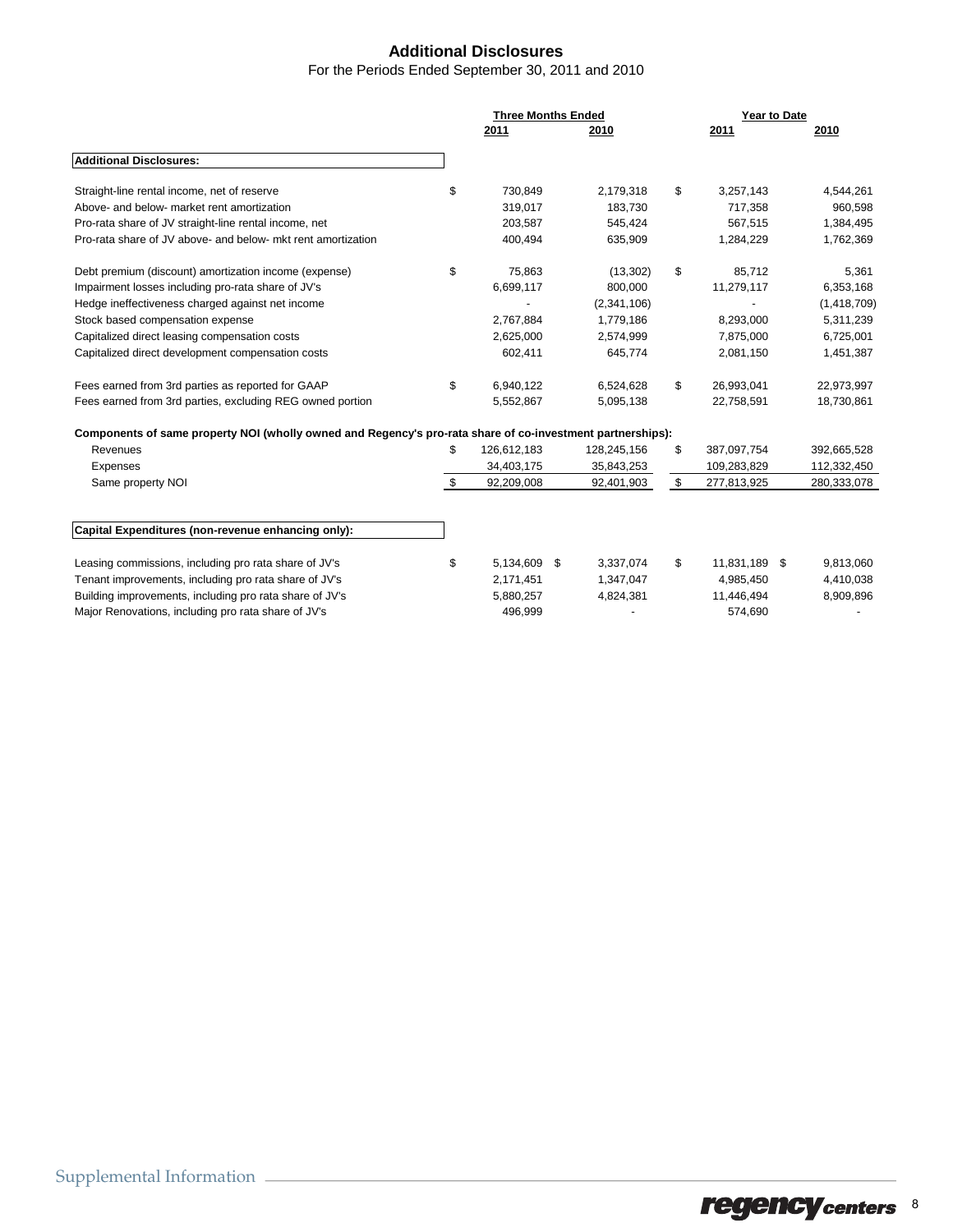### **Consolidated Statements of Operations (GAAP Basis)**

For the Periods Ended September 30, 2011 and 2010

|                                                                    |      | <b>Three Months Ended</b> |             |    | Year to Date   |                |  |
|--------------------------------------------------------------------|------|---------------------------|-------------|----|----------------|----------------|--|
|                                                                    | 2011 |                           | 2010        |    | 2011           | 2010           |  |
| Revenues:                                                          |      |                           |             |    |                |                |  |
| Minimum rent                                                       | \$   | 90,129,099                | 86,486,742  |    | 268,169,291    | 257,389,485    |  |
| Percentage rent                                                    |      | 429,659                   | 399,321     |    | 1,487,425      | 1,022,925      |  |
| Recoveries from tenants and other income                           |      | 28,248,230                | 27,383,173  |    | 83,040,249     | 83,150,117     |  |
| Management, transaction, and other fees                            |      | 6,940,122                 | 6,524,628   |    | 26,993,041     | 22,973,997     |  |
| <b>Total revenues</b>                                              |      | 125,747,110               | 120,793,864 |    | 379,690,006    | 364,536,524    |  |
| <b>Operating Expenses:</b>                                         |      |                           |             |    |                |                |  |
| Depreciation and amortization                                      |      | 33,166,152                | 30,181,837  |    | 100,005,646    | 92,323,872     |  |
| Operating and maintenance                                          |      | 18,101,073                | 17,145,593  |    | 55,105,683     | 51,521,347     |  |
| General and administrative                                         |      | 11,671,170                | 17,760,320  |    | 43,801,275     | 45,734,363     |  |
| Real estate taxes                                                  |      | 13,532,798                | 13,787,648  |    | 42,162,806     | 42,267,171     |  |
| Provision for doubtful accounts                                    |      | 325,571                   | 247,827     |    | 2,533,828      | 2,634,349      |  |
| Other expense (income)                                             |      | 1,900,400                 | 2,382,172   |    | 1,737,655      | 4,070,660      |  |
| Total operating expenses                                           |      | 78,697,164                | 81,505,397  |    | 245,346,893    | 238,551,762    |  |
| Other Expense (Income):                                            |      |                           |             |    |                |                |  |
| Interest expense, net of interest income                           |      | 30,868,494                | 32,208,578  |    | 92,296,981     | 91,972,081     |  |
| Gain on sale of operating properties and properties in development |      |                           | (479, 164)  |    |                | (1,044,159)    |  |
| Provision for impairment                                           |      | 6,361,781                 |             |    | 6,361,781      |                |  |
| (Income) loss from deferred compensation plan                      |      | 2,283,063                 | (1,399,223) |    | 1,395,269      | (1,025,676)    |  |
| Gain on derivative instruments                                     |      |                           | (2,341,106) |    |                | (1,418,709)    |  |
| Total other expense                                                |      | 39,513,338                | 27,989,085  |    | 100,054,031    | 88,483,537     |  |
|                                                                    |      |                           |             |    |                |                |  |
| Income before equity in income (loss) of investments               |      |                           |             |    |                |                |  |
| in real estate partnerships                                        |      | 7,536,609                 | 11,299,382  |    | 34,289,082     | 37,501,225     |  |
| Equity in income (loss) of investments in real estate partnerships |      | 4,825,278                 | 2,101,615   |    | 4,788,632      | (8,020)        |  |
| Income from continuing operations                                  |      | 12,361,887                | 13,400,997  |    | 39,077,714     | 37,493,205     |  |
| <b>Discontinued Operations, net:</b>                               |      |                           |             |    |                |                |  |
| Operating (loss) income                                            |      | (141, 983)                | 469,877     |    | 209,534        | 756,454        |  |
| (Loss) gain on sale of properties                                  |      | 2,321,246                 | 2,505       |    | 2,321,246      | 6,767,104      |  |
| Income (loss) from discontinued operations                         |      | 2,179,263                 | 472,382     |    | 2,530,780      | 7,523,558      |  |
| Net income                                                         |      | 14,541,150                | 13,873,379  |    | 41,608,494     | 45,016,763     |  |
| <b>Noncontrolling Interests:</b>                                   |      |                           |             |    |                |                |  |
| Preferred units                                                    |      | (931, 248)                | (931, 248)  |    | (2,793,744)    | (2,793,744)    |  |
| Exchangeable operating partnership units                           |      | (26, 912)                 | (34, 126)   |    | (76, 780)      | (154, 892)     |  |
| Limited partners' interests in consolidated partnerships           |      | (153, 789)                | (96, 025)   |    | (424, 831)     | (271, 424)     |  |
| Net income attributable to noncontrolling interests                |      | (1, 111, 949)             | (1,061,399) |    | (3, 295, 355)  | (3,220,060)    |  |
| Net income attributable to controlling interests                   |      | 13,429,201                | 12,811,980  |    | 38,313,139     | 41,796,703     |  |
| Preferred stock dividends                                          |      | (4,918,791)               | (4,918,791) |    | (14, 756, 373) | (14, 756, 373) |  |
| Net income attributable to common stockholders                     | \$   | 8,510,410                 | 7,893,189   | \$ | 23,556,766     | 27,040,330     |  |

These consolidated statements of operations should be read in conjunction with the Company's most recent Form 10-Q and Form 10-K filed with the Securities and Exchange Commission.

regency centers<sup>9</sup>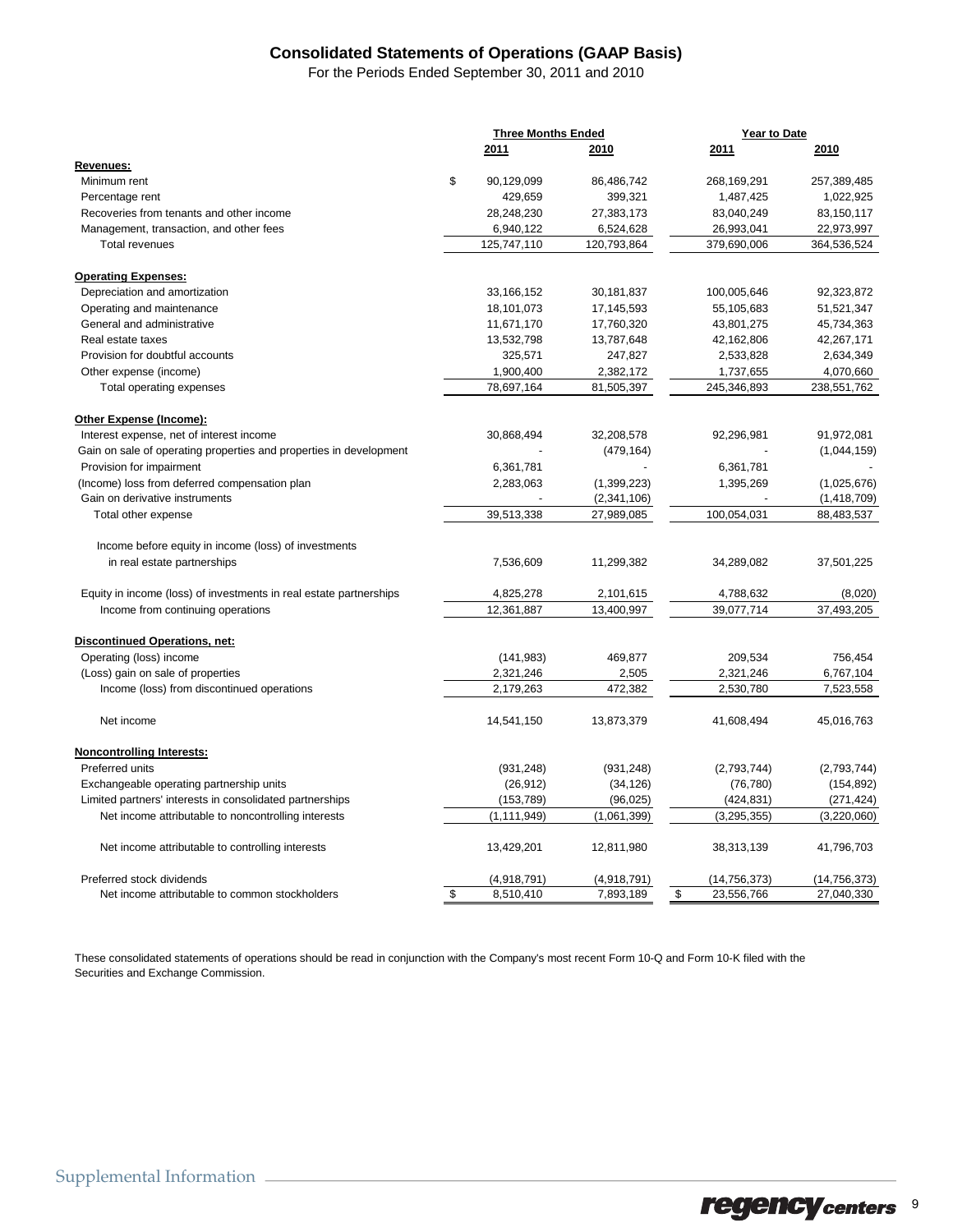### Summary of Consolidated Debt

September 30, 2011 and December 31, 2010

| <b>Total Debt Outstanding:</b>     | 9/30/11           | 12/31/10      |
|------------------------------------|-------------------|---------------|
| Mortgage loans payable:            |                   |               |
| Fixed rate secured loans           | \$<br>442,859,824 | 402,150,902   |
| Variable rate secured loans        | 12,699,178        | 11,189,507    |
| Unsecured debt offering fixed rate | 1,509,780,769     | 1,671,128,916 |
| Unsecured line of credit           | 85,000,000        | 10,000,000    |
| Total                              | 2,050,339,771     | 2,094,469,325 |
|                                    |                   |               |

| <b>Schedule of Maturities by Year:</b> | <b>Scheduled</b><br>Principal<br><b>Payments</b> | Mortgage<br><b>Loan Maturities</b> | <b>Unsecured</b><br>Maturities <sup>(1)</sup> | Total         | <b>Weighted Average</b><br><b>Fixed Interest</b><br>Rate |
|----------------------------------------|--------------------------------------------------|------------------------------------|-----------------------------------------------|---------------|----------------------------------------------------------|
| 2011                                   | \$<br>1,757,197                                  | $\overline{\phantom{a}}$           | 20,000,000                                    | 21,757,197    | 7.2%                                                     |
| 2012                                   | 6,997,720                                        | $\overline{\phantom{a}}$           | 192,377,000                                   | 199,374,720   | 6.8%                                                     |
| 2013                                   | 6,995,420                                        | 16,339,730                         |                                               | 23,335,150    | 7.1%                                                     |
| 2014                                   | 6,481,456                                        | 29,742,631                         | 150,000,000                                   | 186,224,087   | 5.0%                                                     |
| 2015                                   | 5,169,657                                        | 46,312,553                         | 435,000,000                                   | 486,482,210   | 5.3%                                                     |
| 2016                                   | 4,857,332                                        | 14, 161, 143                       |                                               | 19,018,475    | 6.2%                                                     |
| 2017                                   | 4,263,152                                        | 75,510,749                         | 400,000,000                                   | 479,773,901   | 5.9%                                                     |
| 2018                                   | 3,745,694                                        | 57,357,572                         |                                               | 61,103,266    | 6.2%                                                     |
| 2019                                   | 2,704,446                                        | 106,000,000                        |                                               | 108,704,446   | 7.8%                                                     |
| 2020                                   | 2,676,075                                        | 43,329,660                         | 150,000,000                                   | 196,005,735   | 6.1%                                                     |
| >10 years                              | 11,100,909                                       | 5,847,935                          | 250,000,000                                   | 266,948,844   | 4.9%                                                     |
| Unamortized debt (discount)/premium    |                                                  | 4,207,970                          | (2,596,231)                                   | 1,611,739     |                                                          |
|                                        | 56,749,058                                       | 398,809,943                        | 1,594,780,769                                 | 2,050,339,771 | 5.8%                                                     |

(1) Includes unsecured public debt and Unsecured line of credit. The Line is included in 2015 maturities and matures in September 2015.

| <b>Percentage of Total Debt:</b>                                                                        | 9/30/11 | 12/31/10 |
|---------------------------------------------------------------------------------------------------------|---------|----------|
| Fixed                                                                                                   | 95.2%   | 99.7%    |
| Variable                                                                                                | 4.8%    | 0.3%     |
| <b>Current Average Interest Rates:</b> <sup>(2)</sup>                                                   |         |          |
| Fixed                                                                                                   | 5.8%    | 6.4%     |
| Variable                                                                                                | 1.8%    | 5.3%     |
| <b>Effective Interest Rate</b>                                                                          | 5.6%    | 6.4%     |
| (2) Interest rates are as of the quarter end and exclude the impact of deferred loan cost amortization. |         |          |
| <b>Average Maturity Date:</b>                                                                           |         |          |

| Fixed    | 03/22/17 | 11/11/14 |
|----------|----------|----------|
| Variable | 07/19/15 | 03/15/14 |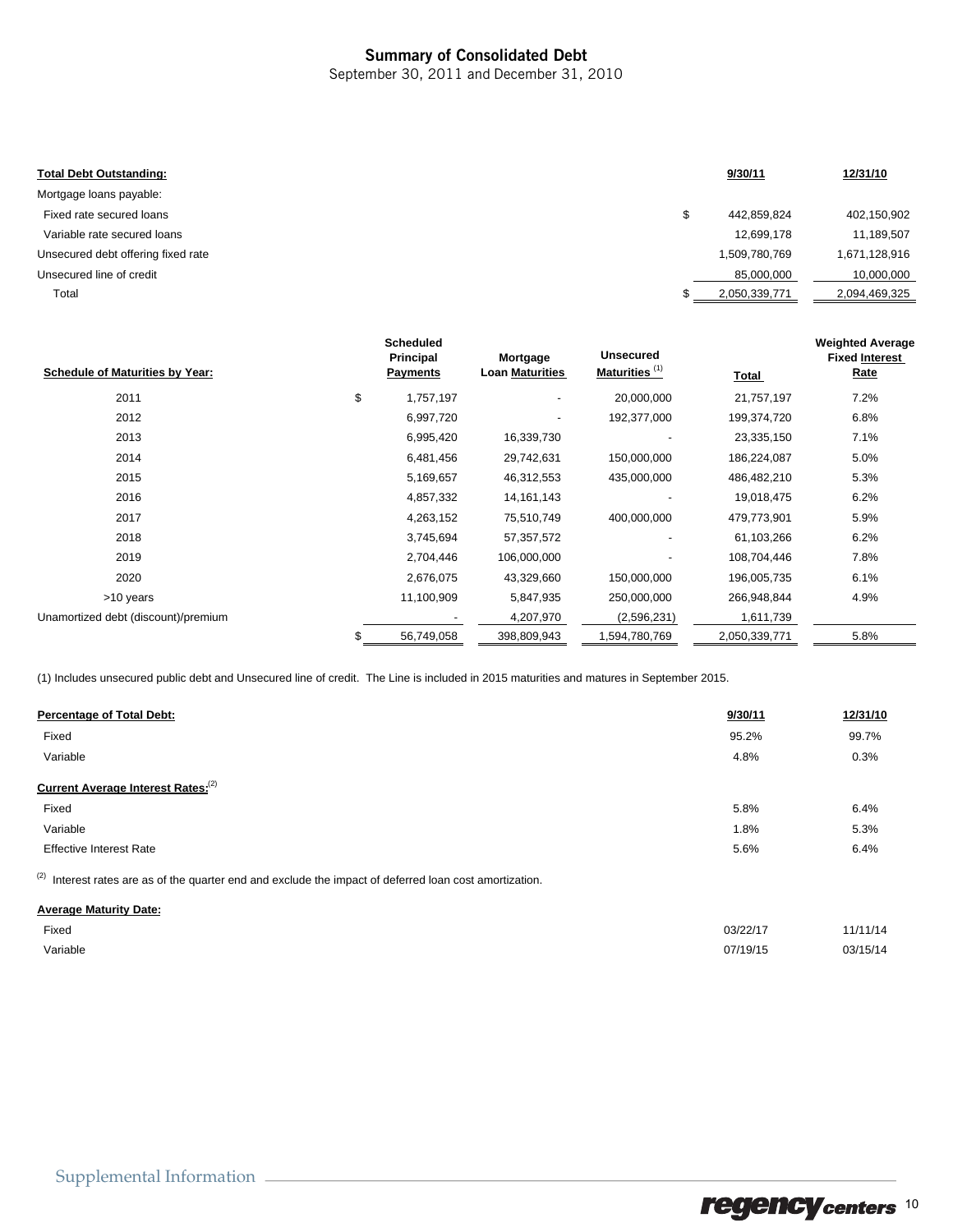#### Summary of Line of Credit, Unsecured Public Debt and Public Debt Covenants

September 30, 2011

| <b>Outstanding Line of Credit and Unsecured Public Debt:</b>      | Origination | <b>Maturity</b> | Rate                | <b>Balance</b>    |         |
|-------------------------------------------------------------------|-------------|-----------------|---------------------|-------------------|---------|
| \$600 Million Line of Credit                                      | 09/07/11    | 09/05/15        | $LIBOR + 1.25\%$ \$ | 85,000,000        |         |
| <b>Unsecured Public Debt:</b>                                     | 12/10/01    | 12/12/11        | 7.250%              | \$<br>20,000,000  |         |
|                                                                   | 01/18/02    | 01/15/12        | 6.750%              | \$<br>192,377,000 |         |
|                                                                   | 04/01/04    | 04/15/14        | 4.950%              | \$<br>150,000,000 |         |
|                                                                   | 07/18/05    | 08/01/15        | 5.250%              | \$<br>350,000,000 |         |
|                                                                   | 06/05/07    | 06/15/17        | 5.875%              | \$<br>400,000,000 |         |
|                                                                   | 06/02/10    | 06/15/20        | 6.000%              | \$<br>150,000,000 |         |
|                                                                   | 10/07/10    | 04/15/21        | 4.800%              | \$<br>250,000,000 |         |
| <b>Unsecured Public Debt Covenants:</b>                           | Required    | 6/30/11         | 3/31/11             | 12/31/10          | 9/30/10 |
| Fair Market Value Calculation Method Covenants (1)                |             |                 |                     |                   |         |
| <b>Total Consolidated Debt to Total Consolidated Assets</b>       | $\leq 65\%$ | 35%             | 34%                 | 38%               | 36%     |
| Secured Consolidated Debt to Total Consolidated Assets            | $\leq 40\%$ | 8%              | 7%                  | 7%                | 7%      |
| Consolidated Income for Debt Service to Consolidated Debt Service | $\geq 1.5x$ | 2.9             | 2.7                 | 2.8               | 2.7     |
| Unencumbered Consolidated Assets to Unsecured Consolidated Debt   | >150%       | 310%            | 315%                | 281%              | 294%    |
| Historical Cost Basis Covenants <sup>(1)</sup>                    |             |                 |                     |                   |         |
| Total Consolidated Debt to Total Undepreciated Assets             | $\leq 60\%$ | 41%             | 41%                 | 45%               | 43%     |
| Secured Consolidated Debt to Total Undepreciated Assets           | $\leq 40\%$ | 9%              | 9%                  | 9%                | 8%      |
| Consolidated Income for Debt Service to Consolidated Debt Service | $\geq 1.5x$ | 2.9             | 2.7                 | 2.8               | 2.7     |
| Unencumbered Consolidated Assets to Unsecured Consolidated Debt   | >150%       | 260%            | 266%                | 236%              | 249%    |

Note: Debt covenant disclosure is in arrears due to current quarter calculations being dependent on the Company's most recent Form 10-Q or Form 10-K filing.

<sup>(1)</sup> For a complete listing of all Debt Covenant related to the Company's Senior Unsecured Notes, as well as definitions of the above terms, please refer to the Company's filings with the Securities and Exchange Commission.

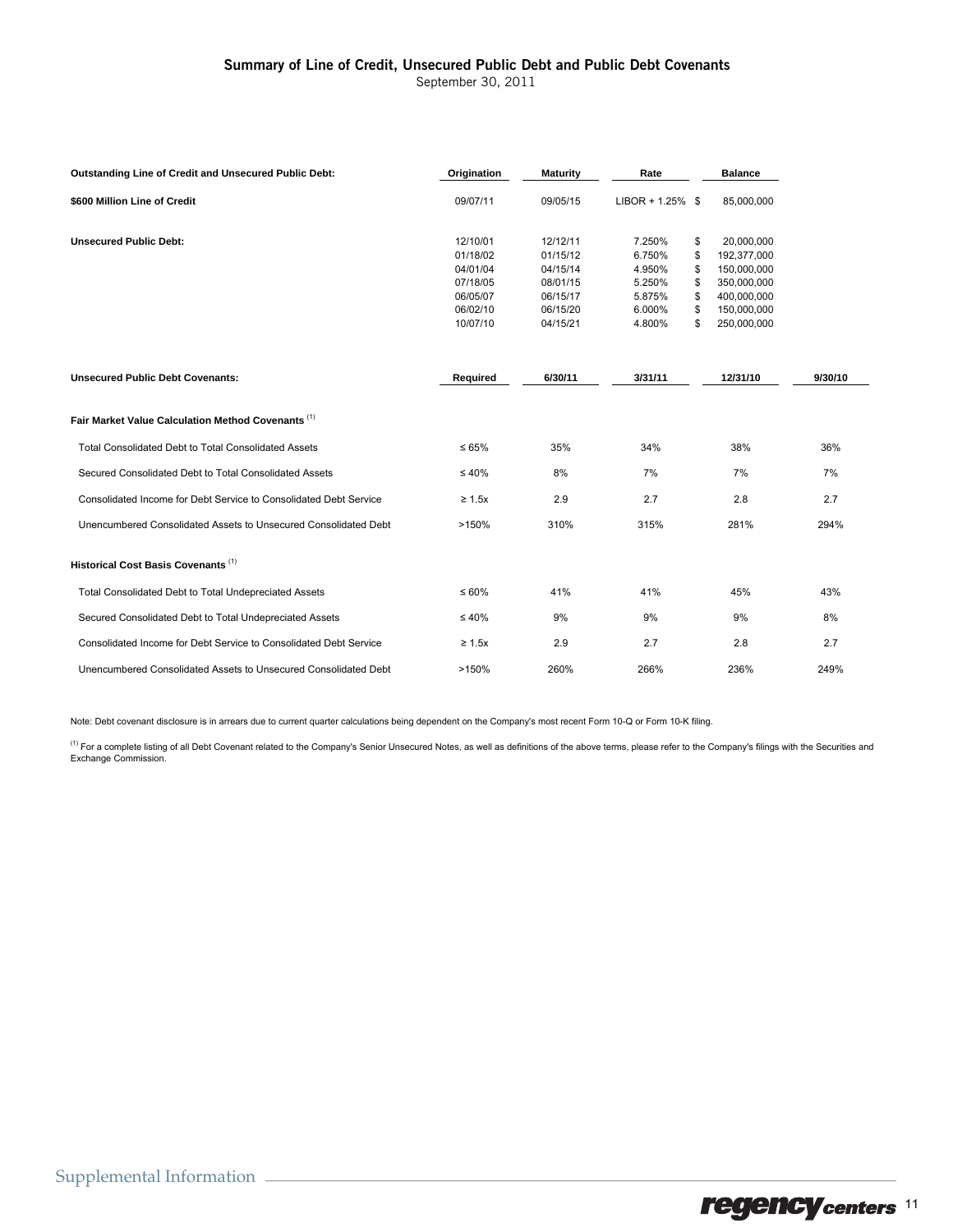### Summary of Preferred Units and Stock

September 30, 2011

|                         | <b>Distribution</b><br>Rate | <b>Issuance</b><br>Date | Callable<br>Date | Exchangeable<br>Date $(1)$ | Par<br>Value     | <b>Current</b><br><b>Balance</b> | <b>Issuance</b><br>Costs |
|-------------------------|-----------------------------|-------------------------|------------------|----------------------------|------------------|----------------------------------|--------------------------|
| <b>Preferred Units:</b> |                             |                         |                  |                            |                  |                                  |                          |
| Series D                | 7.45%                       | 9/29/1999               | 9/29/2009        | 1/1/2014                   | \$<br>50.000.000 | 49,157,977                       | 842,023                  |
| <b>Preferred Stock:</b> |                             |                         |                  |                            |                  |                                  |                          |
| Series 3                | 7.45%                       | 4/3/2003                | 4/3/2008         | N/A                        | \$<br>75,000,000 | 75,000,000                       | 2,705,034                |
| Series 4                | 7.25%                       | 8/31/2004               | 8/31/2009        | N/A                        | 125,000,000      | 125.000.000                      | 4,288,376                |
| Series 5                | 6.70%                       | 8/2/2005                | 8/2/2010         | N/A                        | 75.000.000       | 75.000.000                       | 2,222,292                |
|                         |                             |                         |                  |                            | 275.000.000      | 275.000.000                      | 9.215.702                |

 $(1)$  Preferred units are exchangeable only into preferred stock. Preferred stock is not exchangeable into common stock.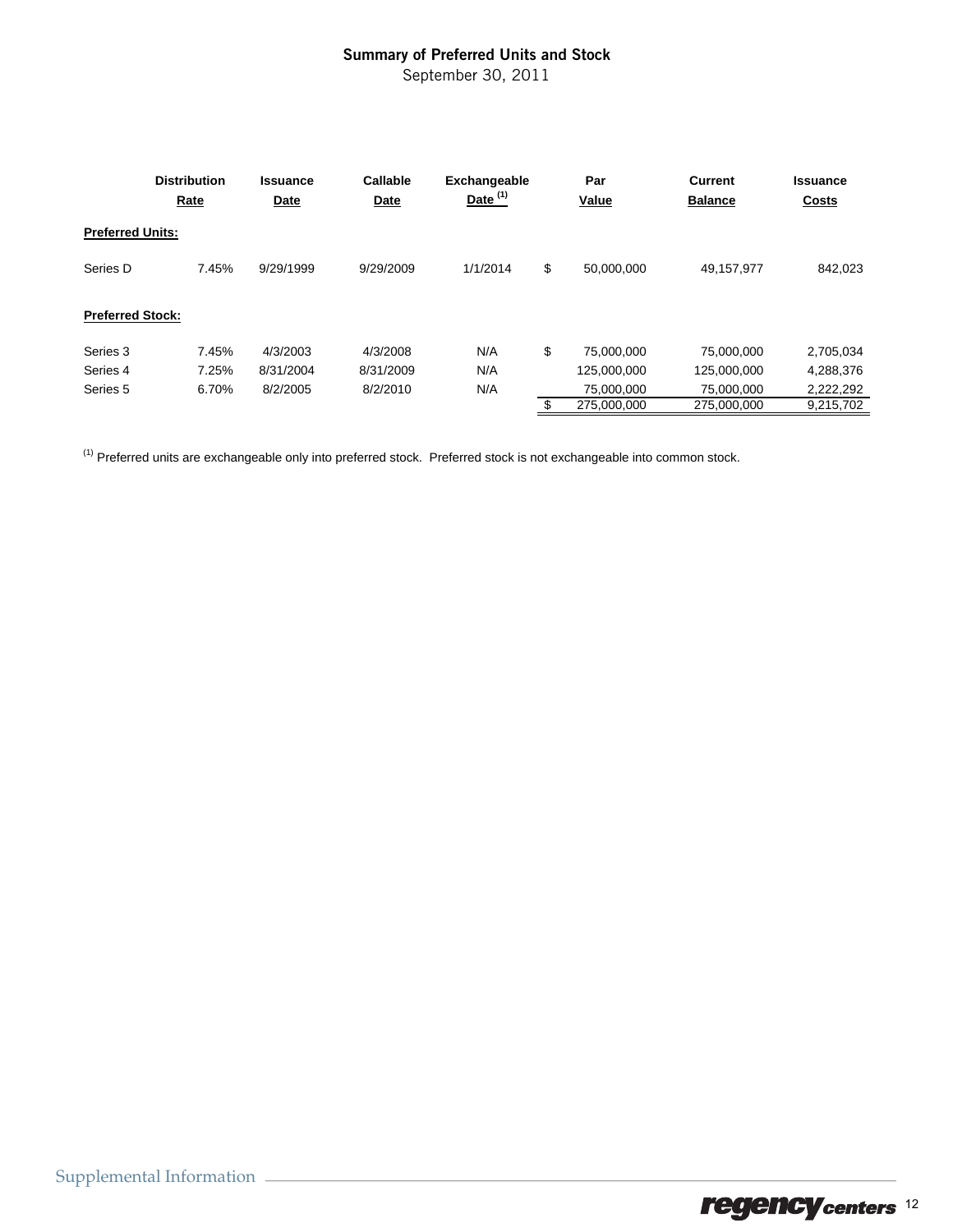#### **Acquisitions**

September 30, 2011

|                 | <b>Co-investment</b>                                      |                | <b>Total</b><br>Purchase |                | Regency's |                |      |                |       |                               |
|-----------------|-----------------------------------------------------------|----------------|--------------------------|----------------|-----------|----------------|------|----------------|-------|-------------------------------|
| Date            | <b>Property Name</b>                                      | <b>Partner</b> | City/State               | GLA            |           | Price          |      | Share          | Yield | <b>Anchor Tenant</b>          |
| Consolidated:   |                                                           |                |                          |                |           |                |      |                |       |                               |
| Jun-11          | Ocala Corners                                             |                | Tallahassee, FL          | 86,772 \$      |           | 11,029,387 \$  |      | 11,029,387     | 7.6%  | Publix                        |
| Aug-11          | Oak Shade Town Center                                     |                | Davis, CA                | 103,762 \$     |           | 34,858,600 \$  |      | 34,858,600     | 5.8%  | Safeway, Rite Aid, Office Max |
| Sep-11          | <b>Tech Ridge Center</b>                                  |                | Austin, TX               | 187,350 \$     |           | 55,400,000 \$  |      | 55,400,000     | 5.8%  | H-E-B, Office Depot, Petco    |
|                 | Total                                                     |                |                          | 377,884 \$     |           | 101,287,987 \$ |      | 101,287,987    | 6.0%  |                               |
| Unconsolidated: |                                                           |                |                          |                |           |                |      |                |       |                               |
|                 | Acquisitions from 3rd Parties:                            |                |                          |                |           |                |      |                |       |                               |
| Jul-11          | <b>Calhoun Commons</b>                                    | CalSTRS        | Minneapolis, MN          | 66,150 \$      |           | 21,020,000 \$  |      | 5,255,000      | 6.4%  | Whole Foods                   |
| Aug-11          | Rockridge Center                                          | Oregon         | Plymouth, MN             | 125,213 \$     |           | 20,500,000 \$  |      | 4,100,000      | 7.0%  | Cub Foods                     |
|                 | Total                                                     |                |                          | 191,363 \$     |           | 41,520,000 \$  |      | 9,355,000      | 6.6%  |                               |
|                 | <b>Regency Contributions:</b>                             |                |                          |                |           |                |      |                |       |                               |
|                 | None                                                      |                |                          | $\blacksquare$ | \$        | $\sim$         | \$   |                |       |                               |
|                 | Total                                                     |                |                          | $\sim$         | \$        | $\sim$         | \$   | $\blacksquare$ |       |                               |
|                 |                                                           |                |                          |                |           |                |      |                |       |                               |
|                 | <b>Total Acquisitions from 3rd Parties</b>                |                |                          | 569,247 \$     |           | 142,807,987    | - \$ | 110,642,987    | 6.0%  |                               |
|                 | <b>Total Acquisitions including Regency Contributions</b> |                |                          | 569,247        | - \$      | 142,807,987    | - 56 | 110,642,987    | 6.0%  |                               |

Partnership with CalSTRS - Regency owns 25% Partnership with Oregon - Regency owns 20%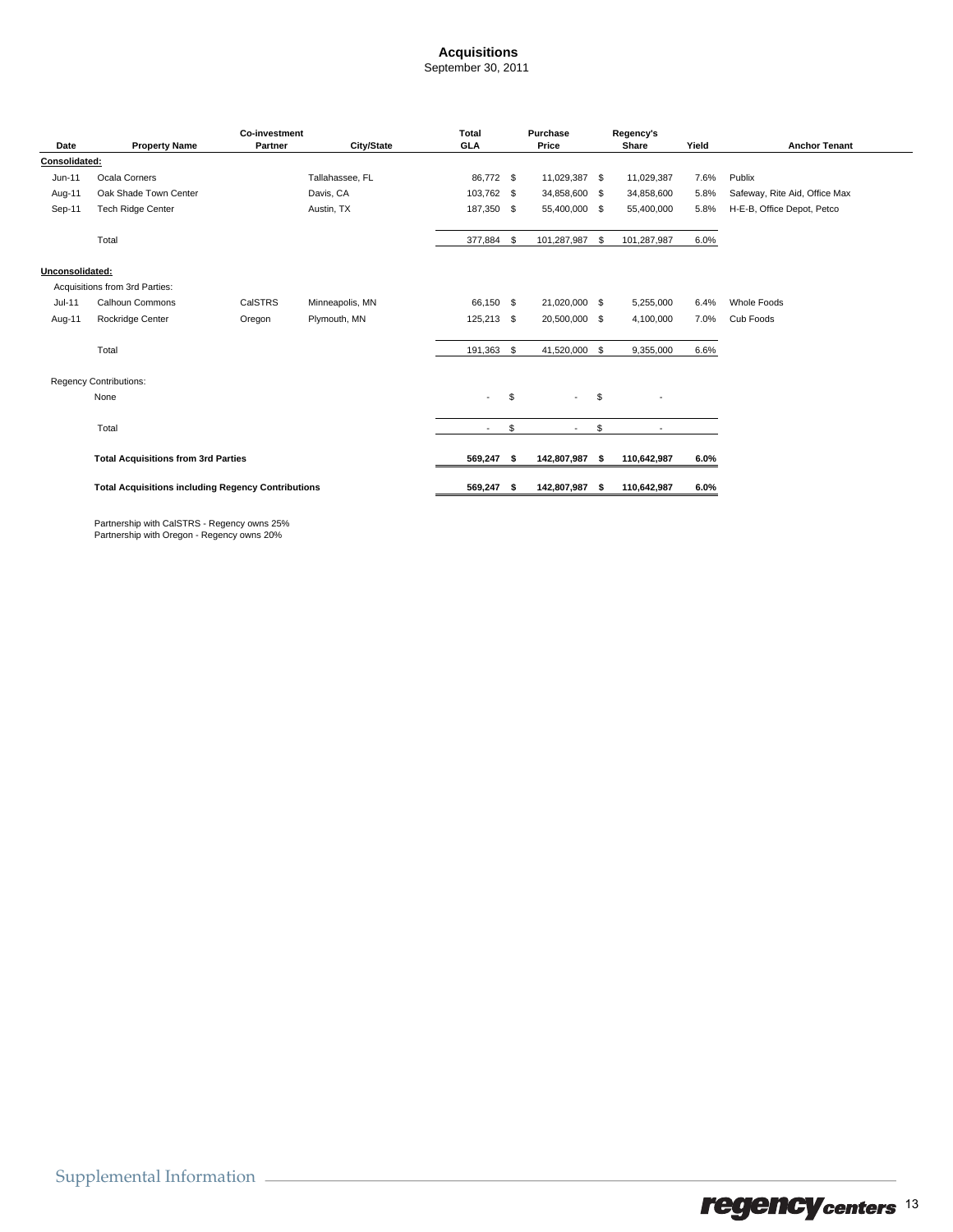### **Dispositions**

September 30, 2011

|                 |                           | Co-investment |                 |            | <b>Sales</b> | Regency's<br>Share of | Regency's<br>Pro Rata |                      |
|-----------------|---------------------------|---------------|-----------------|------------|--------------|-----------------------|-----------------------|----------------------|
| Date            | <b>Property Name</b>      | Partner       | City/State      | <b>GLA</b> | Price        | <b>Sales Price</b>    | Cap Rate              | <b>Anchor Tenant</b> |
| Consolidated:   |                           |               |                 |            |              |                       |                       |                      |
| Aug-11          | Park Place Center         |               | Columbus, OH    | 106,832    | \$2,061,250  | \$2,061,250           | 3.6%                  | None                 |
| Sep-11          | Fort Bend Center          |               | Houston, TX     | 30,164     | \$3,653,000  | \$3,653,000           | 9.6%                  | Kroger (NAP)         |
| Sep-11          | Prestonwood Park          |               | Plano, TX       | 101,167    | \$11,950,000 | \$11,950,000          | 9.3%                  | None                 |
|                 |                           |               |                 | 238,163    | \$17,664,250 | \$17,664,250          | 8.7%                  |                      |
| Unconsolidated: |                           |               |                 |            |              |                       |                       |                      |
| Mar-11          | Oaks Shopping Center      | GRI           | Des Plaines, IL | 135,005    | \$10,743,868 | \$4,297,547           | 12.2%                 | Dominick's           |
| $Jun-11$        | 601 King Street           | GRI           | Alexandria, VA  | 8,003      | \$3,050,000  | \$1,220,000           | 4.9%                  |                      |
| Sep-11          | Deer Grove                | Oregon        | Chicago, IL     | 236,173    | \$18,191,800 | \$3,638,360           | 7.5%                  | Dominick's           |
|                 |                           |               |                 | 379,181    | \$31,985,668 | \$9,155,907           | 9.3%                  |                      |
|                 | <b>Total Dispositions</b> |               |                 | 617,344    | \$49,649,918 | \$26,820,157          | 8.9%                  |                      |

Partnership with GRI - Regency owns 40%

Partnership with Oregon - Regency owns 20% NAP means the anchor store is anchor owned and not a part of the center's GLA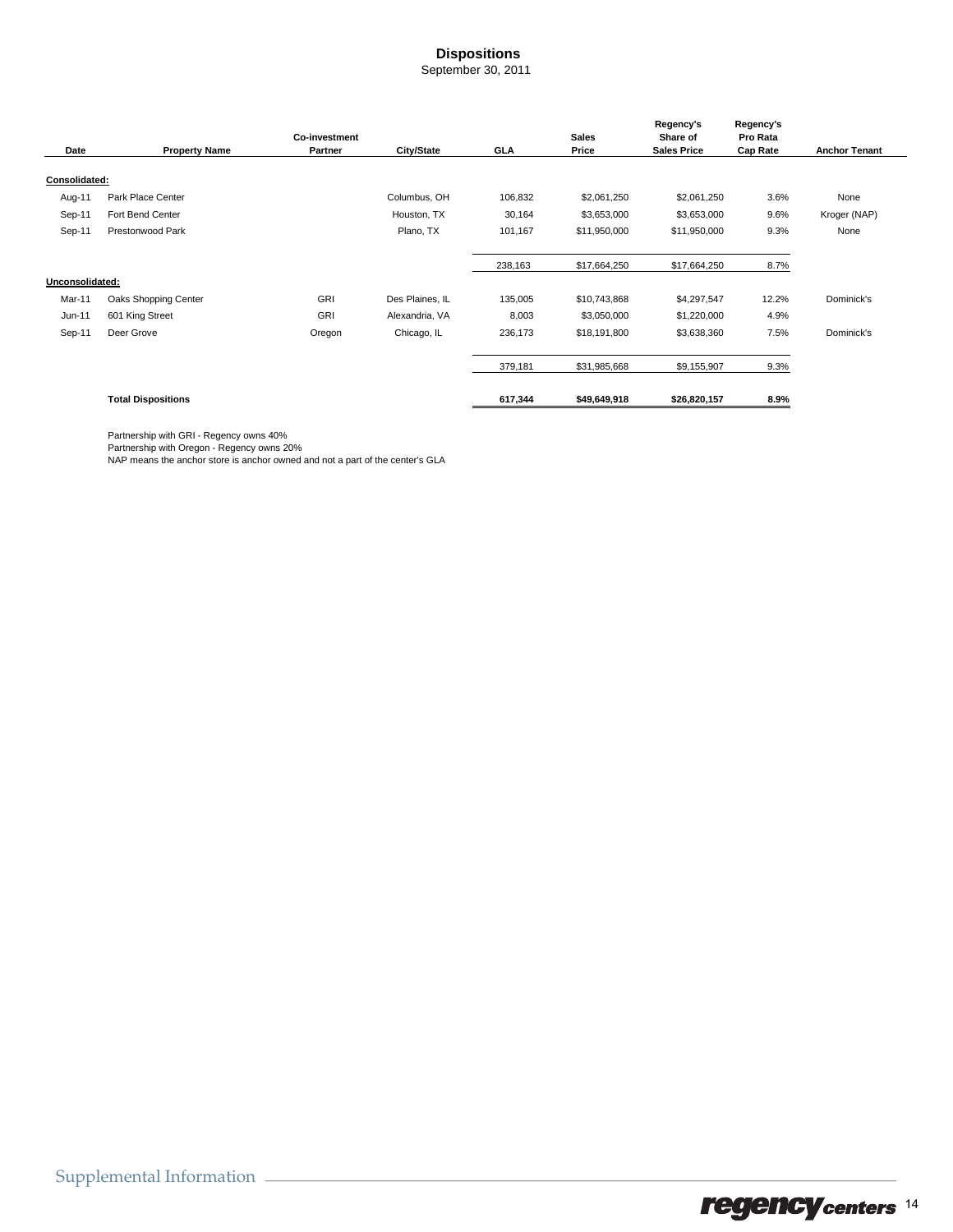#### **Development Status Report**

September 30, 2011

|                                                            |              |                                                          |                                   |                 |                                                                 |                                          |                            |                         | Completion                    |                             | Company           |                     |                   |
|------------------------------------------------------------|--------------|----------------------------------------------------------|-----------------------------------|-----------------|-----------------------------------------------------------------|------------------------------------------|----------------------------|-------------------------|-------------------------------|-----------------------------|-------------------|---------------------|-------------------|
| <b>Project Name</b>                                        | <b>State</b> | <b>CBSA</b>                                              | <b>Anchor Tenant</b>              | Anchor<br>Opens | <b>Est. Net Dev Costs</b><br><b>After Partner Participation</b> | <b>Est. Net Costs</b><br>to Complete (1) | <b>Stabilized</b><br>Yield | Completion<br>Yield (2) | <b>Year Yield</b><br>Qtr/Year | Company<br><b>Owned GLA</b> | Owned<br>% Leased | <b>Gross</b><br>GLA | Gross<br>% Leased |
| In-Process Dev Starts After 1/1/09:                        |              |                                                          |                                   |                 |                                                                 |                                          |                            |                         |                               |                             |                   |                     |                   |
| Centerplace of Greeley III Ph II                           | $_{\rm CO}$  | Greeley                                                  | TJ Maxx                           | 03/01/12        | 2,157,888                                                       | 1,933,810                                | 9.8%                       | 9.8%                    | $Q1 - 2012$                   | 25,000                      | 100%              | 25,000              | 100%              |
| Kent Place                                                 | $_{\rm CO}$  | Denver-Aurora                                            | <b>King Soopers</b>               | 10/01/12        | 8,765,009                                                       | 3,430,716                                | 9.3%                       | 9.3%                    | Q4 - 2013                     | 47,418                      | 63%               | 47,418              | 63%               |
| Market at Colonnade                                        | NC           | Raleigh-Cary<br>Washington-Arlington-                    | <b>Whole Foods</b>                | 03/01/11        | 15,563,040                                                      | 1,835,099                                | 9.1%                       | 9.1%                    | $Q2 - 2012$                   | 57.625                      | 85%               | 57.625              | 85%               |
| Shops at Stonewall Ph II                                   | VA           | Alexandria                                               | <b>Dick's Sporting Goods</b>      | 11/01/1         | 4,961,243                                                       | 1,290,702                                | 8.7%                       | 8.7%                    | Q4 - 2011                     | 40,670                      | 100%              | 40,670              | 100%              |
| <b>Total In-Process Dev Starts After 1/1/09</b>            |              |                                                          |                                   |                 | 31,447,180                                                      | 8.490.328                                | 9.1%                       | 9.1%                    |                               | 170.713                     | 85%               | 170.713             | 85%               |
|                                                            |              |                                                          |                                   |                 |                                                                 |                                          |                            |                         |                               |                             |                   |                     |                   |
| In-Process Dev Starts Prior to 1/1/09:                     |              |                                                          |                                   |                 |                                                                 |                                          |                            |                         |                               |                             |                   |                     |                   |
| Shoppes at Fairhope Village                                | AL           | Mobile                                                   | Publix                            | 07/01/09        | 16,747,993                                                      | 1,917                                    | 6.8%                       | 5.7%                    | Q2 - 2012                     | 84,740                      | 86%               | 84,740              | 86%               |
| Golden Hills Promenade                                     | CA           | San Luis Obispo-Paso Robles<br>Riverside-San Bernardino- | Lowe's                            | 11/01/09        | 31,951,037                                                      | 698,574                                  | 4.4%                       | 3.3%                    | $Q4 - 2012$                   | 216,846                     | 91%               | 216,846             | 91%               |
| Indio Towne Center                                         | CA           | Ontario<br>Riverside-San Bernardino-                     | WinCo Foods                       | 09/01/08        | 41,700,607                                                      | 1,291,319                                | 5.4%                       | 3.5%                    | Q4 - 2011                     | 132,678                     | 75%               | 368,512             | 91%               |
| Jefferson Square                                           | CA           | Ontario<br>Santa Barbara-Santa Maria-                    | Fresh & Easy                      | 03/01/13        | 9,356,119                                                       | (1,968,801)                              | 5.5%                       | 3.5%                    | Q2 - 2012                     | 38,013                      | 75%               | 38,013              | 75%               |
| Paseo Del Sol                                              | CA           | Goleta                                                   | <b>Whole Foods</b><br>Best Buy,   | 10/01/09        | 26,191,162                                                      | (4, 417, 139)                            | 6.7%                       | 6.7%                    | Q4 - 2011                     | 49.680                      | 77%               | 49,680              | 77%               |
| Centerplace of Greeley III                                 | $_{\rm CO}$  | Greeley                                                  | Sports Authority                  | 09/01/08        | 16,297,150                                                      | (1, 174, 223)                            | 8.1%                       | 5.1%                    | Q4 - 2011                     | 94,090                      | 81%               | 94,090              | 81%               |
| Shops at Quail Creek                                       | $_{\rm CO}$  | Boulder                                                  | <b>King Soopers</b>               | 05/01/09        | 7,287,975                                                       | 150,872                                  | 11.7%                      | 9.8%                    | Q2 - 2012                     | 37,585                      | 80%               | 137,429             | 94%               |
| Nocatee Town Center                                        | <b>FL</b>    | Jacksonville<br>Tampa-St. Petersburg-                    | Publix                            | 02/01/10        | 14,203,045                                                      | (4, 141, 533)                            | 6.7%                       | 4.5%                    | Q1 - 2013                     | 69,679                      | 91%               | 69,679              | 91%               |
| Suncoast Crossing Ph I                                     | <b>FL</b>    | Clearwater<br>Tampa-St. Petersburg-                      | Kohl's                            | 10/01/08        | 8,891,780                                                       | (281, 134)                               | 6.5%                       | 2.6%                    | Q4 - 2011                     | 108,434                     | 94%               | 108,434             | 94%               |
| Suncoast Crossing Ph II                                    | FL           | Clearwater                                               | Target                            | 08/01/09        | 7,670,562                                                       | 483,017                                  | 3.0%                       | 1.5%                    | $Q3 - 2012$                   | 9,451                       | 59%               | 151,649             | 97%               |
| Walton Towne Center                                        | KY           | Cincinnati-Middletown                                    | Kroger                            | 11/01/08        | 6,441,884                                                       | (347, 205)                               | 7.7%                       | 4.6%                    | $Q4 - 2011$                   | 23,186                      | 76%               | 139,618             | 96%               |
| Village at Lee Airpark                                     |              |                                                          |                                   |                 |                                                                 |                                          |                            |                         |                               |                             |                   |                     |                   |
| (f.k.a. Village at Lee Airport)                            | <b>MD</b>    | Baltimore-Towson                                         | Giant                             | 11/01/10        | 24,352,984                                                      | 2,746,010                                | 8.3%                       | 8.0%                    | $Q4 - 2011$                   | 87,549                      | 100%              | 87,549              | 100%              |
| <b>Harris Crossing</b>                                     | <b>NC</b>    | Raleigh-Cary                                             | <b>Harris Teeter</b>              | 03/01/11        | 8,409,965                                                       | (2,046,522)                              | 7.0%                       | 6.4%                    | Q4 - 2012                     | 65,150                      | 91%               | 65,150              | 91%               |
| Deer Springs Town Center                                   | <b>NV</b>    | Las Vegas-Paradise<br>Allentown-Bethlehem-               | Target, Home Depot<br>Target,     | 03/01/09        | 82,111,547                                                      | 1,574,434                                | 5.3%                       | 3.6%                    | Q1 - 2012                     | 330,907                     | 89%               | 463,267             | 92%               |
| Lower Nazareth Commons                                     | PA           | Easton<br>Dallas-Fort Worth-                             | Sports Authority                  | 08/01/09        | 28,104,479                                                      | 154,315                                  | 6.8%                       | 6.8%                    | Q3 - 2012                     | 65,368                      | 98%               | 198,368             | 99%               |
| <b>Hickory Creek Plaza</b>                                 | TX           | Arlington<br>Houston-Baytown-                            | Kroger                            | 02/01/09        | 9,885,105                                                       | 191,414                                  | 8.3%                       | 7.0%                    | $Q4 - 2011$                   | 28,134                      | 78%               | 109,398             | 94%               |
| Waterside Marketplace                                      | <b>TX</b>    | Sugar Land                                               | Kroger                            | 10/01/09        | 5.767.371                                                       | 87.003                                   | 11.5%                      | 11.5%                   | $Q2 - 2012$                   | 24.858                      | 88%               | 147.858             | 98%               |
| Total In-Process Consolidated Dev Starts Prior to 1/1/09   |              |                                                          |                                   |                 | 345,370,765                                                     | (6,997,682)                              | 6.3%                       | 4.9%                    |                               | 1.466.348                   | 87%               | 2.530.280           | 93%               |
| Shoppes at Bartram Park - Phase III                        | FL.          | Jacksonville                                             | Publix                            | 10/01/04        | 2.034.206                                                       | (658,059)                                | 11.4%                      | 2.9%                    | Q1 - 2012                     | 14.639                      | 41%               | 33,639              | 74%               |
| Total In-Process Unconsolidated Dev Starts Prior to 1/1/09 |              |                                                          |                                   |                 | $2.034.206$ \$<br>\$.                                           | (658.059)                                | 11.4%                      | 2.9%                    |                               | 14.639                      | 41%               | 33.639              | 74%               |
|                                                            |              |                                                          |                                   |                 |                                                                 |                                          |                            |                         |                               |                             |                   |                     |                   |
| <b>Total In-Process Developments</b>                       |              | 22                                                       |                                   |                 | 378,852,150 \$<br>Ŝ.                                            | 834.586                                  | 6.6%                       | 5.3%                    |                               | 1,651,700                   | 87%               | 2,734,632           | 92%               |
| <b>Completions:</b>                                        |              |                                                          |                                   |                 |                                                                 |                                          |                            |                         |                               |                             |                   |                     |                   |
| <b>Airport Crossing</b>                                    | IN           | Chicago-Naperville-Joliet                                | Kohl's                            | 10/01/07        | 2,684,960                                                       | (675,067                                 | 6.0%                       | 2.7%                    | $Q1 - 2011$                   | 11,924                      | 78%               | 101,835             | 97%               |
| Applegate Ranch Shopping Center                            | CA           | Merced                                                   | Wal-Mart, Target                  | 08/01/08        | 37,727,400                                                      | (526, 106)                               | 4.9%                       | 3.5%                    | Q2 - 2011                     | 144,444                     | 82%               | 464,136             | 95%               |
| Plaza Rio Vista                                            | CA           | Ontario                                                  | Stater Bros.                      | 05/01/08        | 18,788,250                                                      | 402,718                                  | 7.2%                       | 4.1%                    | $Q2 - 2011$                   | 67,622                      | 83%               | 67,622              | 83%               |
| Caligo Crossing                                            | <b>FL</b>    | Miami Beach                                              | Kohl's                            | 10/01/08        | 6,709,434                                                       | (36, 481)                                | 8.2%                       | 8.2%                    | Q2 - 2011                     | 10,763                      | 100%              | 108,928             | 100%              |
| Seminole Shoppes                                           | <b>FL</b>    | Jacksonville                                             | Publix<br>Trader Joe's, PetSmart, | 09/01/10        | 15,116,699                                                      | 484,215                                  | 9.9%                       | 9.9%                    | $Q2 - 2011$                   | 73,241                      | 96%               | 73,241              | 96%               |
| Shops at Saugus                                            | MA           | Boston-Cambridge-Quincy                                  | La-Z-Boy                          | 08/01/08        | 35,701,401                                                      | 457,345                                  | 6.7%                       | 6.2%                    | Q2 - 2011                     | 90,055                      | 95%               | 90,055              | 95%               |
| <b>State Street Crossing</b>                               | MI           | Ann Arbor<br>Riverside-San Bernardino-                   | Wal-Mart<br>Babies "R" Us,        | 10/01/09        | 7,792,326                                                       | (1,425,854)                              | 6.7%                       | 1.4%                    | Q2 - 2011                     | 21,049                      | 60%               | 168,540             | 95%               |
| Indio Towne Center-Babies/Toys                             | CA           | Ontario                                                  | Toys "R" Us                       | 09/01/11        | 5,846,657                                                       | 605,095                                  | 11.0%                      | 11.0%                   | Q3 - 2011                     | 46,827                      | 100%              | 46,827              | 100%              |
| Canopy Oak Center                                          | FL           | Ocala                                                    | Publix                            | 09/01/08        | 17.668.723                                                      | (331.973)                                | 9.8%                       | 6.7%                    | $Q3 - 2011$                   | 90.042                      | 79%               | 90.042              | 79%               |
| <b>Total Completed (4)</b>                                 |              | 9                                                        |                                   |                 | Ŝ.<br>148,035,851 \$                                            | (1,046,108)                              | 7.2%                       | 5.6%                    |                               | 555.967                     | 87%               | 1.211.226           | 94%               |

Notes:

No new starts for the quarter.

(1) Construction in progress (CIP) balance and costs to date on in-process developments are not equal. CIP balance contains costs of land held for development, deposits on contracts and other pre-closing costs. Negative am

(2) The yield at completion, no later than 3 years from last company owned anchor open date or 4 years from sitework start date.

(3) The NOI stabilized yield on costs above after allocating land basis for outparcel proceeds is estimated to be 6.1% (in-process) and 6.8% (completions).

(4) All completed projects are consolidated, but Canopy Oak.

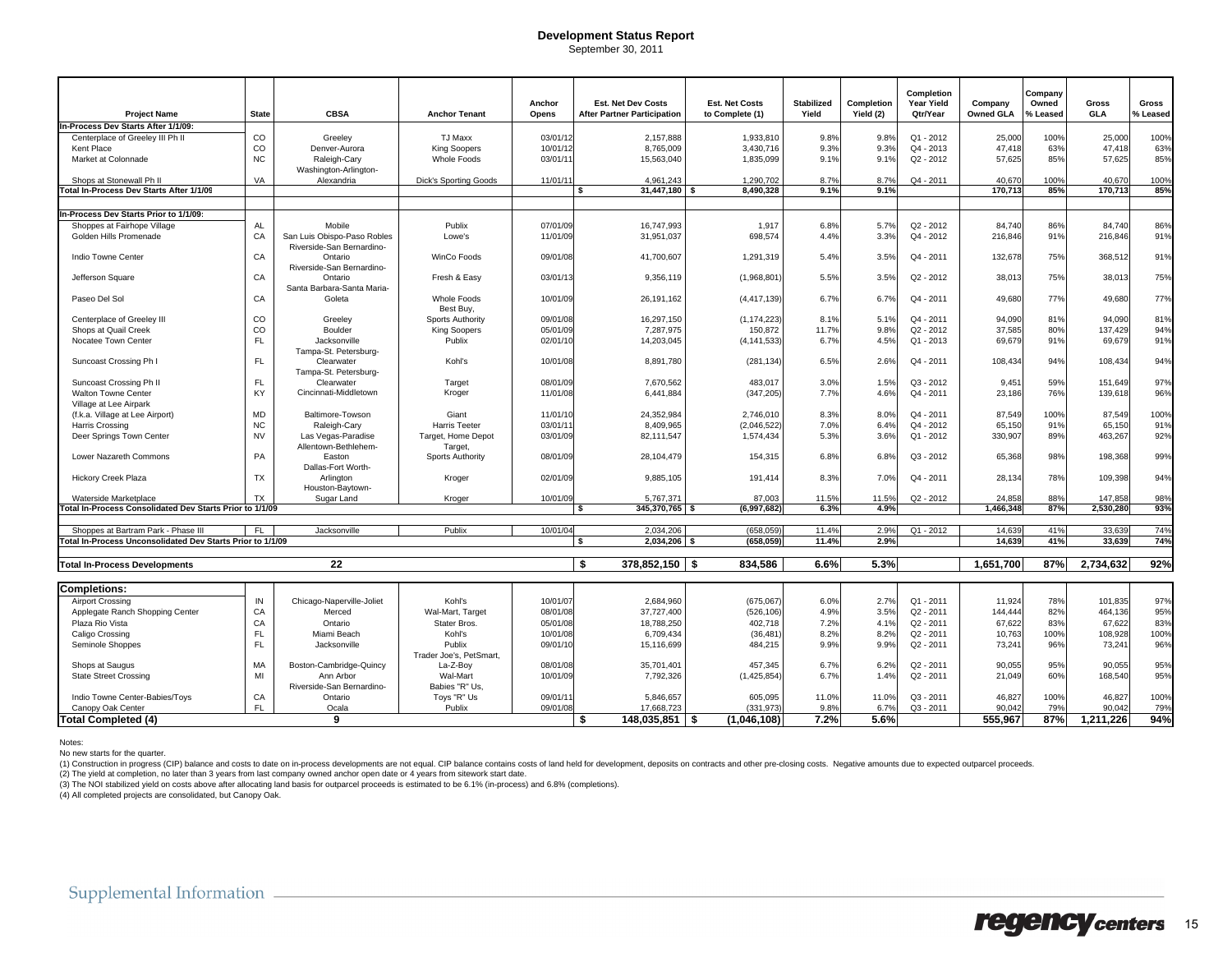#### **Projected Development Funding, Completions and Land Held** September 30, 2011

|                                                                  | In-Process Developments Projected Funding <sup>(1)</sup> |                                  |                       |                     |               |                                    |
|------------------------------------------------------------------|----------------------------------------------------------|----------------------------------|-----------------------|---------------------|---------------|------------------------------------|
| (\$Thousands)                                                    |                                                          |                                  |                       |                     |               |                                    |
|                                                                  | Q4 2011E                                                 | Q1 2012E                         | Q2 2012E              | Q3 2012E            | Q4 2012E      | 2013+E                             |
|                                                                  | $$1,000 - $1,500$                                        | $$400 - $500$                    | $$400 - $500$         | $$400 - $500$       | $$100 - $200$ | $$(1,500)^{(2)} - $(1,000)^{(2)}$$ |
| (\$Thousands)                                                    | <b>Estimated Development Completion Schedule</b>         |                                  |                       |                     |               |                                    |
|                                                                  | Completed <sup>(3)</sup>                                 | Q4 2011E                         | 2012E                 | 2013+E              |               |                                    |
| Net Dev. Costs:                                                  | \$598,408                                                | \$109,000 - \$139,000            | \$200,000 - \$220,000 | $$14,000 - $25,000$ |               |                                    |
| Land Held for Future Development <sup>(4)</sup><br>(\$Thousands) |                                                          |                                  |                       |                     |               |                                    |
|                                                                  | # of Projects                                            | Net Development<br>Costs To Date |                       |                     |               |                                    |

(1) Net Funding for in-process consolidated and unconsolidated developments, excludes projected funding of future developments.

 $$91,142$ 

(2) Negative amount due to expected outparcel proceeds.

(3) Development properties already completed but not yet sold.

14

(4) Net development costs at completion subject to change as costs based on preliminary development plans only.

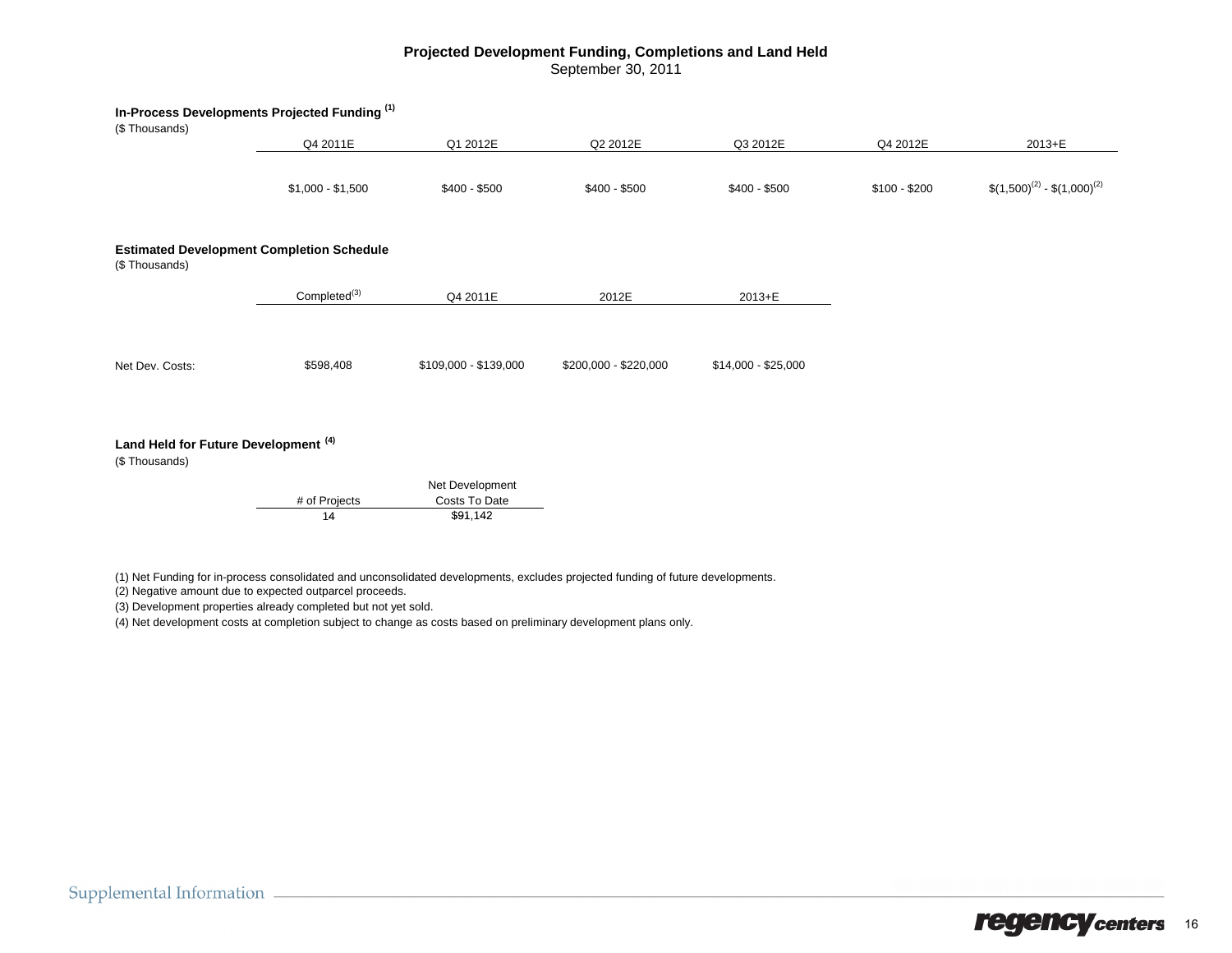### Unconsolidated Investments

September 30, 2011

|                                                                                                                                                                                                |                            |                                |                                      |                                              |                                          | Regency               |     |                             |                             |                      |
|------------------------------------------------------------------------------------------------------------------------------------------------------------------------------------------------|----------------------------|--------------------------------|--------------------------------------|----------------------------------------------|------------------------------------------|-----------------------|-----|-----------------------------|-----------------------------|----------------------|
| <b>Co-investment Partner and</b><br><b>Portfolio Summary Abbreviation</b>                                                                                                                      | <b>Property Name</b>       | Number of<br><b>Properties</b> | <b>Total</b><br><b>GLA</b>           | Total<br>Assets                              | <b>Total</b><br><b>Debt</b>              | Ownership<br>Interest |     | <b>Share</b><br>of Debt     | Investment<br>9/30/11       | Equity<br>Pick-up    |
| <b>State of Oregon</b><br>(JV-C, JV-C2)<br>(JV-CCV)                                                                                                                                            | Various<br>Cameron Village | 29<br>$\overline{1}$<br>30     | 3,371,796 \$<br>554,738<br>3,926,534 | 583,588,928 \$<br>104,817,783<br>688,406,711 | 310,372,836<br>47,300,000<br>357,672,836 | 20.00%<br>30.00%      | \$  | 62,074,567 \$<br>14,190,000 | 30,789,466 \$<br>17,048,033 | 2,648,673<br>279,506 |
| GRI<br>(JV-GRI)                                                                                                                                                                                | Various                    | 81                             | 10,246,627                           | 2,010,520,635                                | 1,015,962,887                            | 40.00%                |     | 406,385,154                 | 289,039,483                 | 4,950,933            |
| <b>Charter Hall Retail REIT</b><br>$(JV-M3)$                                                                                                                                                   | Various                    | 4                              | 376,174                              | 62,130,772                                   | 44,070,000                               | 24.95%                |     | 10,995,465                  | (244, 210)                  | (174, 865)           |
| Charter Hall Retail REIT and DESCO (1)<br>$(JV-D)$                                                                                                                                             | Various                    |                                |                                      |                                              |                                          |                       |     |                             |                             | (316, 347)           |
| <b>CaISTRS</b><br>$(JV-RC)$                                                                                                                                                                    | Various                    | 9                              | 1,022,974                            | 200,878,797                                  | 92,880,116                               | 25.00%                |     | 23,220,029                  | 22,720,346                  | 300,835              |
| <b>Regency Retail Partners</b><br>(JV-RRP)                                                                                                                                                     | Various                    | 9                              | 1,535,454                            | 335, 133, 148                                | 207,936,868                              | 20.00%                |     | 41,496,640                  | 16,696,154                  | 174,154              |
| <b>USAA</b><br>(JV-USA)                                                                                                                                                                        | Various                    | 8                              | 809,079                              | 129,357,427                                  | 66,924,500                               | 20.01%                |     | 13,390,254                  | 3,375,420                   | 208,509              |
| Publix<br>$(JV-O)$                                                                                                                                                                             | Various                    | 6                              | 551,436                              | 76,812,111                                   |                                          | 50.00%                |     |                             | 37,648,464                  | 1,252,611            |
| H.E.B.<br>$(JV-O)$                                                                                                                                                                             | Various (2)                | $\mathbf{1}$                   | 136,625                              | 39,495,096                                   | 26,549,307                               | 50.00%                |     | 13,274,654                  | 6,523,798                   | 98,607               |
| <b>Individual Investors</b><br>$(JV-O)$                                                                                                                                                        | East San Marco (2)         |                                | $\overline{\phantom{m}}$             | 12,489,401                                   |                                          | 50.00%                |     |                             | 1,862,978                   | (4,633,984)          |
|                                                                                                                                                                                                |                            | 148                            | 18,604,903 \$                        | 3,555,224,098 \$                             | 1,811,996,514                            |                       | -\$ | 585,026,763 \$              | 425,459,932 \$              | 4,788,632            |
| (1) The liquidation of Regency's 16.35% Co-investment Partnership with Charter Hall Retail REIT and DESCO was complete effective May 4, 2011.<br>(2) Includes land held for future development |                            |                                |                                      |                                              |                                          |                       |     |                             |                             |                      |

#### **Reconciliation of Equity of Regency Centers in Unconsolidated Partnerships to Regency Centers' Investment in Real Estate Partnerships:**

| Equity of Regency Centers in Unconsolidated Partnerships                                  | 551.148.294  |
|-------------------------------------------------------------------------------------------|--------------|
| less: APB 18 Impairment recorded at Regency Centers                                       | (5,880,000)  |
| less: Ownership percentage or Restricted Gain Method deferral recorded at Regency Centers | (41.606.040) |
| less: Net book equity in excess of purchase price for 15% buy-up in JV-GRI                | (78.202.322) |
| Regency Centers' Investment in Real Estate Partnerships                                   | 425.459.932  |

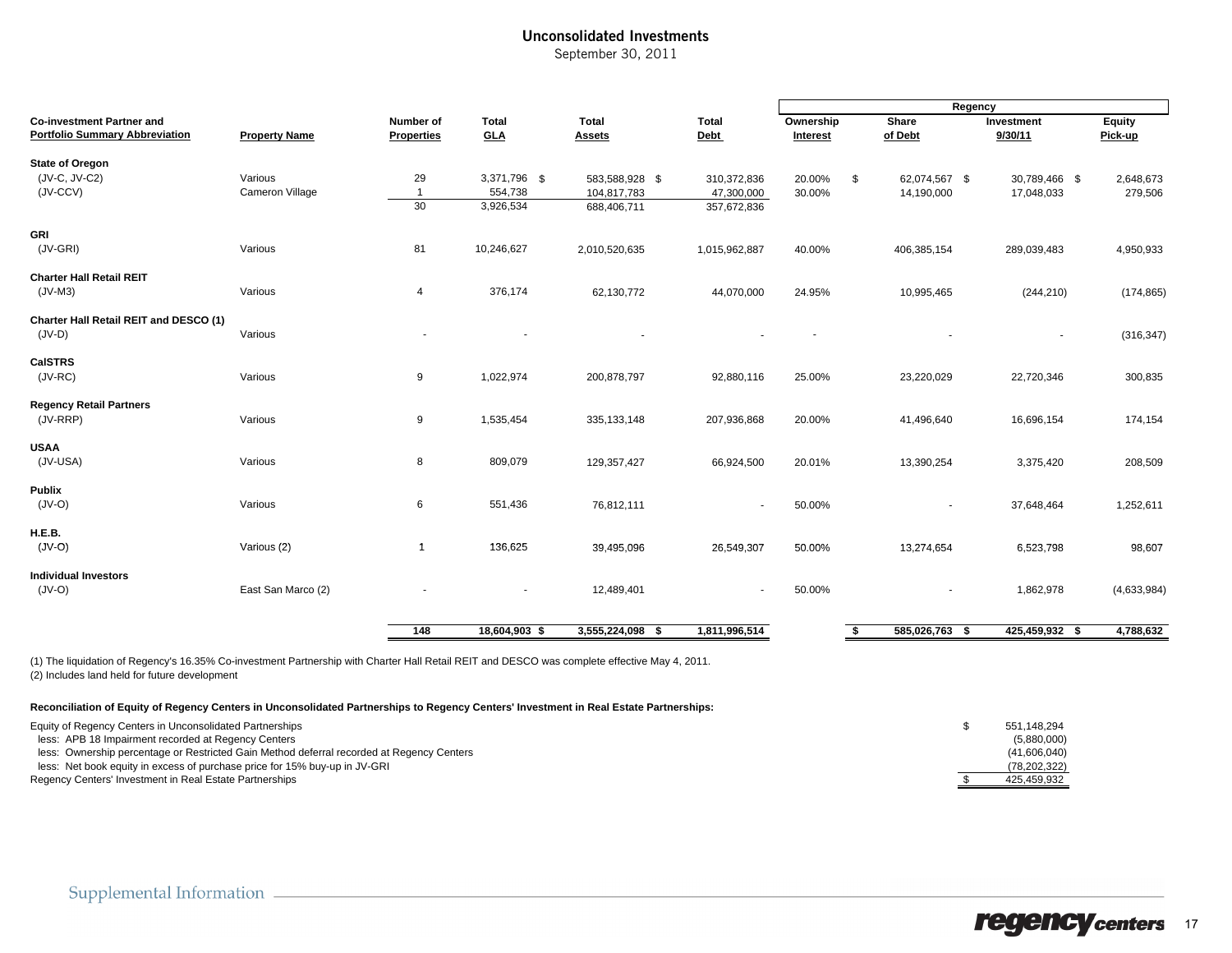### Unconsolidated Balance Sheets

September 30, 2011 and December 31, 2010

|                                                | 2011                | 2010                |
|------------------------------------------------|---------------------|---------------------|
| Assets                                         |                     |                     |
| Real estate, at cost                           | \$<br>3,841,309,329 | \$<br>4,205,321,979 |
| Less: accumulated depreciation                 | 589,702,106         | 565,801,328         |
|                                                | 3,251,607,223       | 3,639,520,651       |
| Properties in development                      | 53,365,003          | 41,814,619          |
| Net real estate investments                    | 3,304,972,226       | 3,681,335,270       |
|                                                |                     |                     |
| Cash and cash equivalents                      | 44,889,867          | 61,387,146          |
| Accounts receivable, net of allowance          |                     |                     |
| for uncollectible accounts                     | 23,684,576          | 37,164,261          |
| Straight line rent receivable, net of reserves | 35,392,877          | 32,262,316          |
| Deferred costs, less accumulated amortization  | 37,911,821          | 30,713,536          |
| Acquired lease intangible assets, net          | 91,870,542          | 120, 162, 709       |
| Other assets                                   | 11,627,567          | 14,866,754          |
| Regency only assets <sup>(1)</sup>             | 4,874,622           | 5,229,894           |
| <b>Total assets</b>                            | \$<br>3,555,224,098 | \$<br>3,983,121,886 |
|                                                |                     |                     |
| <b>Liabilities and Equity</b>                  |                     |                     |
| Liabilities:                                   |                     |                     |
| Notes payable                                  | \$<br>1,811,996,514 | \$<br>2,117,694,714 |
| Accounts payable and other liabilities         | 66,636,357          | 60,781,412          |
| Tenants' security and escrow deposits          | 8,514,441           | 8,448,349           |
| Acquired lease intangible liabilities, net     | 52,989,809          | 75,551,209          |
| <b>Total liabilities</b>                       | 1,940,137,121       | 2,262,475,684       |
| Equity:                                        |                     |                     |
| <b>Equity - Regency Centers</b>                | 551,148,294         | 557,374,488         |
| Equity - Third parties                         | 1,063,938,683       | 1,163,271,714       |
| Total equity                                   | 1,615,086,977       | 1,720,646,202       |
| <b>Total Liabilities and Equity</b>            | \$<br>3,555,224,098 | \$<br>3,983,121,886 |
|                                                |                     |                     |

(1) Capitalized development costs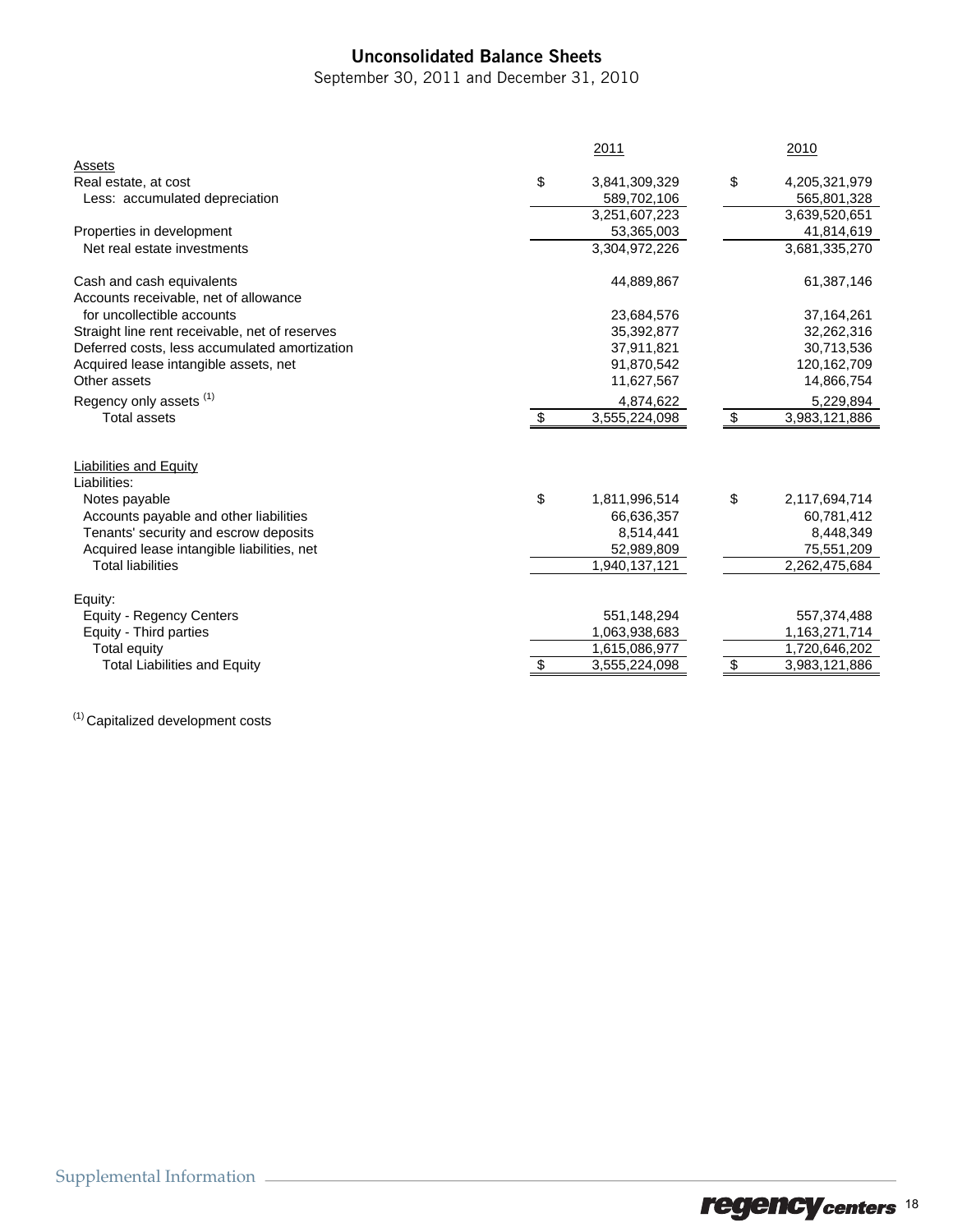### Unconsolidated Balance Sheets - Regency's Pro-Rata Share

September 30, 2011 and December 31, 2010

|                                                |    | 2011          | 2010                |
|------------------------------------------------|----|---------------|---------------------|
| Assets                                         |    |               |                     |
| Real estate, at cost                           | \$ | 1,278,827,512 | \$<br>1,338,374,799 |
| Less: accumulated depreciation                 |    | 205,982,518   | 189,226,139         |
|                                                |    | 1,072,844,994 | 1,149,148,660       |
| Properties in development                      |    | 25,007,501    | 19,882,852          |
| Net real estate investments                    |    | 1,097,852,495 | 1,169,031,512       |
| Cash and cash equivalents                      |    | 13,783,773    | 20,859,552          |
| Accounts receivable, net of allowance          |    |               |                     |
| for uncollectible accounts                     |    | 7,876,004     | 11,515,022          |
| Straight line rent receivable, net of reserves |    | 11,373,285    | 10,260,756          |
| Deferred costs, less accumulated amortization  |    | 12,917,209    | 10,019,998          |
| Acquired lease intangible assets, net          |    | 24,777,503    | 30,918,136          |
| Other assets                                   |    | 4,337,603     | 5,565,168           |
| Regency only assets <sup>(1)</sup>             |    | 4,874,623     | 5,229,897           |
| <b>Total assets</b>                            | -S | 1,177,792,495 | 1,263,400,041       |
| <b>Liabilities and Equity</b>                  |    |               |                     |
| Liabilities:                                   |    |               |                     |
| Notes payable                                  | \$ | 585,026,763   | \$<br>663,055,241   |
| Accounts payable and other liabilities         |    | 23,792,242    | 20,471,567          |
| Tenants' security and escrow deposits          |    | 2,836,500     | 2,784,264           |
| Acquired lease intangible liabilities, net     |    | 14,988,696    | 19,714,481          |
| <b>Total liabilities</b>                       |    | 626,644,201   | 706,025,553         |
| Equity:                                        |    |               |                     |
| <b>Equity - Regency Centers</b>                |    | 551,148,294   | 557,374,488         |
| <b>Total Liabilities and Equity</b>            | \$ | 1,177,792,495 | \$<br>1,263,400,041 |

(1) Capitalized development costs

Pro-rata financial information is not and is not intended to be a presentation in accordance with generally accepted accounting principles. However, management believes that providing such information is useful to investors in assessing the impact of its unconsolidated real estate partnership activities on the operations of the Company which include such items on a single line presentation under the equity method in the Company's consolidated financial statements.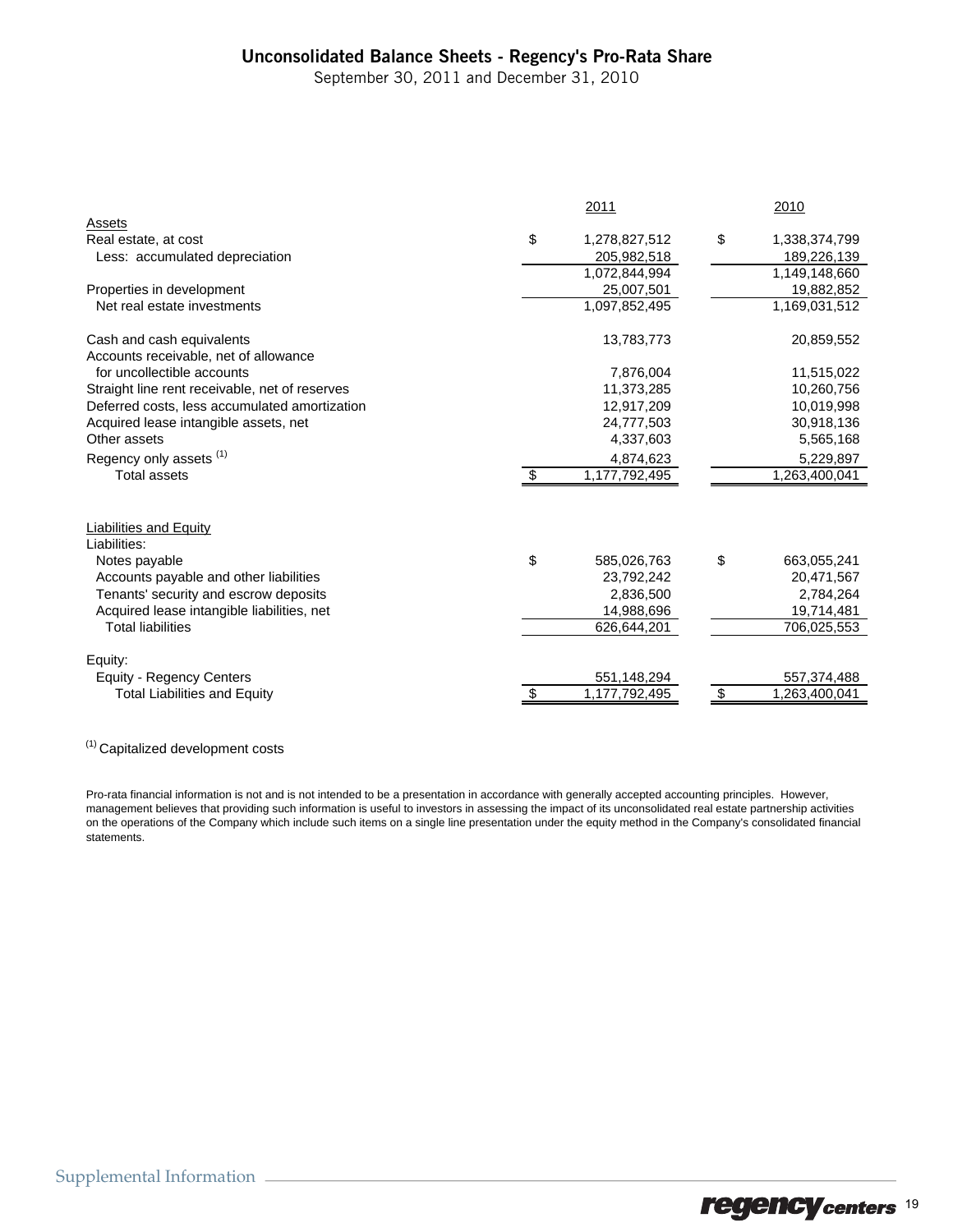### Unconsolidated Statements of Operations

For the periods ended September 30, 2011 and 2010

|                                       | <b>Three Months Ended</b> |             | Year to Date |               |             |  |
|---------------------------------------|---------------------------|-------------|--------------|---------------|-------------|--|
|                                       | 2011                      | 2010        |              | 2011          | 2010        |  |
| Revenues:                             |                           |             |              |               |             |  |
| Minimum rent                          | \$<br>73,591,202          | 82,866,840  | \$           | 229,125,309   | 246,876,943 |  |
| Percentage rent                       | 236,731                   | 307,062     |              | 2,020,732     | 1,535,979   |  |
| Recoveries from tenants               | 20,050,659                | 24,410,097  |              | 67,727,783    | 76,873,602  |  |
| <b>Termination fees</b>               | 105,549                   | 160,933     |              | 389,841       | 2,111,423   |  |
| Other income                          | 2,765,443                 | 2,711,028   |              | 5,253,788     | 4,233,630   |  |
| Total revenues                        | 96,749,584                | 110,455,960 |              | 304,517,453   | 331,631,577 |  |
| Operating expense (income):           |                           |             |              |               |             |  |
| Operating and maintenance             | 13,990,519                | 15,814,124  |              | 47,653,964    | 51,719,455  |  |
| Real estate taxes                     | 11,597,472                | 15,023,038  |              | 37,974,625    | 44,946,084  |  |
| Provision for doubtful accounts       | 742,459                   | 22,149      |              | 3,697,390     | 1,580,822   |  |
| Other expense (income)                | (7, 244)                  | 47,176      |              | 112,690       | 423,885     |  |
| Total operating expenses              | 26,323,206                | 30,906,487  |              | 89,438,669    | 98,670,246  |  |
| Net operating income                  | 70,426,378                | 79,549,473  |              | 215,078,784   | 232,961,331 |  |
| Other expense (income):               |                           |             |              |               |             |  |
| General and administrative            | 2,880,575                 | 1,512,483   |              | 6,375,501     | 5,647,553   |  |
| Depreciation and amortization expense | 32,067,381                | 38,896,101  |              | 101,991,828   | 116,594,543 |  |
| Interest expense, net                 | 26,095,231                | 31,703,465  |              | 85,477,843    | 98,189,819  |  |
| Gain on sale of real estate           | (201, 271)                | (498, 469)  |              | (791,004)     | (2,830,100) |  |
| Gain on extinguishment of debt        | (8,691,660)               |             |              | (8,718,893)   |             |  |
| Provision for impairment              |                           | 2,000,000   |              |               | 17,433,011  |  |
| Other expense (income)                | 426,639                   | 8,992       |              | 798,068       | (360, 903)  |  |
| Total other expense                   | 52,576,895                | 73,622,572  |              | 185, 133, 343 | 234,673,924 |  |
| Net income (loss)                     | \$<br>17,849,484          | 5,926,902   | \$           | 29,945,442    | (1,712,593) |  |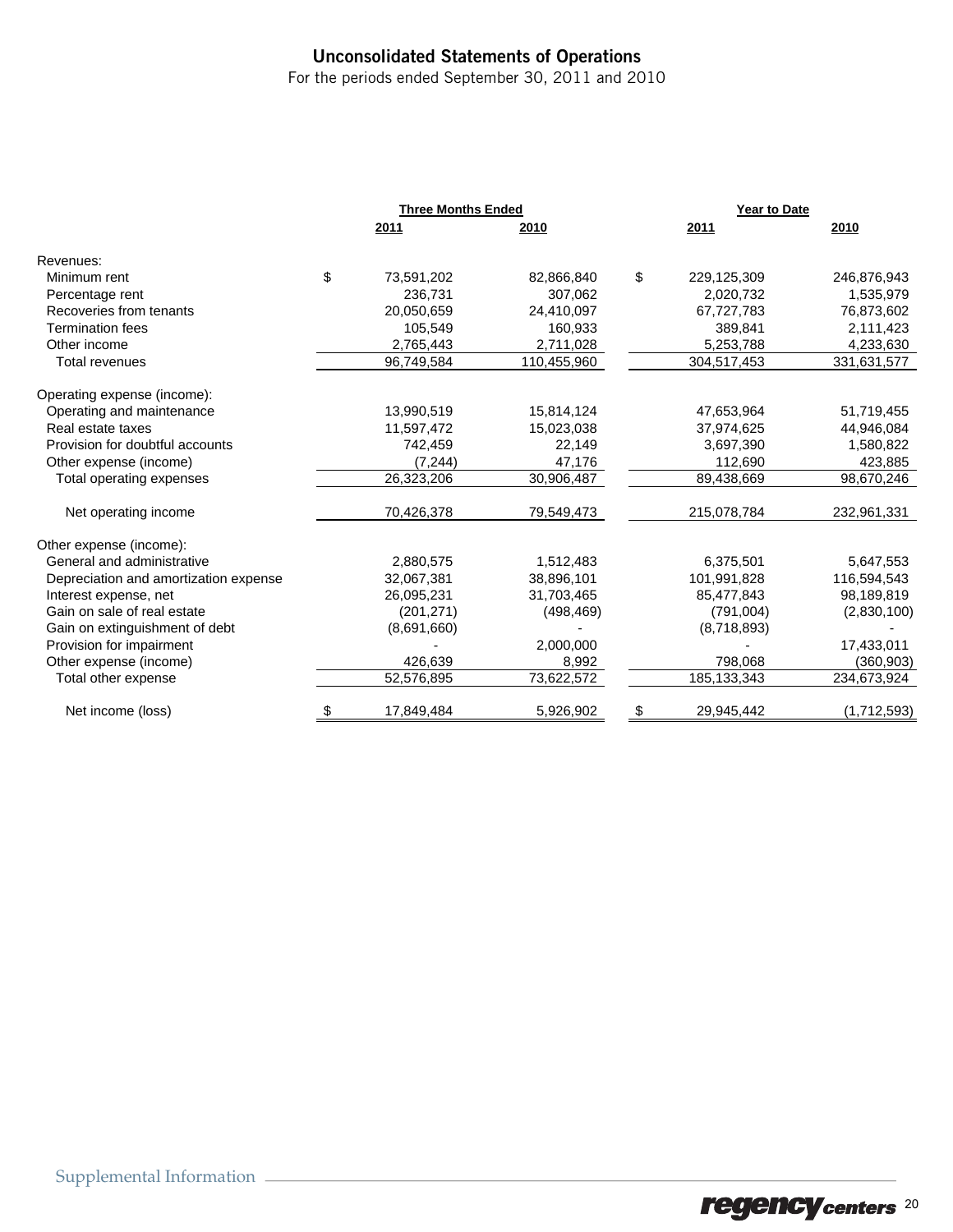### Unconsolidated Statements of Operations - Regency's Pro-Rata Share

For the periods ended September 30, 2011 and 2010

|                                                                    |     | <b>Three Months Ended</b> |            | Year to Date  |             |               |  |
|--------------------------------------------------------------------|-----|---------------------------|------------|---------------|-------------|---------------|--|
|                                                                    |     | 2011                      | 2010       |               | 2011        | 2010          |  |
| Revenues:                                                          |     |                           |            |               |             |               |  |
| Minimum rent                                                       | \$  | 24,028,581                | 25,951,561 | \$            | 73,376,878  | 79,721,135    |  |
| Percentage rent                                                    |     | 80,765                    | 100,948    |               | 731,410     | 690,066       |  |
| Recoveries from tenants                                            |     | 6,764,632                 | 7,687,116  |               | 21,843,768  | 24,954,384    |  |
| <b>Termination fees</b>                                            |     | 31,954                    | 54,891     |               | 109,417     | 684,448       |  |
| Other income                                                       |     | 871,045                   | 856,996    |               | 1,668,581   | 1,408,063     |  |
| <b>Total revenues</b>                                              |     | 31,776,977                | 34,651,512 |               | 97,730,054  | 107,458,096   |  |
| Operating expense (income):                                        |     |                           |            |               |             |               |  |
| Operating and maintenance                                          |     | 4,578,330                 | 5,012,679  |               | 15,205,582  | 16,962,693    |  |
| Real estate taxes                                                  |     | 3,935,131                 | 4,716,129  |               | 12,269,011  | 14,455,947    |  |
| Provision for doubtful accounts                                    |     | 418,897                   | 29,786     |               | 1,386,101   | 708,636       |  |
| Other expense (income)                                             |     | (6, 723)                  | 20,114     |               | 26,537      | 159,428       |  |
| Total operating expenses                                           |     | 8,925,635                 | 9,778,708  |               | 28,887,231  | 32,286,704    |  |
| Net operating income                                               |     | 22,851,342                | 24,872,804 |               | 68,842,823  | 75,171,392    |  |
| Other expense (income):                                            |     |                           |            |               |             |               |  |
| General and administrative                                         |     | 655,077                   | 373,164    |               | 1,514,407   | 1,382,609     |  |
| Depreciation and amortization expense                              |     | 10,668,197                | 12,113,463 |               | 32,916,399  | 37,388,468    |  |
| Interest expense, net                                              |     | 8.293.227                 | 9,664,216  |               | 26,479,313  | 31,345,960    |  |
| Gain on sale of real estate                                        |     | (59, 567)                 | (199, 388) |               | (288,040)   | (1, 132, 040) |  |
| Gain on extinguishment of debt                                     |     | (1,738,332)               |            |               | (1,741,064) |               |  |
| Provision for impairment                                           |     |                           | 800,000    |               |             | 6,353,168     |  |
| Other expense (income)                                             |     | 85,228                    | 2,142      |               | 493,619     | (148, 708)    |  |
| Total other expense                                                |     | 17,903,830                | 22,753,597 |               | 59,374,634  | 75,189,457    |  |
| Net income (loss) before Regency only expense (income)             |     | 4,947,512                 | 2,119,207  |               | 9,468,189   | (18,065)      |  |
| Regency only expense (income):                                     |     |                           |            |               |             |               |  |
| Accretion of excess investment                                     |     | (54, 471)                 | (23, 767)  |               | (157, 044)  | (151, 971)    |  |
| Depreciation of capitalized costs                                  |     | 176,704                   | 41,359     |               | 256,601     | 157,162       |  |
| Loss on sale of 100% costs                                         |     |                           |            |               |             |               |  |
| <b>Brokerage fees</b>                                              |     |                           |            |               |             | (15, 236)     |  |
| Provision for impairment on investment in real estate partnerships |     |                           |            |               | 4,580,000   |               |  |
| Total Regency only expense (income)                                |     | 122,233                   | 17,592     |               | 4,679,557   | (10, 045)     |  |
| Net income (loss)                                                  | -\$ | 4,825,279                 | 2,101,615  | $\frac{3}{2}$ | 4,788,632   | (8,020)       |  |

Pro-rata financial information is not and is not intended to be a presentation in accordance with generally accepted accounting principles. However, the impact of its unconsolidated real estate partnership activities on the operations of the Company which include such management believes that providing such information is useful to investors in assessing items on a single line presentation under the equity method in the Company's consolidated financial statements.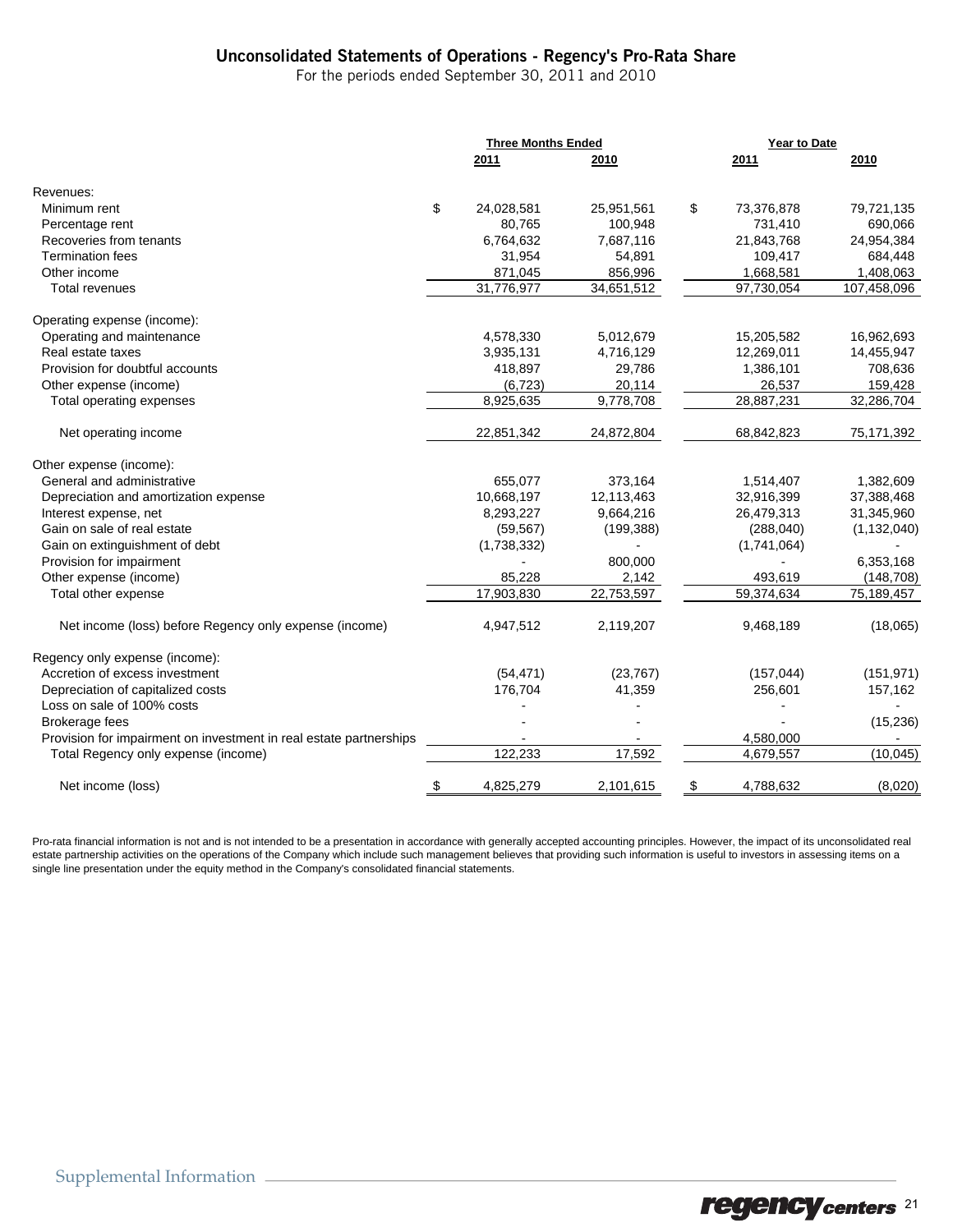#### **Summary of Unconsolidated Debt**

September 30, 2011 and December 31, 2010

| <b>Total Debt Outstanding:</b>                                                                            |                                               |                                    |                                       | 9/30/11             | 12/31/10                    |                                                       |
|-----------------------------------------------------------------------------------------------------------|-----------------------------------------------|------------------------------------|---------------------------------------|---------------------|-----------------------------|-------------------------------------------------------|
| Mortgage loans payable:                                                                                   |                                               |                                    |                                       |                     |                             |                                                       |
| Fixed rate secured loans                                                                                  |                                               |                                    |                                       | \$<br>1,800,798,637 | 2,097,889,505               |                                                       |
| Unsecured line of credit variable rate                                                                    |                                               |                                    |                                       | 11,197,877          | 19,805,209                  |                                                       |
| Total                                                                                                     |                                               |                                    |                                       | \$<br>1,811,996,514 | 2,117,694,714               |                                                       |
|                                                                                                           |                                               |                                    |                                       |                     |                             |                                                       |
| <b>Schedule of Maturities by Year:</b>                                                                    | <b>Scheduled</b><br><b>Principal Payments</b> | Mortgage Loan<br><b>Maturities</b> | <b>Unsecured</b><br><b>Maturities</b> | <b>Total</b>        | Regency's<br>Pro Rata Share | <b>Weighted Average</b><br><b>Fixed Interest Rate</b> |
| 2011                                                                                                      | 1,803,137                                     |                                    |                                       | 1,803,137           | 549,841                     | 0.0%                                                  |
| 2012                                                                                                      | 12,844,493                                    | 244,418,296                        | 11,197,877                            | 268,460,666         | 101,475,701                 | 5.3%                                                  |
| 2013                                                                                                      | 16,610,001                                    | 24,373,194                         |                                       | 40,983,195          | 14,883,060                  | 5.0%                                                  |
| 2014                                                                                                      | 17,360,289                                    | 77,369,016                         |                                       | 94,729,305          | 28,123,437                  | 5.7%                                                  |
| 2015                                                                                                      | 17,401,564                                    | 130,795,869                        |                                       | 148, 197, 433       | 47,761,673                  | 5.6%                                                  |
| 2016                                                                                                      | 14,478,536                                    | 329,757,425                        |                                       | 344,235,961         | 103,704,731                 | 5.9%                                                  |
| 2017                                                                                                      | 13,821,029                                    | 190,654,500                        |                                       | 204,475,529         | 44,723,142                  | 6.0%                                                  |
| 2018                                                                                                      | 14,262,408                                    | 87,341,125                         |                                       | 101,603,533         | 23,841,247                  | 6.0%                                                  |
| 2019                                                                                                      | 13,818,782                                    | 65,939,205                         |                                       | 79,757,987          | 19,874,913                  | 7.4%                                                  |
| 2020                                                                                                      | 10,544,219                                    | 214,199,326                        |                                       | 224,743,545         | 82,089,278                  | 5.8%                                                  |
| >10 Years                                                                                                 | 17,036,695                                    | 281,565,649                        |                                       | 298,602,344         | 117,050,704                 | 4.9%                                                  |
| Net unamortized debt premium                                                                              |                                               | 4,403,879                          |                                       | 4,403,879           | 949,036                     |                                                       |
|                                                                                                           | 149,981,153<br>\$                             | 1,650,817,484                      | 11,197,877                            | 1,811,996,514       | 585,026,763                 | 5.7%                                                  |
|                                                                                                           |                                               |                                    |                                       |                     |                             |                                                       |
| Percentage of Total Debt:                                                                                 |                                               |                                    |                                       | 9/30/11             | 12/31/10                    |                                                       |
| Fixed                                                                                                     |                                               |                                    |                                       | 99.4%               | 99.1%                       |                                                       |
| Variable                                                                                                  |                                               |                                    |                                       | 0.6%                | 0.9%                        |                                                       |
| Current Average Interest Rates: <sup>(1)</sup>                                                            |                                               |                                    |                                       |                     |                             |                                                       |
| Fixed                                                                                                     |                                               |                                    |                                       | 5.7%                | 5.8%                        |                                                       |
| Variable                                                                                                  |                                               |                                    |                                       | 3.0%                | 2.1%                        |                                                       |
| <b>Effective Interest Rate</b>                                                                            |                                               |                                    |                                       | 5.6%                | 5.8%                        |                                                       |
| $(1)$ Interest rates are as of the quarter end and exclude the impact of deferred loan cost amortization. |                                               |                                    |                                       |                     |                             |                                                       |
| <b>Average Maturity Date:</b>                                                                             |                                               |                                    |                                       |                     |                             |                                                       |
| Fixed                                                                                                     |                                               |                                    |                                       | September 26, 2017  | June 15, 2015               |                                                       |
| Variable                                                                                                  |                                               |                                    |                                       | September 28, 2012  | February 10, 2012           |                                                       |
|                                                                                                           |                                               |                                    |                                       |                     |                             |                                                       |
| Summary of Unconsolidated Debt - Regency's Pro-Rata Share                                                 |                                               |                                    |                                       |                     |                             |                                                       |
| Mortgage Loans Payable:                                                                                   |                                               |                                    |                                       |                     |                             |                                                       |
| Fixed rate secured loans                                                                                  |                                               |                                    |                                       | \$<br>582,787,188   | 656,466,320                 |                                                       |
| Unsecured line of credit variable rate                                                                    |                                               |                                    |                                       | 2,239,575           | 6,588,921                   |                                                       |
| Total                                                                                                     |                                               |                                    |                                       | \$<br>585,026,763   | 663,055,241                 |                                                       |

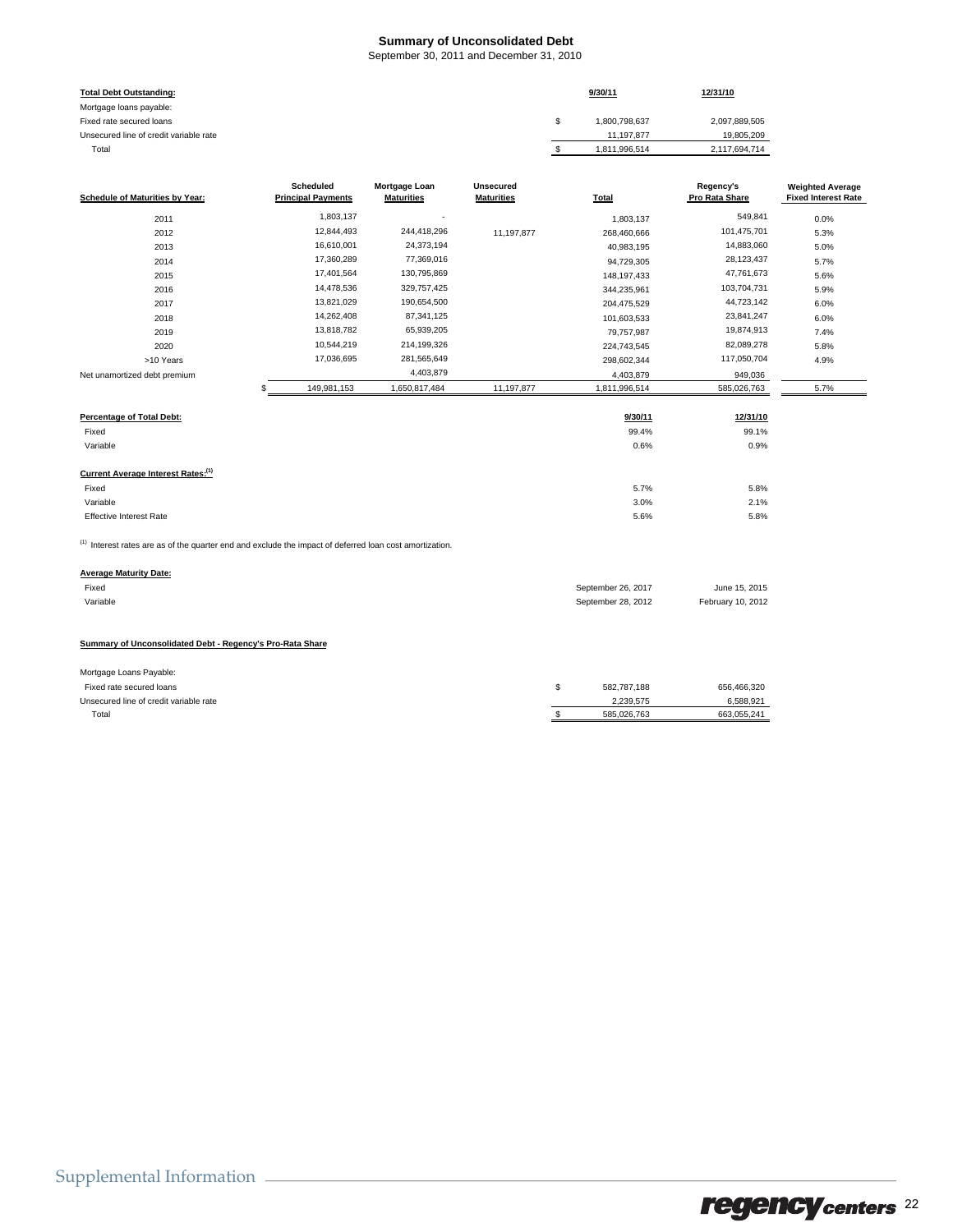### **Leasing Statistics - Wholly Owned and Regency's Pro-Rata Share of Co-investment Partnerships**

September 30, 2011

| <b>Total</b>      | Leasing<br>Transactions | Sa. Feet  | <b>Base Rent Per</b><br>Sa. Ft. |       | <b>Rent Growth</b><br>% | Weighted Avg.<br><b>Lease Term</b> | Tenant<br><b>Improvements Per</b><br>Sq. Ft. | <b>Rent Growth</b><br>(spaces vacant $\lt$<br>12 mo) |  |
|-------------------|-------------------------|-----------|---------------------------------|-------|-------------------------|------------------------------------|----------------------------------------------|------------------------------------------------------|--|
| 3rd Quarter 2011  | 478                     | 1.507.697 |                                 | 17.50 | $-1.6%$                 | 5.9                                | 1.55                                         | 0.5%                                                 |  |
| 2nd Quarter 2011  | 510                     | 1.356.404 |                                 | 17.58 | $-1.0%$                 | 5.3                                | 1.82                                         | 2.8%                                                 |  |
| 1st Quarter 2011  | 360                     | 958.079   |                                 | 15.97 | $-4.9%$                 | 5.8                                | 1.43                                         | $-1.0%$                                              |  |
| 4th Quarter 2010  | 450                     | 937.379   |                                 | 20.06 | $-3.5%$                 | 5.6                                | 2.54                                         | $-1.2%$                                              |  |
| Total - 12 months | .798                    | 4.759.559 |                                 | 17.72 | $-2.4%$                 | 5.7                                | 1.80                                         | 0.5%                                                 |  |

| <b>New Leases</b> | Leasing<br>Transactions<br>Sa. Feet |           | <b>Base Rent Per</b><br>Sq. Ft. | <b>Rent Growth</b><br>% | Weighted Avg.<br><b>Lease Term</b> | Tenant<br><b>Improvements Per</b><br>Sa. Ft. | <b>Rent Growth</b><br>(spaces vacant $\lt$<br>12 mo) |  |
|-------------------|-------------------------------------|-----------|---------------------------------|-------------------------|------------------------------------|----------------------------------------------|------------------------------------------------------|--|
| 3rd Quarter 2011  | 183                                 | 434.979   | 20.88                           | $-10.5%$                | 9.0                                | 4.96                                         | $-6.1%$                                              |  |
| 2nd Quarter 2011  | 206                                 | 436.498   | 18.03                           | $-11.5%$                | 7.0                                | 5.19                                         | 2.0%                                                 |  |
| 1st Quarter 2011  | 121                                 | 314.184   | 15.84                           | $-18.4%$                | 8.7                                | 4.12                                         | $-3.4%$                                              |  |
| 4th Quarter 2010  | 179                                 | 356.171   | 19.72                           | $-11.1%$                | 8.1                                | 5.62                                         | $-4.2%$                                              |  |
| Total - 12 months | 689                                 | 1,541,832 | 18.78                           | $-12.2%$                | 8.2                                | 5.00                                         | $-3.0%$                                              |  |

| Renewals          | Leasing<br>Transactions<br>Sq. Feet |           | <b>Base Rent Per</b><br>Sq. Ft. | <b>Rent Growth</b><br>% | Weighted Avg.<br><b>Lease Term</b> | Tenant<br><b>Improvements Per</b><br>Sq. Ft. | <b>Rent Growth</b><br>(spaces vacant <<br>12 mo) |  |
|-------------------|-------------------------------------|-----------|---------------------------------|-------------------------|------------------------------------|----------------------------------------------|--------------------------------------------------|--|
| 3rd Quarter 2011  | 295                                 | 1.072.718 | 16.13                           | .8%                     | 4.5                                | 0.17                                         | 1.8%                                             |  |
| 2nd Quarter 2011  | 304                                 | 919.906   | 17.36                           | 2.9%                    | 4.5                                | 0.23                                         | 2.9%                                             |  |
| 1st Quarter 2011  | 239                                 | 643.895   | 16.03                           | $-0.7%$                 | 4.4                                | 0.11                                         | $-0.7%$                                          |  |
| 4th Quarter 2010  | 271                                 | 581.209   | 20.26                           | $-0.6%$                 | 4.0                                | 0.65                                         | $-0.6%$                                          |  |
| Total - 12 months | 109.ا                               | 3.217.727 | 17.21                           | .2%                     | 4.4                                | 0.26                                         | $1.2\%$                                          |  |

**Notes:** *Rent growth is on a same space, cash basis All amounts reported at execution*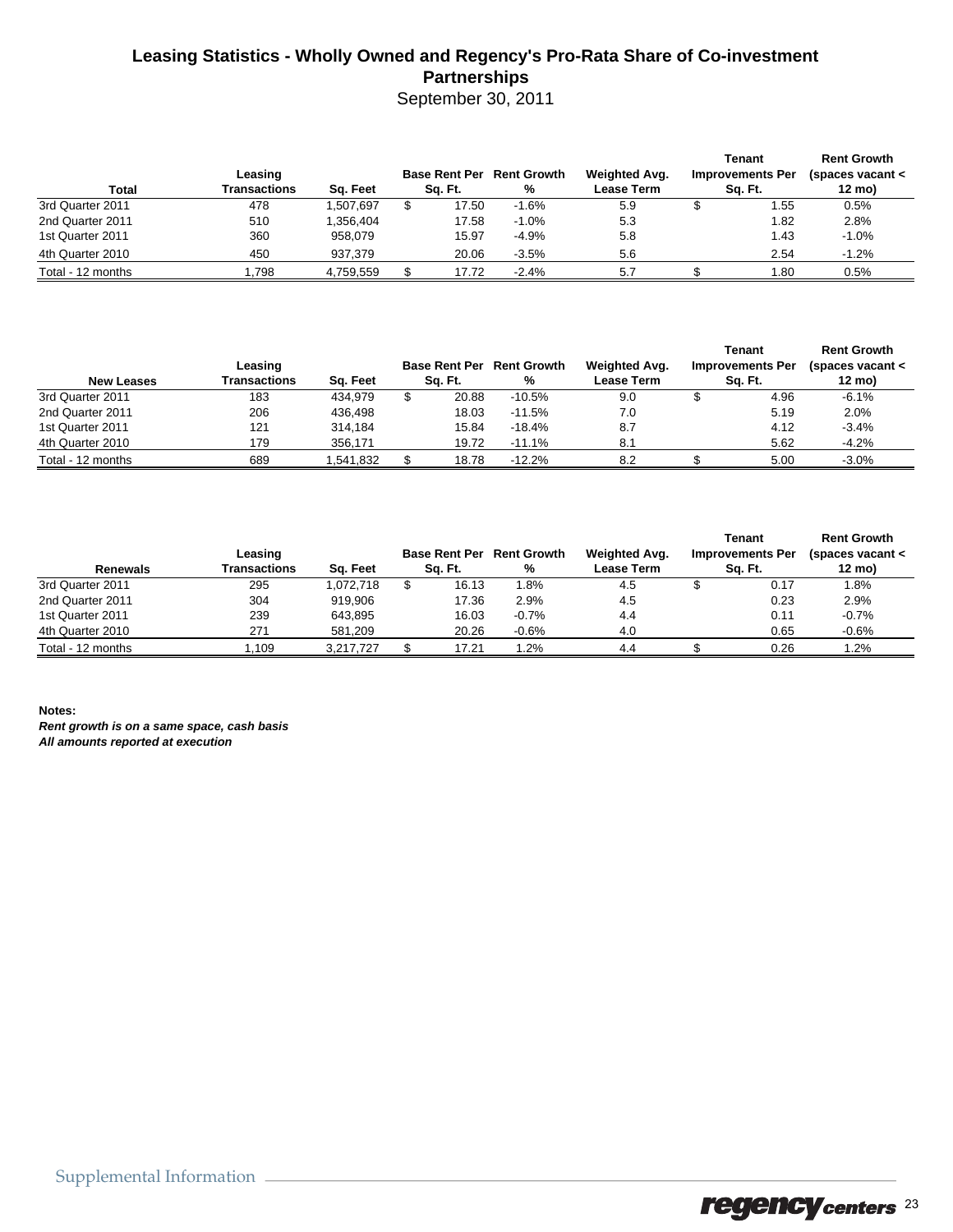# **Leasing Statistics - Wholly Owned and 100% of Co-investment Partnerships**

September 30, 2011

| Total             | Leasing<br>Transactions | Sq. Feet  | <b>Base Rent Per Rent Growth</b><br>%<br>Sq. Ft. |       |         | Weighted Avg.<br><b>Lease Term</b> | Tenant<br><b>Improvements Per</b><br>Sq. Ft. | <b>Rent Growth</b><br>(spaces vacant $\lt$<br>12 mo) |  |
|-------------------|-------------------------|-----------|--------------------------------------------------|-------|---------|------------------------------------|----------------------------------------------|------------------------------------------------------|--|
|                   |                         |           |                                                  |       |         |                                    |                                              |                                                      |  |
| 3rd Quarter 2011  | 478                     | 2.085.451 |                                                  | 17.29 | $-1.5%$ | 5.8                                | 1.44                                         | 1.1%                                                 |  |
| 2nd Quarter 2011  | 510                     | 1.793.298 |                                                  | 18.08 | $-1.2%$ | 5.5                                | 1.83                                         | 2.6%                                                 |  |
| 1st Quarter 2011  | 360                     | 1.271.108 |                                                  | 17.02 | $-5.2%$ | 5.6                                | 1.39                                         | $-1.5%$                                              |  |
| 4th Quarter 2010  | 450                     | 1.350.242 |                                                  | 19.40 | $-3.8%$ | 5.7                                | 2.41                                         | $-1.6%$                                              |  |
| Total - 12 months | .798                    | 6.500.099 |                                                  | 17.89 | $-2.6%$ | 5.6                                | 1.74                                         | 0.4%                                                 |  |

| Leasing           |              |           | <b>Base Rent Per</b> | <b>Rent Growth</b> | Weighted Avg.          |  | Tenant<br><b>Improvements Per</b> | <b>Rent Growth</b><br>(spaces vacant $\lt$ |
|-------------------|--------------|-----------|----------------------|--------------------|------------------------|--|-----------------------------------|--------------------------------------------|
| <b>New Leases</b> | Transactions | Sa. Feet  | Sa. Ft.              |                    | %<br><b>Lease Term</b> |  | Sa. Ft.                           | 12 mo)                                     |
| 3rd Quarter 2011  | 183          | 614.009   | 19.86                | $-11.7%$           | 8.7                    |  | 4.47                              | $-5.8%$                                    |
| 2nd Quarter 2011  | 206          | 587.273   | 18.54                | $-10.5%$           | 7.2                    |  | 5.09                              | 3.7%                                       |
| 1st Quarter 2011  | 121          | 396.035   | 16.33                | $-18.4%$           | 8.3                    |  | 4.26                              | $-1.8%$                                    |
| 4th Quarter 2010  | 179          | 514.066   | 19.00                | $-8.5%$            | 8.5                    |  | 5.34                              | $-0.2%$                                    |
| Total - 12 months | 689          | 2.111.383 | 18.62                | $-11.6%$           | 8.2                    |  | 4.81                              | $-1.3%$                                    |

| Renewals          | Leasing<br>Transactions<br>Sa. Feet |           | <b>Base Rent Per</b><br>Sa. Ft. | <b>Rent Growth</b><br>% | Weighted Avg.<br><b>Lease Term</b> | Tenant<br><b>Improvements Per</b><br>Sa. Ft. | <b>Rent Growth</b><br>(spaces vacant $\lt$<br>12 mo) |  |
|-------------------|-------------------------------------|-----------|---------------------------------|-------------------------|------------------------------------|----------------------------------------------|------------------------------------------------------|--|
| 3rd Quarter 2011  | 295                                 | 1,471,442 | 16.21                           | 2.6%                    | 4.4                                | 0.18                                         | 2.6%                                                 |  |
| 2nd Quarter 2011  | 304                                 | 1.206.025 | 17.85                           | 2.4%                    | 4.6                                | 0.25                                         | 2.4%                                                 |  |
| 1st Quarter 2011  | 239                                 | 875.073   | 17.33                           | $-1.5%$                 | 4.3                                | 0.10                                         | $-1.5%$                                              |  |
| 4th Quarter 2010  | 271                                 | 836.176   | 19.65                           | $-2.0%$                 | 3.9                                | 0.61                                         | $-2.0%$                                              |  |
| Total - 12 months | .109                                | 4.388.716 | 17.54                           | 0.7%                    | 4.4                                | 0.27                                         | 0.7%                                                 |  |

**Notes:**

*Rent growth is on a same space, cash basis All amounts reported at execution*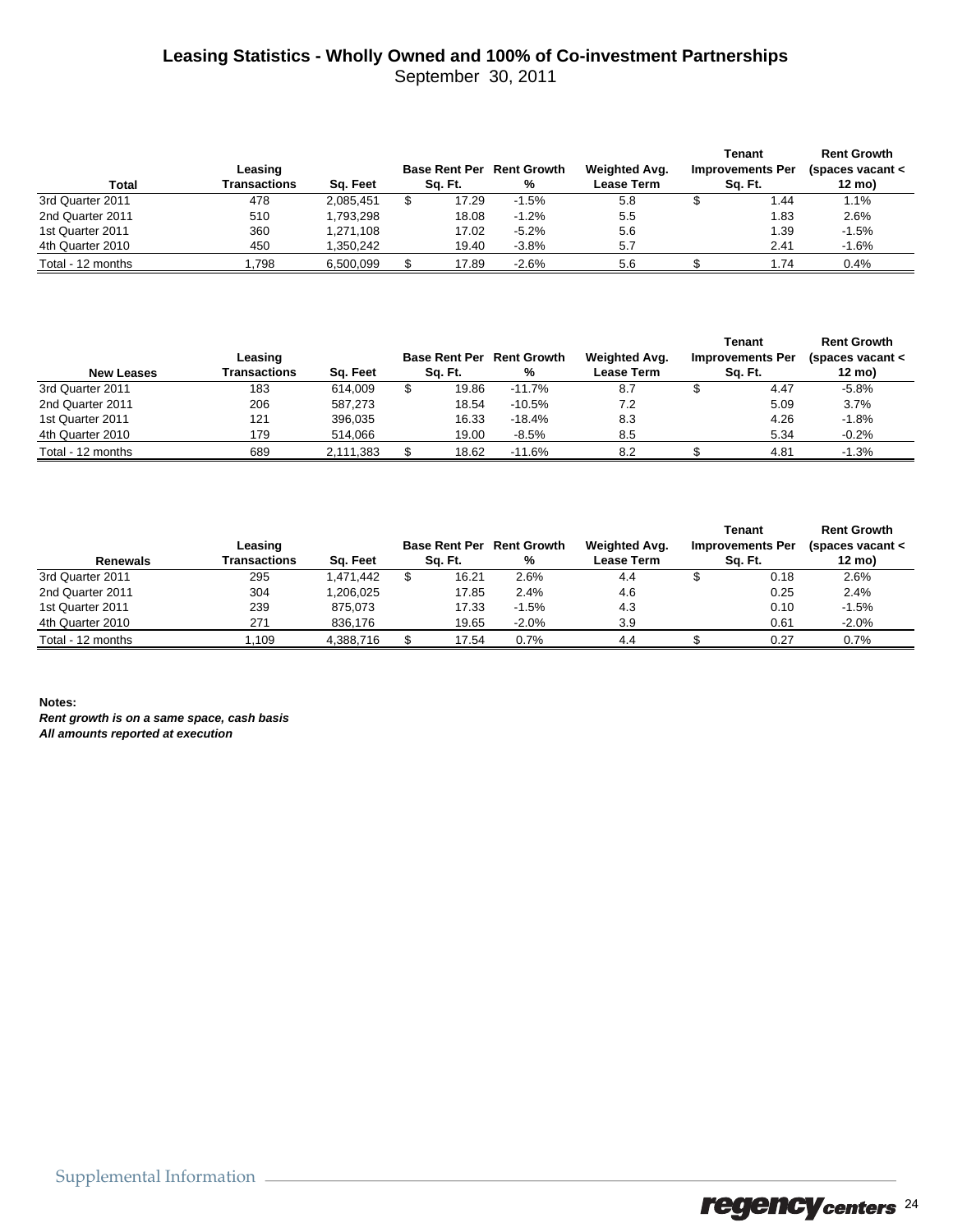### Average Base Rent by State - Wholly Owned and Regency's Pro-Rata Share of Co-**investment Partnerships**

September 30, 2011

|                             | Number of         |            | % of Total |                  | <b>Annualized Base</b> | % of Ann.        | Average<br>Base Rent/ |  |  |
|-----------------------------|-------------------|------------|------------|------------------|------------------------|------------------|-----------------------|--|--|
| <b>State</b>                | <b>Properties</b> | <b>GLA</b> | <b>GLA</b> | $%$ Leased $(1)$ | $Rent^{(2)}$           | <b>Base Rent</b> | Sq. Ft                |  |  |
| Alabama                     | $\overline{2}$    | 143,973    | 0.5%       | 77.3% \$         | 1,409,175              | $0.3\%$ \$       | 13.32                 |  |  |
| Arizona                     | 4                 | 409,968    | 1.4%       | 88.3%            | 4,990,481              | 1.1%             | 13.90                 |  |  |
| California                  | 70                | 6,489,797  | 21.7%      | 94.3%            | 128,566,280            | 29.1%            | 21.93                 |  |  |
| Colorado                    | 20                | 1,494,751  | 5.0%       | 89.6%            | 16,872,797             | 3.8%             | 13.36                 |  |  |
| Connecticut                 | 1                 | 71,946     | 0.2%       | 99.8%            | 1,654,714              | 0.4%             | 23.05                 |  |  |
| Delaware                    | 4                 | 335,315    | 1.1%       | 90.0%            | 4,384,726              | 1.0%             | 14.67                 |  |  |
| District of Columbia        | $\overline{2}$    | 12,437     | 0.0%       | 100.0%           | 726,228                | 0.2%             | 63.10                 |  |  |
| Florida                     | 56                | 4,829,173  | 16.1%      | 91.7%            | 55,398,521             | 12.5%            | 13.00                 |  |  |
| Georgia                     | 19                | 1,475,279  | 4.9%       | 89.1%            | 19,961,457             | 4.5%             | 16.08                 |  |  |
| Illinois                    | 15                | 1,307,748  | 4.4%       | 94.9%            | 15,895,293             | 3.6%             | 13.52                 |  |  |
| Indiana                     | 5                 | 110,038    | 0.4%       | 85.4%            | 1,678,419              | 0.4%             | 18.13                 |  |  |
| Kentucky                    | 1                 | 23,186     | 0.1%       | 75.9%            | 300,015                | 0.1%             | 17.05                 |  |  |
| Maryland                    | 16                | 734,877    | 2.5%       | 91.3%            | 12,044,339             | 2.7%             | 18.97                 |  |  |
| Massachusetts               | 3                 | 397,353    | 1.3%       | 94.8%            | 6,855,249              | 1.6%             | 18.34                 |  |  |
| Michigan                    | 2                 | 118,273    | 0.4%       | 39.2%            | 478,768                | 0.1%             | 21.34                 |  |  |
| Minnesota                   | 5                 | 207,262    | 0.7%       | 98.9%            | 2,783,214              | 0.6%             | 13.71                 |  |  |
| Missouri                    | 4                 | 408,347    | 1.4%       | 98.7%            | 4,098,055              | 0.9%             | 10.17                 |  |  |
| Nevada                      | $\overline{2}$    | 439,422    | 1.5%       | 87.1%            | 4,590,696              | 1.0%             | 13.14                 |  |  |
| New Jersey                  | $\overline{2}$    | 62,593     | 0.2%       | 96.2%            | 1,004,592              | 0.2%             | 16.91                 |  |  |
| North Carolina              | 16                | 1,237,422  | 4.1%       | 90.4%            | 15,556,204             | 3.5%             | 14.20                 |  |  |
| Ohio                        | 14                | 1,697,834  | 5.7%       | 95.8%            | 17,975,453             | 4.1%             | 11.24                 |  |  |
| Oregon                      | 8                 | 697,137    | 2.3%       | 92.9%            | 11,050,579             | 2.5%             | 17.32                 |  |  |
| Pennsylvania                | 11                | 630,194    | 2.1%       | 96.3%            | 11,706,175             | 2.6%             | 19.77                 |  |  |
| South Carolina              | 6                 | 175,513    | 0.6%       | 96.1%            | 2,245,001              | 0.5%             | 13.43                 |  |  |
| Tennessee                   | 6                 | 478,923    | 1.6%       | 93.8%            | 6,046,433              | 1.4%             | 13.56                 |  |  |
| Texas                       | 32                | 3,334,762  | 11.1%      | 92.5%            | 52,238,878             | 11.8%            | 17.48                 |  |  |
| Virginia                    | 28                | 1,882,085  | 6.3%       | 94.6%            | 29,355,449             | 6.6%             | 17.20                 |  |  |
| Washington                  | 11                | 629,702    | 2.1%       | 94.0%            | 11,753,095             | 2.7%             | 19.92                 |  |  |
| Wisconsin                   | 2                 | 107,651    | 0.4%       | 93.5%            | 649,107                | 0.1%             | 7.43                  |  |  |
| <b>Total All Properties</b> | 367               | 29,942,962 | 100.0%     | $92.6\%$ \$      | 442,269,394            | 100.0% \$        | 16.55                 |  |  |

(1) % leased includes leases that are executed but not yet rent paying.

(2) Annualized Base Rent does not include ground leases.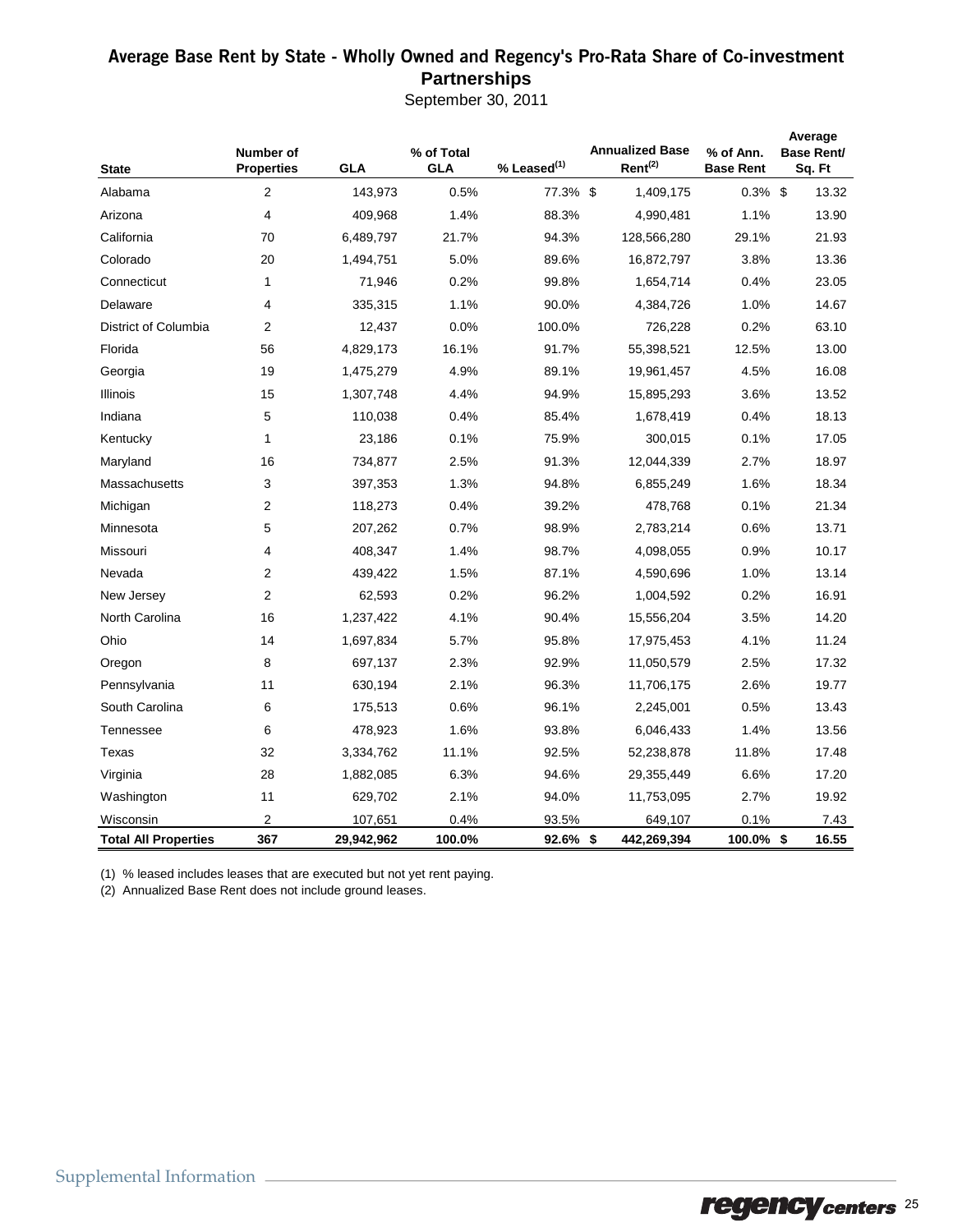September 30, 2011

| <b>State</b>                | Number of<br><b>Properties</b> | <b>GLA</b> | % of total<br><b>GLA</b> | % Leased <sup>(1)</sup> | <b>Annualized Base</b><br>Rent <sup>(2)</sup> | % of Ann.<br><b>Base Rent</b> | <b>Average Base</b><br>Rent/Sq. Ft |
|-----------------------------|--------------------------------|------------|--------------------------|-------------------------|-----------------------------------------------|-------------------------------|------------------------------------|
| Alabama                     | 2                              | 203,206    | 0.5%                     | 73.6% \$                | 1,844,749                                     | 0.3%                          | \$<br>12.81                        |
| Arizona                     | 4                              | 496,074    | 1.2%                     | 89.1%                   | 6,138,781                                     | 1.0%                          | 13.97                              |
| California                  | 70                             | 8,857,871  | 20.9%                    | 94.4%                   | 171,130,608                                   | 27.1%                         | 21.23                              |
| Colorado                    | 20                             | 2,102,951  | 5.0%                     | 91.3%                   | 24,624,812                                    | 3.9%                          | 13.40                              |
| Connecticut                 | 1                              | 179,864    | 0.4%                     | 99.8%                   | 4,136,786                                     | 0.7%                          | 23.05                              |
| Delaware                    | 4                              | 474,267    | 1.1%                     | 89.9%                   | 6,380,707                                     | 1.0%                          | 15.25                              |
| District of Columbia        | $\overline{2}$                 | 39,647     | 0.1%                     | 100.0%                  | 2,090,329                                     | 0.3%                          | 58.17                              |
| Florida                     | 56                             | 5,391,536  | 12.7%                    | 91.8%                   | 62,490,643                                    | 9.9%                          | 13.10                              |
| Georgia                     | 19                             | 1,669,960  | 3.9%                     | 89.3%                   | 22,250,040                                    | 3.5%                          | 15.69                              |
| <b>Illinois</b>             | 15                             | 2,191,178  | 5.2%                     | 95.9%                   | 26,648,887                                    | 4.2%                          | 13.33                              |
| Indiana                     | 5                              | 193,368    | 0.5%                     | 88.9%                   | 3,141,473                                     | 0.5%                          | 18.42                              |
| Kentucky                    | 1                              | 23,186     | 0.1%                     | 75.9%                   | 300,015                                       | 0.0%                          | 17.05                              |
| Maryland                    | 16                             | 1,853,256  | 4.4%                     | 91.0%                   | 28,775,674                                    | 4.6%                          | 18.03                              |
| Massachusetts               | 3                              | 545,576    | 1.3%                     | 95.4%                   | 8,344,134                                     | 1.3%                          | 16.13                              |
| Michigan                    | 2                              | 118,273    | 0.3%                     | 39.2%                   | 478,768                                       | 0.1%                          | 21.34                              |
| Minnesota                   | 5                              | 674,883    | 1.6%                     | 99.1%                   | 9,031,782                                     | 1.4%                          | 13.62                              |
| Missouri                    | 4                              | 408,347    | 1.0%                     | 98.7%                   | 4,098,055                                     | 0.6%                          | 10.17                              |
| Nevada                      | $\overline{2}$                 | 439,422    | 1.0%                     | 87.1%                   | 4,590,696                                     | 0.7%                          | 13.14                              |
| New Jersey                  | 2                              | 156,482    | 0.4%                     | 96.2%                   | 2,511,481                                     | 0.4%                          | 16.91                              |
| North Carolina              | 16                             | 2,186,592  | 5.2%                     | 92.4%                   | 28,537,976                                    | 4.5%                          | 14.45                              |
| Ohio                        | 14                             | 2,123,450  | 5.0%                     | 95.3%                   | 23,235,730                                    | 3.7%                          | 11.67                              |
| Oregon                      | 8                              | 752,998    | 1.8%                     | 92.9%                   | 11,701,880                                    | 1.9%                          | 16.97                              |
| Pennsylvania                | 11                             | 1,282,111  | 3.0%                     | 95.6%                   | 20,959,172                                    | 3.3%                          | 17.38                              |
| South Carolina              | 6                              | 360,643    | 0.8%                     | 96.3%                   | 4,398,071                                     | 0.7%                          | 12.72                              |
| Tennessee                   | 6                              | 478,923    | 1.1%                     | 93.8%                   | 6,046,433                                     | 1.0%                          | 13.56                              |
| Texas                       | 32                             | 4,201,677  | 9.9%                     | 92.5%                   | 64,489,168                                    | 10.2%                         | 17.09                              |
| Virginia                    | 28                             | 3,732,326  | 8.8%                     | 95.6%                   | 63,204,426                                    | 10.0%                         | 18.31                              |
| Washington                  | 11                             | 1,038,514  | 2.4%                     | 92.4%                   | 17,298,815                                    | 2.7%                          | 18.08                              |
| Wisconsin                   | $\overline{2}$                 | 269,128    | 0.6%                     | 93.5%                   | 1,622,766                                     | 0.3%                          | 7.43                               |
| <b>Total All Properties</b> | 367                            | 42,445,709 | 100.0%                   | 93.1% \$                | 630,502,858                                   | 100.0% \$                     | 16.49                              |

(1) % leased includes leases that are executed but not yet rent paying.

(2) Annualized Base Rent does not include ground leases.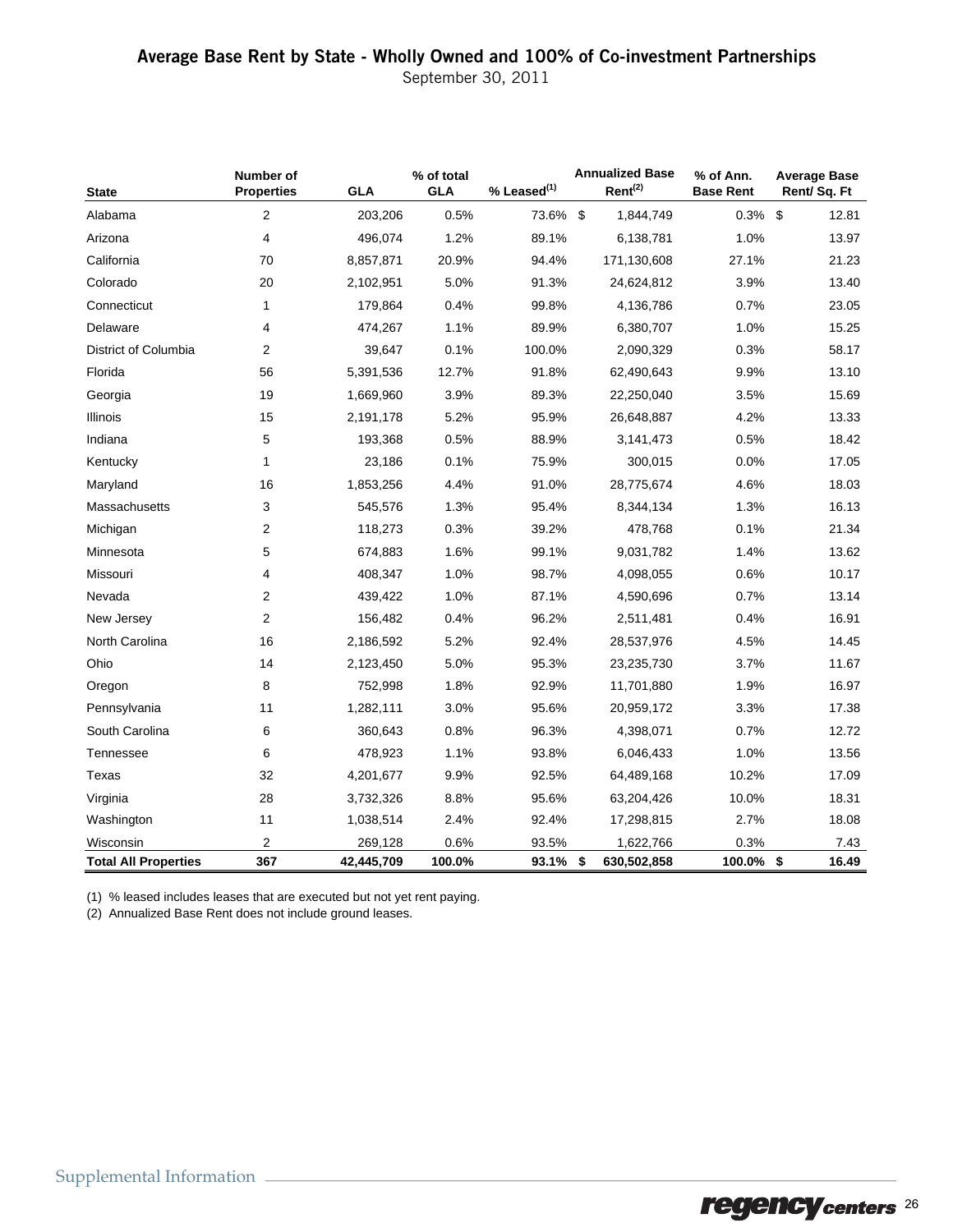### **Portfolio Summary Report By State**

September 30, 2011

|                                                             |                   |              |              |                                                                         |                | JVs at 100%        | <b>REG's pro-rata</b><br>share | JVs a<br>100%    | REG's pro-ra<br>share | JVs a<br>100% | REG's pro-rat<br>share       |            |                   |                                                      |                    |                            |
|-------------------------------------------------------------|-------------------|--------------|--------------|-------------------------------------------------------------------------|----------------|--------------------|--------------------------------|------------------|-----------------------|---------------|------------------------------|------------|-------------------|------------------------------------------------------|--------------------|----------------------------|
|                                                             |                   | <b>REG's</b> |              |                                                                         | Yr Const, Last |                    |                                |                  |                       | % Leased      | % Leased                     | Anchor-    | Grocery           |                                                      |                    |                            |
|                                                             |                   | Ownershi     |              |                                                                         | Renovation or  |                    |                                |                  |                       | Operating     | Operating                    | Owned      | Anchor            |                                                      |                    | <b>Average Base</b>        |
| <b>Property Name</b>                                        | <b>JV</b>         | p%           | <b>State</b> | <b>CBSA</b>                                                             | Dev Start Yr   | <b>GLA</b>         | GLA                            | % Leased         | % Leased              |               | <b>Properties Properties</b> | <b>GLA</b> | GLA               | Major Tenants <sup>(1)</sup>                         |                    | Rent/Sq. Ft <sup>(2)</sup> |
| Shoppes at Fairhope Village                                 |                   |              | AL.          | Mobile                                                                  | 2008           | 84.740             | 84.740                         | 86.2%            | 86.2%                 |               |                              |            | 54,340            | Publix                                               | $\mathbf{s}$       | 14.42                      |
| Valleydale Village Shop Center                              | JV-O              | 50%          | AL.          | Birmingham-Hoover                                                       | 2003           | 118,466            | 59,233                         | 64.6%            | 64.6%                 |               |                              |            | 44,271            | Publix                                               | \$                 | 11.39                      |
|                                                             |                   |              | AL           |                                                                         |                | 203,206            | 143,973                        | 73.6%            | 77.3%                 | 64.6%         | 64.6%                        |            | 98,611            |                                                      |                    |                            |
| Anthem Marketplace                                          |                   |              | AZ           | Phoenix-Mesa-Scottsdale                                                 | 2000           | 113,293            | 113,293                        | 88.1%            | 88.1%                 |               |                              |            | 55.256            | Safeway                                              | \$                 | 15.06                      |
| Palm Valley Marketplace                                     | JV-C              | 20%          | AZ           | Phoenix-Mesa-Scottsdale                                                 | 1999           | 107,633            | 21,527                         | 93.2%            | 93.2%                 |               |                              |            | 55,403            | <b>Safeway</b>                                       | \$                 | 14.30                      |
| Pima Crossing                                               |                   |              | AZ           | Phoenix-Mesa-Scottsdale                                                 | 1996           | 239,438            | 239.438                        | 88.9%            | 88.9%                 |               |                              |            |                   | Golf & Tennis Pro Shop, Inc.                         | £.                 | 13.66                      |
| Shops at Arizona                                            |                   |              | A7           | Phoenix-Mesa-Scottsdale                                                 | 2000           | 35.710             | 35.710                         | 81.5%            | 81.5%                 |               |                              |            |                   |                                                      |                    | 11.36                      |
| 4S Commons Town Center                                      |                   |              | AZ<br>CA     | San Diego-Carlsbad-San Marcos                                           | 2004           | 496,074<br>240,060 | 409,968<br>240,060             | 89.1%<br>94.3%   | 88.3%<br>94.3%        | 89.1%         | 88.3%                        | $\sim$     | 110,659<br>68,000 | Ralphs, Jimbo'sNaturally!                            | \$                 | 27.29                      |
| Amerige Heights Town Center                                 |                   |              | C.A          | Los Angeles-Long Beach-Santa Ana                                        | 2000           | 89.181             | 89.181                         | 97.8%            | 97.8%                 |               |                              | 142,600    | 57.560            | Albertsons, (Target)                                 | \$.                | 26.06                      |
| Applegate Ranch Shopping Center                             |                   |              | CA           | Merced                                                                  | 2006           | 144,444            | 144.444                        | 82.4%            | 82.4%                 |               |                              | 319,692    | 178,500           | (Super Target), (Home Depot)                         | \$                 | 15.25                      |
| Auburn Village                                              | JV-GRI            | 40%          | CA           | Sacramento--Arden-Arcade--Roseville                                     | 1990           | 133.944            | 53.578                         | 85.5%            | 85.5%                 |               |                              |            | 45.540            | <b>Bel Air Market</b>                                | \$                 | 18.55                      |
| <b>Bayhill Shopping Center</b>                              | JV-GRI            | 40%          | CA           | San Francisco-Oakland-Fremont                                           | 1990           | 121,846            | 48,738                         | 99.2%            | 99.2%                 |               |                              |            | 32,110            | Mollie Stone's Market                                | \$                 | 21.12                      |
| <b>Blossom Valley</b>                                       | JV-USAA           | 20%          | CA           | San Jose-Sunnyvale-Santa Clara                                          | 1990           | 93,316             | 18,663                         | 100.0%           | 100.0%                |               |                              |            | 34.208            | Safeway                                              | \$                 | 24.05                      |
| Brea Marketplace                                            | JV-GRI            | 40%          | CA           | Los Angeles-Long Beach-Santa Ana                                        | 1987           | 352.022            | 140.809                        | 98.3%            | 98.3%                 |               |                              |            | 24.867            | Sprout's Markets, Target                             | £.                 | 15.75                      |
| Clayton Valley Shopping Center                              |                   |              | CA           | San Francisco-Oakland-Fremont                                           | 2004           | 260,205            | 260,205                        | 94.2%            | 94.2%                 |               |                              |            | 14,000            | Fresh & Easy, Orchard Supply Hardware                | \$                 | 19.01                      |
| Clovis Commons<br>Corral Hollow                             | JV-RC             | 25%          | CA<br>CA     | Fresno<br>Stockton                                                      | 2004<br>2000   | 174,990<br>167.184 | 174,990<br>41.796              | 99.3%<br>97.4%   | 99.3%<br>97.4%        |               |                              | 145,653    | 145.653<br>65,715 | (Super Target)<br>Safeway, Orchard Supply & Hardware | Ŝ<br>\$            | 20.53<br>15.59             |
| Costa Verde Center                                          |                   |              | C.A          | San Diego-Carlsbad-San Marcos                                           | 1988           | 178.623            | 178.623                        | 96.0%            | 96.0%                 |               |                              |            | 40,000            | <b>Bristol Farms</b>                                 | \$.                | 34.49                      |
| Diablo Plaza                                                |                   |              | CA           | San Francisco-Oakland-Fremont                                           | 1982           | 63,265             | 63.265                         | 100.0%           | 100.0%                |               |                              | 53,000     | 53,000            | (Safeway)                                            | \$.                | 36.37                      |
| El Camino Shopping Center                                   |                   |              | CA           | Los Angeles-Long Beach-Santa Ana                                        | 1995           | 135.728            | 135,728                        | 92.4%            | 92.4%                 |               |                              |            | 35.650            | Von's Food & Drug                                    | \$                 | 22.72                      |
| El Cerrito Plaza                                            |                   |              | CA           | San Francisco-Oakland-Fremont                                           | 2000           | 256,035            | 256,035                        | 99.1%            | 99.1%                 |               |                              | 66,700     | 77,888            | (Lucky's)                                            | \$                 | 25.27                      |
| El Norte Pkwy Plaza                                         |                   |              | C.A          | San Diego-Carlsbad-San Marcos                                           | 1984           | 90,549             | 90,549                         | 92.9%            | 92.9%                 |               |                              |            | 42.315            | Von's Food & Drug                                    | \$                 | 15.93                      |
| Encina Grande                                               |                   |              | CA           | San Francisco-Oakland-Fremont                                           | 1965           | 102,413            | 102,413                        | 98.3%            | 98.3%                 |               |                              |            | 22,500            | Safeway                                              | \$                 | 20.46                      |
| Falcon Ridge Town Center Phase I                            | JV-RRP            | 20%          | CA           | Riverside-San Bernardino-Ontario                                        | 2004           | 232.754            | 46.551                         | 96.0%            | 96.0%                 |               |                              | 123,735    | 43.718            | Stater Bros., (Target)                               | \$                 | 15.76                      |
| Falcon Ridge Town Center Phase II                           | JV-RRP<br>JV-GRI  | 20%<br>40%   | CA<br>CA     | Riverside-San Bernardino-Ontario                                        | 2005<br>1960   | 66,864             | 13,373                         | 100.0%<br>98.9%  | 100.0%<br>98.9%       |               |                              |            |                   | 24 Hour Fitness                                      | \$                 | 26.57<br>24.54             |
| Five Points Shopping Center<br>Folsom Prairie City Crossing |                   |              | CA           | Santa Barbara-Santa Maria-Goleta<br>Sacramento--Arden-Arcade--Roseville | 1999           | 144.553<br>90.237  | 57.821<br>90.237               | 94.2%            | 94.2%                 |               |                              |            | 35,305<br>55,255  | Albertsons<br>Safeway                                | \$<br>\$           | 19.21                      |
| French Valley Village Center                                |                   |              | CA           | Riverside-San Bernardino-Ontario                                        | 2004           | 98.752             | 98.752                         | 96.8%            | 96.8%                 |               |                              |            | 44.054            | <b>Stater Bros</b>                                   | \$                 | 23.33                      |
| <b>Friars Mission Cente</b>                                 |                   |              | CA           | San Diego-Carlsbad-San Marcos                                           | 1989           | 146,897            | 146,897                        | 90.3%            | 90.3%                 |               |                              |            | 55,303            | Ralphs                                               | \$                 | 29.20                      |
|                                                             |                   |              |              |                                                                         |                |                    |                                |                  |                       |               |                              |            |                   | (Home Depot), (Best Buy), Sports Authority,          |                    |                            |
| Gateway 101                                                 |                   |              | CA           | San Francisco-Oakland-Fremont                                           | 2008           | 92.110             | 92.110                         | 100.0%           | 100.0%                |               |                              | 212,485    |                   | Nordstrom Rack                                       | S                  | 31.14                      |
| Gelson's Westlake Market Plaza                              |                   |              | CA           | Oxnard-Thousand Oaks-Ventura                                            | 2002           | 84.975             | 84,975                         | 91.7%            | 91.7%                 |               |                              |            | 37,500            | Gelson's Markets                                     | \$.                | 16.40                      |
| Golden Hills Promenade                                      |                   |              | CA           | San Luis Obispo-Paso Robles                                             | 2006           | 216,846            | 216,846                        | 90.6%            | 90.6%                 |               |                              |            |                   | Lowe's                                               | s                  | 4.59                       |
| Granada Village<br>Hasley Canyon Village                    | JV-GRI<br>JV-USAA | 40%<br>20%   | CA<br>CA     | Los Angeles-Long Beach-Santa Ana<br>Los Angeles-Long Beach-Santa Ana    | 1965<br>2003   | 226,708<br>65,801  | 90.683<br>13,160               | 89.6%<br>100.0%  | 89.6%<br>100.0%       |               |                              |            | 25,000<br>51,800  | Sprout's Markets<br>Ralphs                           | \$<br>\$           | 19.53<br>22.21             |
| Heritage Plaza                                              |                   |              | CA           | Los Angeles-Long Beach-Santa Ana                                        | 1981           | 231.371            | 231.371                        | 97.5%            | 97.5%                 |               |                              |            | 44.376            | Ralphs                                               | \$.                | 29.41                      |
| Indio Towne Center                                          |                   |              | CA           | Riverside-San Bernardino-Ontario                                        | 2006           | 132,678            | 132.678                        | 74.7%            | 74.7%                 |               |                              | 235,834    | 93,696            | (Home Depot), (WinCo), Toys R Us                     | \$                 | 17.79                      |
| Indio Towne Center Phase II                                 |                   |              | CA           | Riverside-San Bernardino-Ontario                                        | 2010           | 46.827             | 46.827                         | 100.0%           | 100.0%                |               |                              |            |                   | Toys "R" Us/Babies "R" Us                            |                    | <b>NA</b>                  |
| Jefferson Square                                            |                   |              | CA           | Riverside-San Bernardino-Ontario                                        | 2007           | 38,013             | 38,013                         | 74.7%            | 74.7%                 |               |                              |            | 13,969            | Fresh & Easy                                         | \$                 | 17.86                      |
| Laguna Niguel Plaza                                         | JV-GRI            | 40%          | CA           | Los Angeles-Long Beach-Santa Ana                                        | 1985           | 41.943             | 16,777                         | 83.8%            | 83.8%                 |               |                              | 38,917     | 38.917            | (Albertsons)                                         | \$                 | 26.15                      |
| Loehmanns Plaza California                                  |                   |              | CA           | San Jose-Sunnyvale-Santa Clara                                          | 1983           | 113.310            | 113,310                        | 94.2%            | 94.2%                 |               |                              | 53,000     | 53,000            | (Safeway)                                            | \$                 | 17.12                      |
| Marina Shores                                               | $JV-C2$           | 20%          | CA           | Los Angeles-Long Beach-Santa Ana                                        | 2001           | 67,727             | 13.545                         | 100.0%           | 100.0%                |               |                              |            | 25.987            | Whole Foods                                          | $\mathbf{\hat{s}}$ | 31.38                      |
| Mariposa Shopping Center<br>Morningside Plaza               | JV-GRI            | 40%          | CA<br>CA     | San Jose-Sunnvvale-Santa Clara<br>Los Angeles-Long Beach-Santa Ana      | 1957<br>1996   | 126,658<br>91.212  | 50,663<br>91,212               | 96.8%<br>93.8%   | 96.8%<br>93.8%        |               |                              |            | 42,896<br>42.630  | Safeway<br>Stater Bros.                              | \$<br>\$           | 18.18<br>21.79             |
| Navajo Shopping Center                                      | JV-GRI            | 40%          | CA           | San Diego-Carlsbad-San Marcos                                           | 1964           | 102.139            | 40.856                         | 94.6%            | 94.6%                 |               |                              |            | 44.180            | Albertsons                                           | \$.                | 12.77                      |
| Newland Center                                              |                   |              | CA           | Los Angeles-Long Beach-Santa Ana                                        | 1985           | 149,140            | 149,140                        | 98.8%            | 98.8%                 |               |                              |            | 58,000            | Albertsons                                           | \$                 | 20.56                      |
| Oakbrook Plaza                                              |                   |              | CA           | Oxnard-Thousand Oaks-Ventura                                            | 1982           | 83.286             | 83.286                         | 90.1%            | 90.1%                 |               |                              |            | 43.842            | Albertsons                                           | \$                 | 14.85                      |
| Oak Shade Town Center                                       |                   |              | CA           | Sacramento--Arden-Arcade--Roseville                                     | 1998           | 103,762            | 103,762                        | 93.1%            | 93.1%                 |               |                              |            | 40,000            | Safeway                                              | \$                 | 19.09                      |
| Park Plaza Shopping Center                                  | JV-C              | 20%          | CA           | Los Angeles-Long Beach-Santa Ana                                        | 1991           | 194.396            | 38,879                         | 91 4%            | 91 4%                 |               |                              |            | 28.210            | Henry's Marketplace                                  | \$                 | 18.64                      |
| Paseo Del Sol                                               |                   |              | CA           | Santa Barbara-Santa Maria-Goleta                                        | 2004           | 49.680             | 49.680                         | 77.2%            | 77.2%                 |               |                              |            | 29.884            | Whole Foods                                          | £.                 | 50.94                      |
| Plaza Hermosa                                               | JV-GRI            | 40%          | CA           | Los Angeles-Long Beach-Santa Ana                                        | 1984<br>1970   | 94.777<br>227.681  | 94.777                         | 92.9%<br>99.1%   | 92.9%<br>99.1%        |               |                              |            | 36,800            | Von's Food & Drug                                    | $\mathbf{\hat{s}}$ | 21.54                      |
| Pleasant Hill Shopping Center<br>Point Loma Plaza           | JV-GRI            | 40%          | CA<br>CA     | San Francisco-Oakland-Fremont<br>San Diego-Carlsbad-San Marcos          | 1987           | 212.415            | 91,072<br>84.966               | 91.7%            | 91.7%                 |               |                              |            | 50.000            | Target, Toys "R" Us<br>Von's Food & Drug             | \$<br>\$           | 21.98<br>18.01             |
| Powell Street Plaza                                         |                   |              | CA           | San Francisco-Oakland-Fremont                                           | 1987           | 165.928            | 165,928                        | 100.0%           | 100.0%                |               |                              |            | 10.122            | Trader Joe's                                         | \$                 | 28.93                      |
| Raley's Supermarket                                         | $JV-C2$           | 20%          | CA           | Sacramento--Arden-Arcade--Roseville                                     | 1964           | 62.827             | 12,565                         | 100.0%           | 100.0%                |               |                              |            | 62.827            | Raley's                                              | \$                 | 5.41                       |
| Rancho San Diego Village                                    | JV-GRI            | 40%          | CA           | San Diego-Carlsbad-San Marcos                                           | 1981           | 153,256            | 61,302                         | 90.1%            | 90.1%                 |               |                              |            | 39,777            | Von's Food & Drug                                    | \$                 | 18.76                      |
| Rio Vista Town Center                                       |                   |              | C.A          | Riverside-San Bernardino-Ontario                                        | 2005           | 67,622             | 67,622                         | 83.5%            | 83.5%                 |               |                              |            | 44,700            | Stater Bros.                                         | \$                 | 17.65                      |
| Rona Plaza                                                  |                   |              | C.A          | Los Angeles-Long Beach-Santa Ana                                        | 1989           | 51.760             | 51.760                         | 100.0%           | 100.0%                |               |                              |            | 37.194            | Superior Super Warehouse                             | $\mathbf{\hat{s}}$ | 18.36                      |
| San Leandro Plaza                                           |                   |              | CA           | San Francisco-Oakland-Fremont                                           | 1982           | 50,432             | 50,432                         | 100.0%           | 100.0%                |               |                              | 38,250     | 38,250            | (Safeway)                                            | $\mathbf{\hat{s}}$ | 29.78                      |
| Seal Beach                                                  | JV-C              | 20%          | CA           | Los Angeles-Long Beach-Santa Ana                                        | 1966           | 96.858             | 19,372                         | 95.5%            | 95.5%                 |               |                              |            | 48,000            | Von's Food & Drug                                    | \$                 | 22.84                      |
| Sequoia Station<br>Silverado Plaza                          | .IV-GRI           | 40%          | CA<br>CA     | San Francisco-Oakland-Fremont<br>Nana                                   | 1996<br>1974   | 103,148<br>84.916  | 103,148<br>33,966              | 100.0%<br>100.0% | 100.0%<br>100.0%      |               |                              | 62,050     | 62.050<br>31.833  | (Safeway<br>Nob Hill                                 | \$<br>\$           | 34.52<br>15.42             |
| Snell & Branham Plaza                                       | JV-GRI            | 40%          | CA           | San Jose-Sunnvyale-Santa Clara                                          | 1988           | 92.352             | 36.941                         | 96.4%            | 96.4%                 |               |                              |            | 52,550            | Safeway                                              | \$                 | 15.12                      |
| <b>Stanford Ranch Village</b>                               | JV-GRI            | 40%          | CA           | Sacramento--Arden-Arcade--Roseville                                     | 1991           | 89.875             | 35,950                         | 97.2%            | 97.2%                 |               |                              |            | 45,540            | <b>Bel Air Market</b>                                | \$                 | 15.64                      |
| Strawflower Village                                         |                   |              | CA           | San Francisco-Oakland-Fremont                                           | 1985           | 78,827             | 78,827                         | 98.3%            | 98.3%                 |               |                              |            | 33,753            | Safeway                                              | \$                 | 18.64                      |
| Tassaiara Crossing                                          |                   |              | C.A          | San Francisco-Oakland-Fremont                                           | 1990           | 146.140            | 146.140                        | 96.3%            | 96.3%                 |               |                              |            | 56.496            | Safeway                                              | $\mathbf{\hat{s}}$ | 20.70                      |
| Twin Oaks Shopping Center                                   | JV-GRI            | 40%          | C.A          | Los Angeles-Long Beach-Santa Ana                                        | 1978           | 98.399             | 39.360                         | 94.2%            | 94.2%                 |               |                              |            | 40.775            | Ralphs                                               | \$.                | 13.78                      |
| <b>Twin Peaks</b>                                           |                   |              | CA           | San Diego-Carlsbad-San Marcos                                           | 1988           | 198,139            | 198,139                        | 98.7%            | 98.7%                 |               |                              |            | 44,686            | Albertsons, Target                                   | $\mathbf{\hat{s}}$ | 17.51                      |
| Valencia Crossroads                                         |                   |              | CA           | Los Angeles-Long Beach-Santa Ana                                        | 2003           | 172.856            | 172.856                        | 98.2%            | 98.2%                 |               |                              |            | 35,000            | Whole Foods, Kohl's                                  | Ŝ                  | 23.00                      |
| Ventura Village<br>Vine at Castaic                          |                   |              | CA<br>CA     | Oxnard-Thousand Oaks-Ventura                                            | 1984<br>2005   | 76,070<br>27.314   | 76,070<br>27.314               | 90.7%<br>72.9%   | 90.7%<br>72.9%        |               |                              |            | 42,500            | Von's Food & Drug                                    | \$<br>\$           | 18.47<br>24.39             |
| Vista Village Phase                                         | JV-RRP            | 20%          | CA           | Los Angeles-Long Beach-Santa Ana<br>San Diego-Carlsbad-San Marcos       | 2003           | 129,009            | 25,802                         | 95.4%            | 95.4%                 |               |                              | 165,000    |                   | Krikorian Theaters, (Lowe's)                         | s.                 | 25.77                      |
| Vista Village Phase II                                      | JV-RRP            | 20%          | CA           | San Diego-Carlsbad-San Marcos                                           | 2003           | 55,000             | 11,000                         | 45.5%            | 45.5%                 |               |                              |            | 25,000            | <b>Frazier Farms</b>                                 | s                  | 17.28                      |
|                                                             |                   |              |              |                                                                         |                |                    |                                |                  |                       |               |                              |            |                   |                                                      |                    |                            |

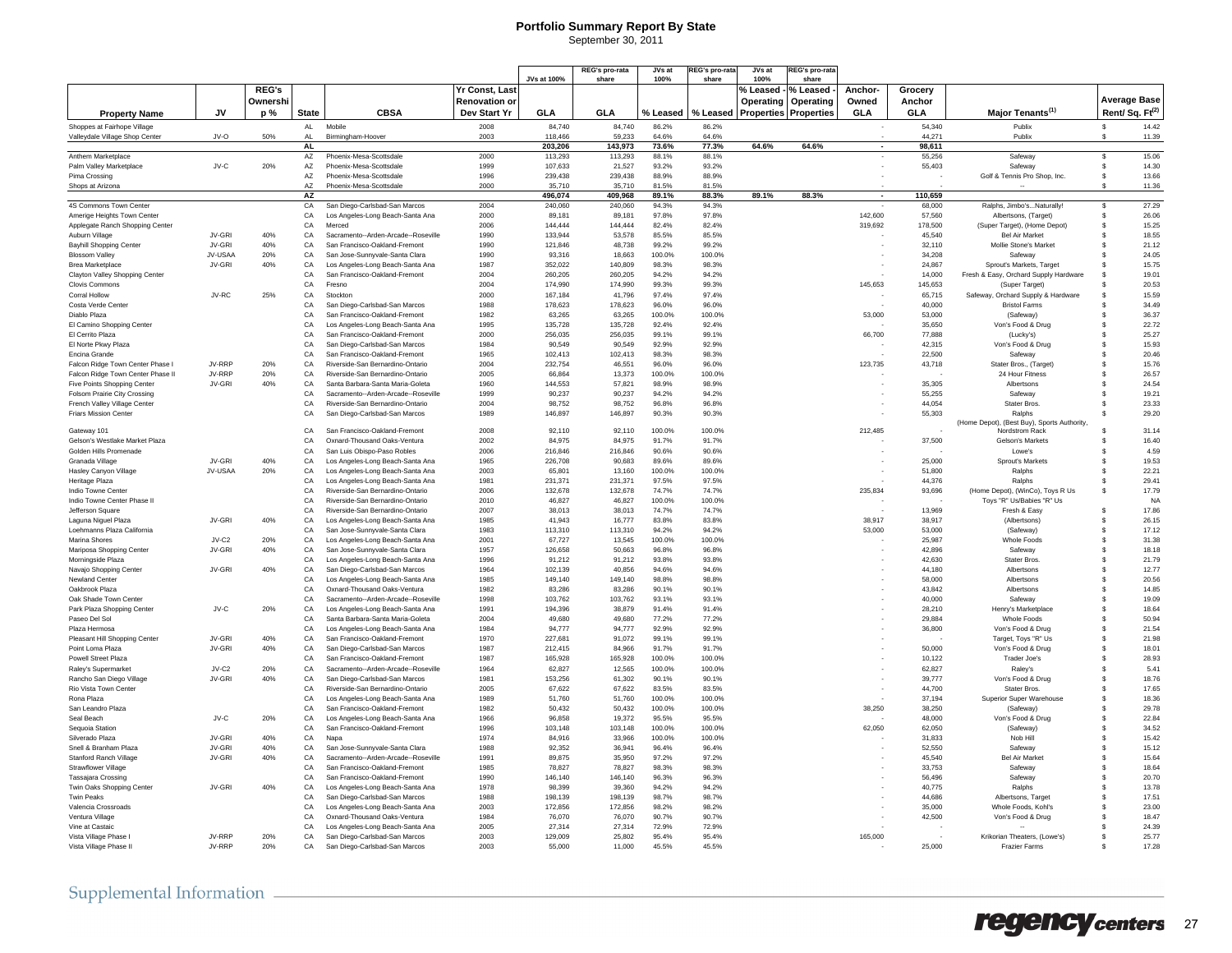#### **Portfolio Summary Report By State** September 30, 2011

|                                   |        |              |       |                                  |                       |             | REG's pro-rata | JVs at | REG's pro-rata | JVs at              | REG's pro-rata                                |         |            |                               |                            |
|-----------------------------------|--------|--------------|-------|----------------------------------|-----------------------|-------------|----------------|--------|----------------|---------------------|-----------------------------------------------|---------|------------|-------------------------------|----------------------------|
|                                   |        |              |       |                                  |                       | JVs at 100% | share          | 100%   | share          | 100%                | share                                         |         |            |                               |                            |
|                                   |        | <b>REG's</b> |       |                                  | <b>Yr Const. Last</b> |             |                |        |                | % Leased - % Leased |                                               | Anchor- | Grocery    |                               |                            |
|                                   |        | Ownershi     |       |                                  | <b>Renovation or</b>  |             |                |        |                |                     | <b>Operating   Operating  </b>                | Owned   | Anchor     |                               | Average Base               |
| <b>Property Name</b>              | JV     |              | State | <b>CBSA</b>                      | Dev Start Yr          | GLA         | GLA            |        |                |                     | % Leased   % Leased   Properties   Properties | GLA     | <b>GLA</b> | Major Tenants <sup>(1)</sup>  | Rent/Sq. Ft <sup>(2)</sup> |
| Vista Village IV                  |        |              | CA    | San Diego-Carlsbad-San Marcos    | 2006                  | 11.000      | 11.000         | 100.0% | 100.0%         |                     |                                               |         |            | $\sim$                        | 40.16                      |
| West Park Plaza                   |        |              | CA    | San Jose-Sunnyvale-Santa Clara   | 1996                  | 88.104      | 88.104         | 82.7%  | 82.7%          |                     |                                               |         | 24.712     | Safeway                       | 17.03                      |
| Westlake Village Plaza and Center |        |              | CA    | Oxnard-Thousand Oaks-Ventura     | 1975                  | 190.529     | 190,529        | 90.0%  | 90.0%          |                     |                                               |         | 41.300     | Von's Food & Drug and Sprouts | 28.41                      |
| Westridge Village                 |        |              | CA    | Los Angeles-Long Beach-Santa Ana | 2003                  | 92.287      | 92.287         | 100.0% | 100.0%         |                     |                                               |         | 50.782     | Albertsons                    | 25.35                      |
| Woodman Van Nuys                  |        |              | CA    | Los Angeles-Long Beach-Santa Ana | 1992                  | 107.614     | 107.614        | 97.2%  | 97.2%          |                     |                                               |         | 77.648     | El Super                      | 13.58                      |
| Woodside Central                  |        |              | CА    | San Francisco-Oakland-Fremont    | 1993                  | 80.591      | 80.591         | 95.9%  | 95.9%          |                     |                                               | 113,000 |            | (Target)                      | 20.59                      |
| Ygnacio Plaza                     | JV-GRI | 40%          | CA    | San Francisco-Oakland-Fremont    | 1968                  | 109.701     | 43.880         | 100.0% | 100.0%         |                     |                                               |         | 17.050     | Fresh & Easy                  | 32.93                      |
|                                   |        |              | - -   |                                  |                       | ------      | .              |        | $\cdots$       | $- - - - -$         |                                               | .       | -------    |                               |                            |

| <b>Property Name</b>                                        | JV       | p%  | <b>State</b>                   | <b>CBSA</b>                                                       | Dev Start Yr | <b>GLA</b>           | GLA                | % Leased        | % Leased        | <b>Properties Properties</b> |        | GLA                      | <b>GLA</b>          | Major Tenants <sup>(1)</sup>                   |                              | Rent/Sq. Ft <sup>(2)</sup> |
|-------------------------------------------------------------|----------|-----|--------------------------------|-------------------------------------------------------------------|--------------|----------------------|--------------------|-----------------|-----------------|------------------------------|--------|--------------------------|---------------------|------------------------------------------------|------------------------------|----------------------------|
| Vista Village IV                                            |          |     | CA                             | San Diego-Carlsbad-San Marcos                                     | 2006         | 11.000               | 11,000             | 100.0%          | 100.0%          |                              |        |                          |                     | $\sim$                                         | s.                           | 40.16                      |
| West Park Plaza                                             |          |     | CA                             | San Jose-Sunnyvale-Santa Clara                                    | 1996         | 88.104               | 88.104             | 82.7%           | 82.7%           |                              |        |                          | 24,712              | Safeway                                        | s.                           | 17.03                      |
| Westlake Village Plaza and Center                           |          |     | CA                             | Oxnard-Thousand Oaks-Ventura                                      | 1975         | 190,529              | 190.529            | 90.0%           | 90.0%           |                              |        |                          | 41.300              | Von's Food & Drug and Sprouts                  | s.                           | 28.41                      |
| Westridge Village                                           |          |     | CA<br>CA                       | Los Angeles-Long Beach-Santa Ana                                  | 2003         | 92,287<br>107.614    | 92,287             | 100.0%<br>97.2% | 100.0%<br>97.2% |                              |        |                          | 50,782              | Albertsons                                     | $\mathbf{\hat{s}}$           | 25.35<br>13.58             |
| Woodman Van Nuys<br>Woodside Central                        |          |     | CA                             | Los Angeles-Long Beach-Santa Ana<br>San Francisco-Oakland-Fremont | 1992<br>1993 | 80.591               | 107.614<br>80.591  | 95.9%           | 95.9%           |                              |        | 113,000                  | 77,648              | El Super<br>(Target)                           | s.<br>s.                     | 20.59                      |
| Ygnacio Plaza                                               | JV-GRI   | 40% | CA                             | San Francisco-Oakland-Fremont                                     | 1968         | 109.701              | 43.880             | 100.0%          | 100.0%          |                              |        |                          | 17.050              | Fresh & Easy                                   | s.                           | 32.93                      |
|                                                             |          |     | CA                             |                                                                   |              | 8.857.871            | 6.489.797          | 94.4%           | 94.3%           | 95.0%                        | 95.1%  | 1,769,916                | 2.934.373           |                                                |                              |                            |
| Applewood Shopping Center                                   | JV-GRI   | 40% | $\overline{c}$                 | Denver-Aurora                                                     | 1956         | 370.221              | 148.088            | 95.7%           | 95.7%           |                              |        |                          | 71.074              | King Soopers, Wal-Mart                         | s.                           | 9.66                       |
| Arapahoe Village                                            | JV-GRI   | 40% | co                             | <b>Boulder</b>                                                    | 1957         | 159.237              | 63.695             | 92.0%           | 92.0%           |                              |        |                          | 43,500              | Safeway                                        | $\mathbf{s}$                 | 15.80                      |
| <b>Belleview Square</b>                                     |          |     | co                             | Denver-Aurora                                                     | 1978         | 117.335              | 117,335            | 97.8%           | 97.8%           |                              |        |                          | 65.104              | King Soopers                                   | £.                           | 15.33                      |
| <b>Boulevard Center</b>                                     |          |     | CO<br>CO                       | Denver-Aurora<br>Denver-Aurora                                    | 1986<br>1978 | 80.320<br>116.147    | 80.320<br>116.147  | 90.0%<br>95.0%  | 90.0%<br>95.0%  |                              |        | 52,700                   | 52.700<br>62.400    | (Safeway)                                      | $\mathbf{s}$<br>$\mathbf{s}$ | 21.40<br>8.62              |
| <b>Buckley Square</b><br>Centerplace of Greeley III Phase I |          |     | $_{\rm CO}$                    | Greeley                                                           | 2007         | 94.090               | 94.090             | 81.5%           | 81.5%           |                              |        |                          |                     | <b>King Soopers</b><br><b>Sports Authority</b> | $\mathbf{s}$                 | 14.69                      |
| Centerplace of Greeley III Phase II                         |          |     | $_{\rm CO}$                    | Greeley                                                           | 2011         | 25.000               | 25,000             | 100.0%          | 100.0%          |                              |        |                          |                     |                                                |                              | <b>NA</b>                  |
| Cherrywood Square                                           | JV-GRI   | 40% | $_{\rm CO}$                    | Denver-Aurora                                                     | 1978         | 86.162               | 34,465             | 93.3%           | 93.3%           |                              |        |                          | 51,640              | King Soopers                                   | \$                           | 10.89                      |
| <b>Crossroads Commons</b>                                   | JV-C     | 20% | $_{\rm CO}$                    | Boulder                                                           | 1986         | 142,694              | 28,539             | 98.7%           | 98.7%           |                              |        |                          | 39,247              | <b>Whole Foods</b>                             | s.                           | 24.77                      |
| Falcon Marketplace                                          |          |     | $_{\rm CO}$                    | Colorado Springs                                                  | 2005         | 22,491               | 22,491             | 72.5%           | 72.5%           |                              |        | 184,305                  | 50,000              | (Wal-Mart Supercenter)                         | \$                           | 20.80                      |
| <b>Hilltop Village</b>                                      | $JV-M3$  | 25% | $_{\rm CO}$                    | Denver-Aurora                                                     | 2003         | 100,030              | 25,008             | 93.8%           | 93.8%           |                              |        |                          | 66,000              | King Soopers                                   | s                            | 8.92                       |
| Kent Place                                                  |          |     | $_{\rm CO}$                    | Denver-Aurora                                                     | 2011         | 47,418               | 47,418             | 63.3%           | 63.3%           |                              |        |                          | 30,018              | <b>King Soopers</b>                            | \$                           | <b>NA</b>                  |
| <b>Littleton Square</b><br><b>Lloyd King Center</b>         |          |     | $_{\rm CO}$<br>$_{\rm CO}$     | Denver-Aurora<br>Denver-Aurora                                    | 1997<br>1998 | 94,222<br>83.326     | 94,222<br>83,326   | 72.2%<br>91.6%  | 72.2%<br>91.6%  |                              |        |                          | 49,751<br>61,040    | <b>King Soopers</b><br><b>King Soopers</b>     | s.                           | 12.02<br>11.05             |
| Marketplace at Briargate                                    |          |     | $_{\rm CO}$                    | Colorado Springs                                                  | 2006         | 29,075               | 29,075             | 94.7%           | 94.7%           |                              |        | 66,000                   | 66,000              | (King Soopers)                                 | $\mathbf{\hat{s}}$           | 27.54                      |
| Monument Jackson Creek                                      |          |     | $_{\rm CO}$                    | Colorado Springs                                                  | 1999         | 85,263               | 85,263             | 100.0%          | 100.0%          |                              |        |                          | 69,913              | King Soopers                                   | s.                           | 10.83                      |
| Ralston Square Shopping Center                              | JV-GRI   | 40% | $_{\rm CO}$                    | Denver-Aurora                                                     | 1977         | 82,750               | 33,100             | 96.2%           | 96.2%           |                              |        |                          | 55,311              | King Soopers                                   | \$                           | 9.18                       |
| Shops at Quail Creek                                        |          |     | $_{\rm CO}$                    | Denver-Aurora                                                     | 2008         | 37,585               | 37,585             | 79.7%           | 79.7%           |                              |        | 99,844                   | 99,844              | (King Soopers)                                 | \$                           | 23.94                      |
| South Lowry Square                                          |          |     | $_{\rm CO}$                    | Denver-Aurora                                                     | 1993         | 119,916              | 119,916            | 82.3%           | 82.3%           |                              |        |                          | 62,600              | Safeway                                        | \$                           | 12.02                      |
| Stroh Ranch                                                 |          |     | $_{\rm CO}$<br>CO              | Denver-Aurora                                                     | 1998         | 93,436               | 93,436<br>116.233  | 97.0%<br>87.5%  | 97.0%<br>87.5%  |                              |        |                          | 69,719              | King Soopers                                   | \$<br>\$                     | 11.96                      |
| Woodmen Plaza                                               |          |     | co                             | Colorado Springs                                                  | 1998         | 116,233<br>2,102,951 | 1,494,751          | 91.3%           | 89.6%           | 92.5%                        | 91.3%  | 402,849                  | 69,716<br>1,135,577 | King Soopers                                   |                              | 12.57                      |
| Corbin's Corner                                             | JV-GRI   | 40% | CT                             | Hartford-West Hartford-East Hartford                              | 1962         | 179.864              | 71.94F             | 99.8%           | 99.8%           |                              |        |                          | 10.150              | Trader Joe's                                   | $\mathbf{s}$                 | 23.05                      |
|                                                             |          |     | CT                             |                                                                   |              | 179,864              | 71,946             | 99.8%           | 99.8%           | 99.8%                        | 99.8%  | $\overline{\phantom{a}}$ | 10,150              |                                                |                              |                            |
| Shops at The Columbia                                       | $JV-RC$  | 25% | DC                             | Washington-Arlington-Alexandria                                   | 2006         | 22,812               | 5,703              | 100.0%          | 100.0%          |                              |        |                          | 11,833              | Trader Joe's                                   | $\mathbf{s}$                 | 38.36                      |
| Spring Valley Shopping Center                               | $IV-GRI$ | 40% | D <sub>C</sub>                 | Washington-Arlington-Alexandria                                   | 1930         | 16.835               | 6.734              | 100.0%          | 100.0%          |                              |        |                          |                     |                                                | - 53                         | 80.65                      |
|                                                             |          |     | $_{\text{DC}}$                 |                                                                   |              | 39,647               | 12,437             | 100.0%          | 100.0%          | 100.0%                       | 100.0% |                          | 11,833              |                                                |                              |                            |
| First State Plaza<br><b>Pike Creek</b>                      | JV-GRI   | 40% | DE<br>DE                       | Philadelphia-Camden-Wilmington<br>Philadelphia-Camden-Wilmington  | 1988<br>1981 | 164,779<br>231,772   | 65,912<br>231,772  | 86.7%<br>89.8%  | 86.7%<br>89.8%  |                              |        |                          | 57,319<br>49,069    | Shop Rite<br>Acme Markets, K-Mart              | Ŝ.<br>s.                     | 14.85<br>12.96             |
| Shoppes of Graylyn                                          | JV-GRI   | 40% | DE                             | Philadelphia-Camden-Wilmington                                    | 1971         | 66,808               | 26,723             | 96.1%           | 96.1%           |                              |        |                          |                     |                                                | s.                           | 21.00                      |
| White Oak - Dover, DE                                       |          |     | DF                             | Dove                                                              | 2000         | 10.908               | 10.908             | 100.0%          | 100.0%          |                              |        |                          |                     |                                                | $\mathbf{\hat{s}}$           | 32.73                      |
|                                                             |          |     | <b>DE</b>                      |                                                                   |              | 474.267              | 335,315            | 89.9%           | 90.0%           | 89.9%                        | 90.0%  |                          | 106.388             |                                                |                              |                            |
| Anastasia Plaza                                             |          |     | $\mathsf{FL}$                  | Jacksonville                                                      | 1988         | 102,342              | 102,342            | 95.3%           | 95.3%           |                              |        |                          | 48.555              | Publix                                         | $\mathbf{s}$                 | 11.41                      |
| Aventura Shopping Center                                    |          |     | FL.                            | Miami-Fort Lauderdale-Miami Beach                                 | 1974         | 102,876              | 102.876            | 87.3%           | 87.3%           |                              |        |                          | 35,908              | Publix                                         | -S.                          | 15.50                      |
| Beneva Village Shops<br><b>Berkshire Commons</b>            |          |     | FL.<br>FL.                     | Sarasota-Bradenton-Venice<br>Naples-Marco Island                  | 1987<br>1992 | 141.532<br>110.062   | 141.532<br>110.062 | 86.1%<br>100.0% | 86.1%<br>100.0% |                              |        |                          | 42.112<br>65.537    | Publix<br>Publix                               | -S<br>$\mathbf{s}$           | 11.20<br>13.32             |
| <b>Bloomingdale Square</b>                                  |          |     | FL                             | Tampa-St. Petersburg-Clearwater                                   | 1987         | 267,736              | 267,736            | 96.3%           | 96.3%           |                              |        |                          | 39,795              | Publix, Wal-Mart, Bealls                       | £.                           | 8.76                       |
| <b>Boynton Lakes Plaza</b>                                  |          |     | $\mathsf{FL}$                  | Miami-Fort Lauderdale-Miami Beach                                 | 1993         | 117,124              | 117,124            | 78.4%           | 78.4%           |                              |        |                          | 56,000              | Publix                                         | s.                           | 17.19                      |
| Caligo Crossing                                             |          |     | FL                             | Miami-Fort Lauderdale-Miami Beach                                 | 2007         | 10,763               | 10.763             | 100.0%          | 100.0%          |                              |        | 98,165                   |                     | (Kohl's)                                       | s.                           | 33.39                      |
| Canopy Oak Center                                           | JV-O     | 50% | FL.                            | Ocala                                                             | 2006         | 90.041               | 45,021             | 79.4%           | 79.4%           |                              |        |                          | 54,340              | Publix                                         | s.                           | 17.89                      |
| Carriage Gate                                               |          |     | FL                             | Tallahassee                                                       | 1978         | 76.784               | 76,784             | 86.8%           | 86.8%           |                              |        |                          |                     |                                                | \$                           | 14.20                      |
| Chasewood Plaza                                             |          |     | $\mathsf{FL}$                  | Miami-Fort Lauderdale-Miami Beach                                 | 1986         | 155,603              | 155.603            | 95.0%           | 95.0%           |                              |        |                          | 54,420              | Publix                                         | \$                           | 18.02                      |
| Corkscrew Village<br>Courtyard Shopping Center              |          |     | $\mathsf{FL}$<br>$\mathsf{FL}$ | Cape Coral-Fort Myers<br>Jacksonville                             | 1997<br>1987 | 82.011<br>137,256    | 82.011<br>137,256  | 95.3%<br>100.0% | 95.3%<br>100.0% |                              |        | 62,771                   | 51,420<br>62,771    | Publix<br>(Publix), Target                     | \$<br>s.                     | 12.94<br>3.33              |
| East Port Plaza                                             |          |     | FL.                            | Port St. Lucie-Fort Pierce                                        | 1991         | 162,831              | 162,831            | 91.1%           | 91.1%           |                              |        |                          | 42,112              | Publix                                         | s.                           | 13.27                      |
| East Towne Center                                           |          |     | FL.                            | Orlando                                                           | 2003         | 69,841               | 69,841             | 86.0%           | 86.0%           |                              |        |                          | 44,840              | Publix                                         | s.                           | 12.54                      |
| <b>First Street Village</b>                                 |          |     | FL                             | Cape Coral-Fort Myers                                             | 2006         | 54,926               | 54,926             | 94.7%           | 94.7%           |                              |        |                          | 39,393              | Publix                                         | \$                           | 15.36                      |
| Five Corners Plaza                                          | JV-RC    | 25% | FL                             | Miami-Fort Lauderdale-Miami Beach                                 | 2001         | 44,647               | 11,162             | 93.5%           | 93.5%           |                              |        |                          | 27,887              | Publix                                         | \$                           | 12.61                      |
| Fleming Island                                              |          |     | FL                             | Jacksonville                                                      | 2000         | 136,663              | 136,663            | 66.3%           | 66.3%           |                              |        | 129,807                  | 47,955              | Publix, (Target)                               | \$                           | 20.51                      |
| Garden Square                                               |          |     | FL                             | Miami-Fort Lauderdale-Miami Beach                                 | 1991         | 90,258               | 90,258             | 95.7%           | 95.7%           |                              |        |                          | 42,112              | Publix                                         | \$                           | 14.53                      |
| Grande Oak<br><b>Hibernia Pavilion</b>                      |          |     | FL<br>FL                       | Cape Coral-Fort Myers<br>Jacksonville                             | 2000<br>2006 | 78,784<br>51,298     | 78,784<br>51,298   | 94.7%<br>97.4%  | 94.7%<br>97.4%  |                              |        |                          | 54,379<br>39,203    | Publix<br>Publix                               | \$<br>\$                     | 14.05<br>17.11             |
| Hibernia Plaza                                              |          |     | FL                             | Jacksonville                                                      | 2006         | 8.400                | 8,400              | 16.7%           | 16.7%           |                              |        |                          |                     | $\sim$                                         | \$                           | 13.23                      |
| Horton's Corner                                             |          |     | FL                             | Jacksonville                                                      | 2007         | 14,820               | 14,820             | 100.0%          | 100.0%          |                              |        |                          |                     | $\sim$                                         | s.                           | 25.71                      |
| <b>Island Crossing</b>                                      | JV-C2    | 20% | FL.                            | Port St. Lucie-Fort Pierce                                        | 1996         | 58,456               | 11,691             | 97.6%           | 97.6%           |                              |        |                          | 47.955              | Publix                                         | s.                           | 9.91                       |
| John's Creek Center                                         | JV-C2    | 20% | FL.                            | Jacksonville                                                      | 2004         | 75.101               | 15,020             | 88.8%           | 88.8%           |                              |        |                          | 44.840              | Publix                                         | s.                           | 12.33                      |
| Julington Village                                           | JV-C     | 20% | FL.                            | Jacksonville                                                      | 1999         | 81.820               | 16.364             | 100.0%          | 100.0%          |                              |        |                          | 51.420              | Publix                                         | $\mathbf{s}$                 | 14.15                      |
| Kings Crossing Sun City                                     |          | 50% | FL.                            | Tampa-St. Petersburg-Clearwater                                   | 1999         | 75.020<br>63.871     | 75,020             | 95.5%           | 95.5%<br>100.0% |                              |        |                          | 51.420              | Publix<br>Publix                               | s.                           | 11.76                      |
| Lynnhaven<br>Marketplace Shopping Center                    | JV-O     |     | FL.<br>FL                      | Panama City-Lynn Haven<br>Tampa-St. Petersburg-Clearwater         | 2001<br>1983 | 90.296               | 31,936<br>90,296   | 100.0%<br>71.1% | 71.1%           |                              |        |                          | 44,271              | <b>LA Fitness</b>                              | s.<br>s.                     | 11.81<br>18.28             |
| Martin Downs Village Center                                 |          |     | $\mathsf{FL}$                  | Port St. Lucie-Fort Pierce                                        | 1985         | 112.667              | 112,667            | 89.1%           | 89.1%           |                              |        |                          |                     | $\sim$                                         | $\mathbf{s}$                 | 15.72                      |
| Martin Downs Village Shoppes                                |          |     | FL                             | Port St. Lucie-Fort Pierce                                        | 1998         | 48.937               | 48.937             | 87.9%           | 87.9%           |                              |        |                          |                     | $\ddot{\phantom{1}}$                           | $\mathbf{s}$                 | 17.60                      |
| Millhopper Shopping Center                                  |          |     | FI.                            | Gainesville                                                       | 1974         | 80.421               | 80.421             | 100.0%          | 100.0%          |                              |        |                          | 37.244              | Publix                                         | $\mathbf{s}$                 | 14.15                      |
| Naples Walk Shopping Center                                 |          |     | $\mathsf{FL}$                  | Naples-Marco Island                                               | 1999         | 125.390              | 125.390            | 82.0%           | 82.0%           |                              |        |                          | 51.420              | Publix                                         | -S.                          | 14.34                      |
| Newberry Square                                             |          |     | FL.                            | Gainesville                                                       | 1986         | 180.524              | 180.524            | 94.7%           | 94.7%           |                              |        |                          | 39.795              | Publix, K-Mar                                  | £.                           | 7.66                       |
| Nocatee Town Center                                         |          |     | FL.                            | Jacksonville                                                      | 2007         | 69.679               | 69.679             | 90.8%           | 90.8%           |                              |        |                          | 54.340              | Publix                                         | -S                           | 14.19                      |

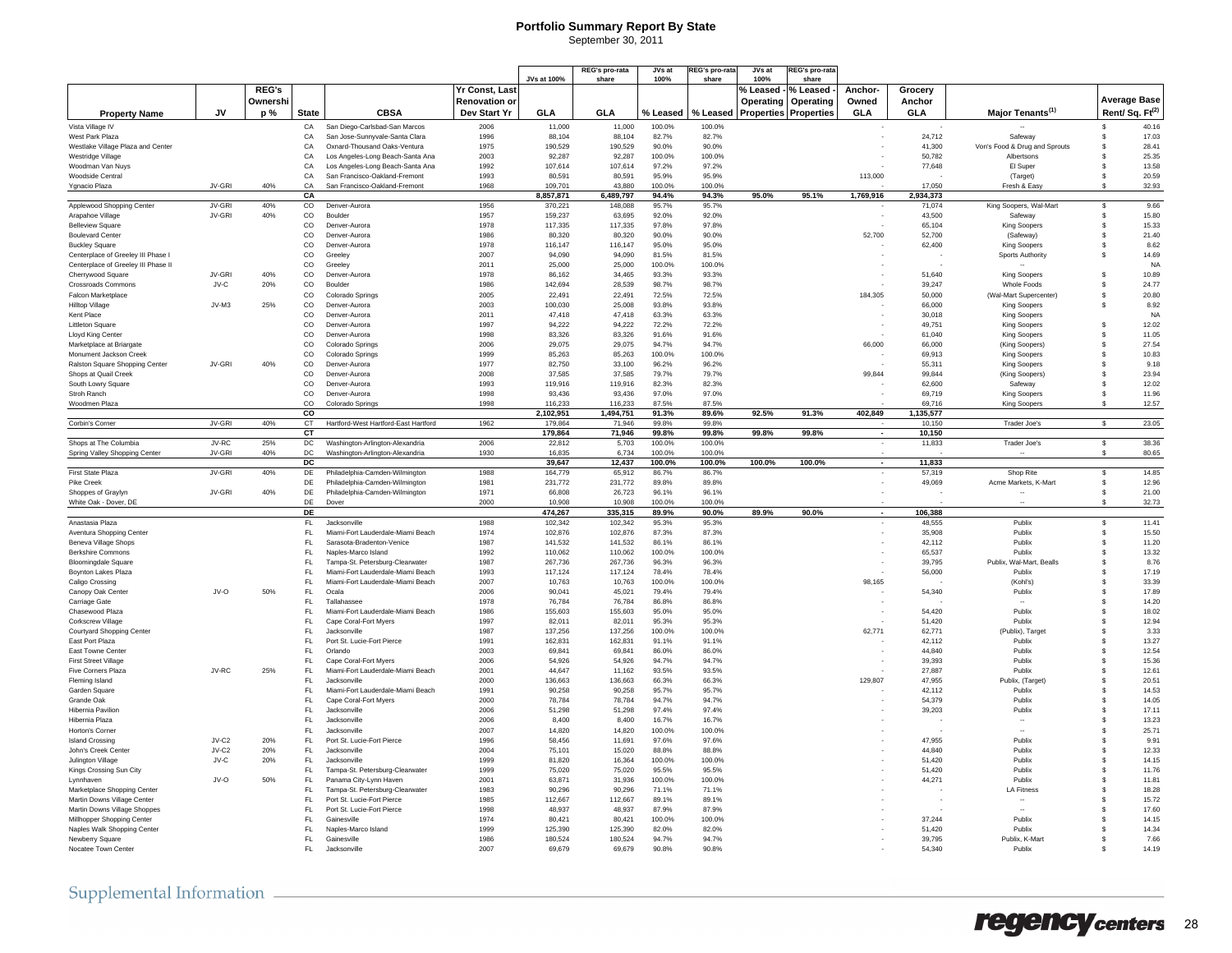### **Portfolio Summary Report By State**

| September 30, 2011 |  |
|--------------------|--|
|                    |  |

|                                                       |         |              |                  |                                                                    |                | JVs at 100%          | <b>REG's pro-rata</b><br>share | JVs at<br>100%  | REG's pro-ra<br>share | JVs at<br>100% | रEG's pro-ra।<br>share       |                          |                     |                                                        |                                   |
|-------------------------------------------------------|---------|--------------|------------------|--------------------------------------------------------------------|----------------|----------------------|--------------------------------|-----------------|-----------------------|----------------|------------------------------|--------------------------|---------------------|--------------------------------------------------------|-----------------------------------|
|                                                       |         | <b>REG's</b> |                  |                                                                    | Yr Const, Last |                      |                                |                 |                       | % Leased ·     | % Leased                     | <b>Anchor-</b>           | Grocery             |                                                        |                                   |
|                                                       |         | Ownershi     |                  |                                                                    | Renovation or  |                      |                                |                 |                       | Operating      | Operating                    | Owned                    | Anchor              |                                                        | <b>Average Base</b>               |
| <b>Property Name</b>                                  | JV      | p%           | <b>State</b>     | <b>CBSA</b>                                                        | Dev Start Yr   | GLA                  | GLA                            | % Leased        | % Leased              |                | <b>Properties Properties</b> | <b>GLA</b>               | GLA                 | Major Tenants <sup>(1)</sup>                           | Rent/Sq. Ft <sup>(2)</sup>        |
| Northgate Square                                      |         |              | FL.              | Tampa-St. Petersburg-Clearwater                                    | 1995           | 75,495               | 75,495                         | 92.3%           | 92.3%                 |                |                              |                          | 47,955              | Publix                                                 | \$<br>12.42                       |
| Oakleaf Commons                                       |         |              | FL.              | Jacksonville                                                       | 2006           | 73.717               | 73,717                         | 84.8%           | 84.8%                 |                |                              |                          | 45,600              | Publix                                                 | 13.72<br>\$                       |
| Ocala Comers                                          |         |              | FI.              | Tallahassee                                                        | 2000           | 86.772               | 86.772                         | 95.9%           | 95.9%                 |                |                              |                          | 61,171              | Publix                                                 | 12.51<br>\$                       |
| Old St Augustine Plaza                                |         |              | FL.              | Jacksonville                                                       | 1990           | 232,459              | 232,459                        | 98.3%           | 98.3%                 |                |                              |                          | 51.832              | Publix, Burlington Coat Factory, Hobby Lobby           | 7.80<br>\$.                       |
| Pebblebrook Plaza                                     | JV-O    | 50%          | FL.              | Naples-Marco Island                                                | 2000           | 76,767               | 38,384                         | 100.0%          | 100.0%                |                |                              |                          | 61,166              | Publix                                                 | 12.72                             |
| Pine Tree Plaza                                       |         |              | FL.              | Jacksonville                                                       | 1999           | 63.387               | 63.387                         | 96.8%           | 96.8%                 |                |                              |                          | 37,866              | Publix                                                 | 12.97                             |
| <b>Plantation Plaza</b><br>Regency Square             | $JV-C2$ | 20%          | FL.<br>FL.       | Jacksonville<br>Tampa-St. Petersburg-Clearwater                    | 2004<br>1986   | 77,747<br>349.848    | 15,549<br>349,848              | 89.9%<br>92.0%  | 89.9%<br>92.0%        |                |                              | 66,000                   | 44,840              | Publix<br>AMC Theater, Michaels, (Best Buy), (Macdill) | 15.12<br>14.55<br>S               |
| Seminole Shoppes                                      |         |              | FL.              | Jacksonville                                                       | 2009           | 73,241               | 73,241                         | 96.4%           | 96.4%                 |                |                              |                          | 54.340              | Publix                                                 | 18.61                             |
| Shoppes @ 104                                         |         |              | FL.              | Miami-Fort Lauderdale-Miami Beach                                  | 1990           | 108.192              | 108.192                        | 98.8%           | 98.8%                 |                |                              |                          | 46.368              | Winn-Dixie                                             | 13.50<br>s.                       |
| Shoppes at Bartram Park                               | JV-O    | 50%          | FL.              | Jacksonville                                                       | 2004           | 105,319              | 52,660                         | 92.0%           | 92.0%                 |                |                              | 97,000                   | 44,840              | Publix, (Kohl's)                                       | 17.15<br>\$                       |
| Shoppes at Bartram Park Phase II                      | JV-O    | 50%          | FL.              | Jacksonville                                                       | 2008           | 14,639               | 7,320                          | 40.5%           | 40.5%                 |                |                              |                          |                     |                                                        | \$<br>20.37                       |
| Shops at John's Creek                                 |         |              | FL.              | Jacksonville                                                       | 2004           | 15,490               | 15,490                         | 73.5%           | 73.5%                 |                |                              |                          |                     |                                                        | 18.20<br>\$                       |
| Starke                                                |         |              | FL.<br>FL.       | None                                                               | 2000           | 12,739               | 12.739                         | 100.0%<br>93.5% | 100.0%<br>93.5%       |                |                              |                          |                     | Kohľs                                                  | \$<br>24.65<br>\$.                |
| Suncoast Crossing Phase<br>Suncoast Crossing Phase II |         |              | FL               | Tampa-St. Petersburg-Clearwater<br>Tampa-St. Petersburg-Clearwater | 2007<br>2008   | 108,434<br>9.45      | 108.434<br>9.451               | 59.3%           | 59.3%                 |                |                              | 143.055                  |                     | (Target)                                               | 4.37<br>18.41<br>\$.              |
| Town Center at Martin Downs                           |         |              | FL.              | Port St. Lucie-Fort Pierce                                         | 1996           | 64,546               | 64,546                         | 100.0%          | 100.0%                |                |                              |                          | 56,146              | Publix                                                 | 12.48<br>$\mathbf{\hat{s}}$       |
| Town Square                                           |         |              | FL.              | Tampa-St. Petersburg-Clearwater                                    | 1999           | 44.380               | 44.380                         | 86.4%           | 86.4%                 |                |                              |                          |                     |                                                        | \$<br>26.55                       |
| Village Cente                                         |         |              | FL               | Tampa-St. Petersburg-Clearwater                                    | 1993           | 181,110              | 181,110                        | 93.8%           | 93.8%                 |                |                              |                          | 36,434              | Publix                                                 | 12.81<br>\$                       |
| Vineyard Shopping Center                              | $JV-M3$ | 25%          | FL.              | Tallahasser                                                        | 2002           | 62.821               | 15,705                         | 84.7%           | 84.7%                 |                |                              |                          | 44.271              | Publix                                                 | 10.41<br>\$                       |
| Welleby Plaza                                         |         |              | FL.              | Miami-Fort Lauderdale-Miami Beach                                  | 1982           | 109.949              | 109,949                        | 86.7%           | 86.7%                 |                |                              |                          | 46.779              | Publix                                                 | 10.62<br>\$                       |
| Wellington Town Square                                |         |              | FI.              | Miami-Fort Lauderdale-Miami Beach                                  | 1982           | 107.325              | 107.325                        | 99.2%           | 99.2%                 |                |                              |                          | 44.840              | Publix                                                 | 18.80<br>£.                       |
| Westchase                                             |         |              | FL               | Tampa-St. Petersburg-Clearwater                                    | 1998           | 78,998               | 78,998                         | 98.7%           | 98.7%                 |                |                              |                          | 51,420              | Publix                                                 | 12.93<br>\$                       |
| Willa Springs                                         | JV-USAA | 20%          | FL<br><b>FL</b>  | Orlando                                                            | 2000           | 89.930<br>5,391,536  | 17,986<br>4,829,173            | 100.0%<br>91.8% | 100.0%<br>91.7%       | 92.0%          | 91.8%                        | 596,798                  | 44.271<br>2,091,583 | Publix                                                 | 16.47                             |
| <b>Ashford Place</b>                                  |         |              | GA               | Atlanta-Sandy Springs-Marietta                                     | 1993           | 53.449               | 53.449                         | 93.3%           | 93.3%                 |                |                              |                          |                     | $\sim$                                                 | 18.79<br>\$                       |
| <b>Briarcliff La Vista</b>                            |         |              | GA               | Atlanta-Sandy Springs-Marietta                                     | 1962           | 39.204               | 39.204                         | 100.0%          | 100.0%                |                |                              |                          |                     |                                                        | 17.07<br>\$.                      |
| <b>Briarcliff Village</b>                             |         |              | GA               | Atlanta-Sandy Springs-Marietta                                     | 1990           | 189,551              | 189,551                        | 93.2%           | 93.2%                 |                |                              |                          | 43,454              | Publix                                                 | 14.64<br>$\mathbf{\hat{s}}$       |
| <b>Buckhead Court</b>                                 |         |              | GA               | Atlanta-Sandy Springs-Marietta                                     | 1984           | 48.318               | 48.318                         | 97.5%           | 97.5%                 |                |                              |                          |                     |                                                        | 15.60<br>Ŝ                        |
| Cambridge Square                                      |         |              | GA               | Atlanta-Sandy Springs-Marietta                                     | 1979           | 71,429               | 71,429                         | 100.0%          | 100.0%                |                |                              |                          | 40,852              | Kroge                                                  | 13.25<br>\$                       |
| Chapel Hill Centre                                    |         |              | GA               | Atlanta-Sandy Springs-Marietta                                     | 2005           | 66.970               | 66,970                         | 96.4%           | 96.4%                 |                |                              | 88.713                   |                     | (Kohl's), Hobby Lobby                                  | 11.44<br>\$                       |
| Cornerstone Square                                    |         |              | GA               | Atlanta-Sandy Springs-Marietta                                     | 1990           | 80,406               | 80.406                         | 77.6%           | 77.6%                 |                |                              |                          |                     |                                                        | 15.57<br>s.                       |
| Delk Spectrum<br>Dunwoody Hall                        | JV-USAA | 20%          | GA<br>GA         | Atlanta-Sandy Springs-Marietta<br>Atlanta-Sandy Springs-Marietta   | 1991<br>1986   | 100.539<br>89,351    | 100.539<br>17,870              | 77.4%<br>96.5%  | 77.4%<br>96.5%        |                |                              |                          | 45.044<br>44,271    | Publix<br>Publix                                       | 14.03<br>£.<br>14.90<br>\$        |
| Dunwoody Village                                      |         |              | GA               | Atlanta-Sandy Springs-Marietta                                     | 1975           | 120,169              | 120,169                        | 88.5%           | 88.5%                 |                |                              |                          | 18.400              | Fresh Market                                           | 17.17<br>\$                       |
| Howell Mill Village                                   |         |              | GA               | Atlanta-Sandy Springs-Marietta                                     | 1984           | 92.118               | 92.118                         | 83.0%           | 83.0%                 |                |                              |                          | 31.000              | Publix                                                 | 15.06<br>Ŝ                        |
| King Plaza                                            | JV-C2   | 20%          | GA               | Atlanta-Sandy Springs-Marietta                                     | 1998           | 81,432               | 16,286                         | 90.1%           | 90.1%                 |                |                              |                          | 51,420              | Publix                                                 | 11.98<br>\$                       |
| Loehmanns Plaza Georgia                               |         |              | GA               | Atlanta-Sandy Springs-Marietta                                     | 1986           | 137.139              | 137.139                        | 93.3%           | 93.3%                 |                |                              |                          |                     |                                                        | 18.90<br>\$.                      |
| Lost Mountain Crossing                                | JV-C2   | 20%          | GA               | Atlanta-Sandy Springs-Marietta                                     | 1994           | 72.568               | 14.514                         | 86.4%           | 86.4%                 |                |                              |                          | 47.814              | Publix                                                 | 11.37<br>£.                       |
| Paces Ferry Plaza                                     |         |              | GA               | Atlanta-Sandy Springs-Marietta                                     | 1987           | 61,698               | 61,698                         | 100.0%          | 100.0%                |                |                              |                          |                     |                                                        | 31.03<br>$\mathbf{\hat{s}}$       |
| Powers Ferry Square                                   |         |              | GA               | Atlanta-Sandy Springs-Marietta                                     | 1987           | 97,897               | 97,897                         | 85.1%           | 85.1%                 |                |                              |                          |                     |                                                        | 23.49<br>\$                       |
| Powers Ferry Village                                  |         |              | GA               | Atlanta-Sandy Springs-Marietta                                     | 1994           | 78,896               | 78,896                         | 81.0%           | 81.0%                 |                |                              |                          | 47,955              | Publix                                                 | 10.28<br>s                        |
| <b>Rivermont Station</b><br><b>Russell Ridge</b>      |         |              | GA<br>GA         | Atlanta-Sandy Springs-Marietta<br>Atlanta-Sandy Springs-Marietta   | 1996<br>1995   | 90,267<br>98.550     | 90,267<br>98.559               | 83.3%<br>87.3%  | 83.3%<br>87.3%        |                |                              |                          | 58,261<br>63.296    | Kroger<br>Kroger                                       | \$<br>14.30<br>11.35<br>\$        |
|                                                       |         |              | GA               |                                                                    |                | 1.669.960            | 1.475.279                      | 89.3%           | 89.1%                 | 89.3%          | 89.1%                        | 88.713                   | 491.767             |                                                        |                                   |
| <b>Baker Hill Center</b>                              | JV-C    | 20%          | IL.              | Chicago-Naperville-Joliet                                          | 1998           | 135,355              | 27,071                         | 99.1%           | 99.1%                 |                |                              |                          | 72,397              | Dominick's                                             | \$<br>14.46                       |
| <b>Brentwood Commons</b>                              | JV-GRI  | 40%          | IL.              | Chicago-Naperville-Joliet                                          | 1962           | 125,550              | 50,220                         | 99.1%           | 99.1%                 |                |                              |                          | 64,762              | Dominick's                                             | 10.53<br>\$                       |
| Civic Center Plaza                                    | JV-GRI  | 40%          | IL.              | Chicago-Naperville-Joliet                                          | 1989           | 264,973              | 105,989                        | 98.0%           | 98.0%                 |                |                              |                          | 87.135              | Super H Mart, Home Depot                               | 10.90<br>\$                       |
| Frankfort Crossing Shpg Ctr                           |         |              | IL.              | Chicago-Naperville-Joliet                                          | 1992           | 114,534              | 114,534                        | 84.8%           | 84.8%                 |                |                              |                          | 64,937              | Jewel / OSCO                                           | 11.39<br>\$                       |
| Geneva Crossing                                       | $IV-C$  | 20%          | $\mathbf{H}$     | Chicago-Naperville-Joliet                                          | 1997           | 123.182              | 24.636                         | 98.8%           | 98.8%                 |                |                              |                          | 72.385              | Dominick's                                             | 14.24<br>£.<br>$\mathbf{\hat{s}}$ |
| Glen Oak Plaza<br>Hinsdale                            |         |              | IL.<br><b>IL</b> | Chicago-Naperville-Joliet                                          | 1967           | 62,616               | 62,616                         | 100.0%<br>93.8% | 100.0%<br>93.8%       |                |                              |                          | 11,944              | Trader Joe's<br>Dominick's                             | 21.09<br>\$                       |
| McHenry Commons Shopping Center                       | JV-GRI  | 40%          | IL.              | Chicago-Naperville-Joliet<br>Chicago-Naperville-Joliet             | 1986<br>1988   | 178,960<br>99,448    | 178,960<br>39,779              | 89.8%           | 89.8%                 |                |                              |                          | 69,540              | Hobby Lobby                                            | 12.90<br>11.19<br>Ŝ               |
| Riverside Sq & River's Edge                           | JV-GRI  | 40%          | IL.              | Chicago-Naperville-Joliet                                          | 1986           | 169,435              | 67,774                         | 100.0%          | 100.0%                |                |                              |                          | 74.495              | Dominick's                                             | 14.61<br>s                        |
| Roscoe Square                                         | JV-GRI  | 40%          | <b>IL</b>        | Chicago-Naperville-Joliet                                          | 1981           | 140.461              | 56,184                         | 89.5%           | 89.5%                 |                |                              |                          | 51.298              | Mariano's                                              | 14.31<br>s.                       |
| Shorewood Crossing                                    | $JV-C$  | 20%          | $\mathbf{H}$     | Chicago-Naperville-Joliet                                          | 2001           | 87.705               | 17.541                         | 98.4%           | 98.4%                 |                |                              |                          | 65,977              | Dominick's                                             | 14.88<br>\$.                      |
| Shorewood Crossing II                                 | JV-C2   | 20%          | <b>IL</b>        | Chicago-Naperville-Joliet                                          | 2005           | 86.276               | 17,255                         | 98.1%           | 98.1%                 |                |                              |                          |                     |                                                        | 13.45<br>\$.                      |
| Stonebrook Plaza Shopping Center                      | JV-GRI  | 40%          | IL.              | Chicago-Naperville-Joliet                                          | 1984           | 95,825               | 38,330                         | 100.0%          | 100.0%                |                |                              |                          | 63,000              | Dominick's                                             | 11.50<br>\$                       |
| Westbrook Commons                                     |         |              | IL.              | Chicago-Naperville-Joliet                                          | 1984           | 123,855              | 123,855                        | 88.8%           | 88.8%                 |                |                              |                          | 51,304              | Dominick's                                             | 11.40<br>\$                       |
| Willow Festival                                       |         |              | L                | Chicago-Naperville-Joliet                                          | 2007           | 383.003<br>2,191,178 | 383,003<br>1,307,748           | 97.2%<br>95.9%  | 97.2%<br>94.9%        | 95.9%          | 94.9%                        | $\overline{\phantom{a}}$ | 60,040<br>809,214   | Whole Foods, Lowe's                                    | \$<br>14.62                       |
| Airport Crossing                                      |         |              | IL<br>IN         | Chicago-Naperville-Joliet                                          | 2006           | 11.924               | 11.924                         | 77.8%           | 77.8%                 |                |                              | 89.911                   |                     | (Kohl's)                                               | 15.94<br>$\mathbf{\hat{s}}$       |
| Augusta Center                                        |         |              | IN               | Chicago-Naperville-Joliet                                          | 2006           | 14,532               | 14,532                         | 100.0%          | 100.0%                |                |                              | 213,988                  |                     | (Menards)                                              | 22.02<br>\$                       |
| <b>Greenwood Springs</b>                              |         |              | IN               | Indianapolis                                                       | 2004           | 28,028               | 28,028                         | 65.0%           | 65.0%                 |                |                              | 265.798                  | 50,000              | (Gander Mountain), (Wal-Mart Supercenter)              | $\mathbf{\hat{s}}$<br>14.64       |
| Willow Lake Shopping Center                           | JV-GRI  | 40%          | ${\sf IN}$       | Indianapolis                                                       | 1987           | 85,923               | 34,369                         | 89.6%           | 89.6%                 |                |                              | 64,000                   | 64,000              | (Kroger)                                               | 16.03                             |
| Willow Lake West Shopping Center                      | JV-GRI  | 40%          | IN               | Indianapolis                                                       | 2001           | 52.961               | 21,184                         | 100.0%          | 100.0%                |                |                              |                          | 10,028              | Trader Joe's                                           | 22.75<br>\$                       |
|                                                       |         |              | IN               |                                                                    |                | 193,368              | 110,038                        | 88.9%           | 85.4%                 | 88.9%          | 85.4%                        | 633,697                  | 124,028             |                                                        |                                   |
| <b>Walton Towne Center</b>                            |         |              | KY<br>KY         | Cincinnati-Middletown                                              | 2007           | 23.186<br>23,186     | 23.186<br>23,186               | 75.9%<br>75.9%  | 75.9%<br>75.9%        | NA             | <b>NA</b>                    | 116.432<br>116,432       | 116.432<br>116,432  | (Kroger)                                               | 17.05<br>S.                       |
| Shops at Saugus                                       |         |              | MA               | Boston-Cambridge-Quincy                                            | 2006           | 90,055               | 90,055                         | 94.6%           | 94.6%                 |                |                              |                          | 11,000              | Trader Joe's                                           | 25.44<br>\$                       |
| Speedway Plaza                                        | $IV-C2$ | 20%          | MA               | Worcester                                                          | 1988           | 185.279              | 37.056                         | 96.8%           | 96.8%                 |                |                              |                          | 59,970              | Stop & Shop, BJ's Warehouse                            | 10.38<br>\$.                      |
| Twin City Plaza                                       |         |              | MA               | Boston-Cambridge-Quincy                                            | 2004           | 270,242              | 270,242                        | 94.6%           | 94.6%                 |                |                              |                          | 62,500              | Shaw's, Marshall's                                     | 17.11<br>\$                       |
|                                                       |         |              | <b>MA</b>        |                                                                    |                | 545,576              | 397,353                        | 95.4%           | 94.8%                 | 95.4%          | 94.8%                        |                          | 133,470             |                                                        |                                   |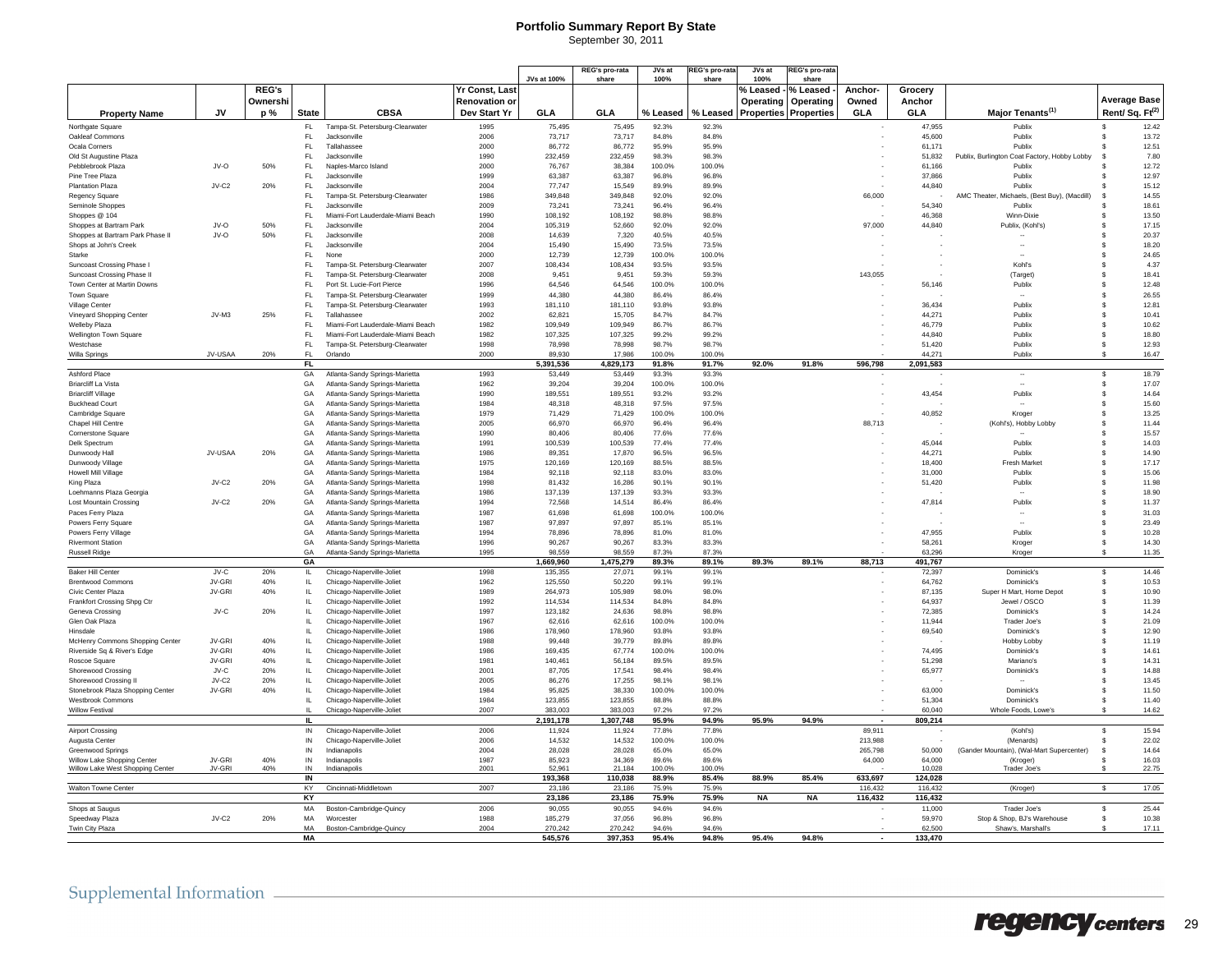#### **Portfolio Summary Report By State** September 30, 2011

|  | OCPICITIVEL JU, ZUTT |        |                       |        |                |
|--|----------------------|--------|-----------------------|--------|----------------|
|  |                      |        |                       |        |                |
|  | REG's pro-rata       | JVs at | <b>REG's pro-rata</b> | JVs at | REG's pro-rata |

|                                    |         |              |                        |                                         |                       | JVs at 100%        | share             | 100%            | share           | 100%      | share                        |                          |                  |                                                 |                             |
|------------------------------------|---------|--------------|------------------------|-----------------------------------------|-----------------------|--------------------|-------------------|-----------------|-----------------|-----------|------------------------------|--------------------------|------------------|-------------------------------------------------|-----------------------------|
|                                    |         | <b>REG's</b> |                        |                                         | <b>Yr Const, Last</b> |                    |                   |                 |                 | % Leased  | % Leased                     | Anchor-                  | Grocery          |                                                 |                             |
|                                    |         | Ownershi     |                        |                                         | <b>Renovation or</b>  |                    |                   |                 |                 | Operating | Operating                    | Owned                    | Anchor           |                                                 | <b>Average Base</b>         |
| <b>Property Name</b>               | JV      | p %          | <b>State</b>           | <b>CBSA</b>                             | Dev Start Yr          | <b>GLA</b>         | <b>GLA</b>        | % Leased        | % Leased        |           | <b>Properties Properties</b> | <b>GLA</b>               | GLA              | Major Tenants <sup>(1)</sup>                    | Rent/Sq. Ft <sup>(2)</sup>  |
| <b>Bowie Plaza</b>                 | JV-GRI  | 40%          | <b>MD</b>              | Washington-Arlington-Alexandria         | 1966                  | 102,904            | 41.162            | 87.3%           | 87.3%           |           |                              |                          |                  |                                                 | 16.82                       |
| Clinton Park                       | $JV-C$  | 20%          | $\mathsf{MD}$          | Washington-Arlington-Alexandria         | 2003                  | 206,050            | 41,210            | 92.9%           | 92.9%           |           |                              | 49,000                   | 43,000           | Giant Food, Sears, (Toys "R" Us)                | 8.31<br>\$                  |
| Cloppers Mill Village              | JV-GRI  | 40%          | <b>MD</b>              | Washington-Arlington-Alexandria         | 1995                  | 137.035            | 54,814            | 85.7%           | 85.7%           |           |                              |                          | 70,057           | Shoppers Food Warehouse                         | 18.10<br>\$                 |
| <b>Elkridge Corners</b>            | JV-GRI  | 40%          | <b>MD</b>              | Baltimore-Towson                        | 1990                  | 73.529             | 29.412            | 100.0%          | 100.0%          |           |                              |                          | 39.571           | <b>Green Valley Markets</b>                     | 20.42<br>$\mathbf{s}$       |
| Festival at Woodholme              | JV-GRI  | 40%          | <b>MD</b>              | Baltimore-Towson                        | 1986                  | 81,016             | 32,406            | 85.3%           | 85.3%           |           |                              |                          | 10,370           | Trader Joe's                                    | 35.61<br>\$                 |
| <b>Firstfield Shopping Center</b>  | JV-GRI  | 40%          | $\sf MD$               | Washington-Arlington-Alexandria         | 1978                  | 22,328             | 8,931             | 93.3%           | 93.3%           |           |                              |                          |                  |                                                 | 37.80<br>\$                 |
| Goshen Plaza                       | .JV-GRI | 40%          | <b>MD</b>              | Washington-Arlington-Alexandria         | 1987                  | 45.654             | 18,262            | 85.1%           | 85.1%           |           |                              |                          |                  | <b>Section</b>                                  | 19.89<br>$\mathbf{\hat{s}}$ |
| King Farm Village Center           | $IV-RC$ | 25%          | <b>MD</b>              | Washington-Arlington-Alexandria         | 2001                  | 118.326            | 29.582            | 97.4%           | 97.4%           |           |                              |                          | 53.754           | Safeway                                         | 25.49<br>$\mathbf{\hat{s}}$ |
| Mitchellville Plaza                | JV-GRI  | 40%          | $\sf MD$               | Washington-Arlington-Alexandria         | 1991                  | 156,125            | 62,450            | 83.4%           | 83.4%           |           |                              |                          | 45,100           | Food Lion                                       | 21.67<br>$\mathbf{\hat{s}}$ |
| Parkville Shopping Cente           | JV-GRI  | 40%          | $\mathsf{MD}$          | Baltimore-Towsor                        | 1961                  | 162,435            | 64,974            | 97.2%           | 97.2%           |           |                              |                          | 41,223           | Mrs. Greens                                     | 12.62<br>\$                 |
| Southside Marketplace              | .JV-GRI | 40%          | <b>MD</b>              | Baltimore-Towsor                        | 1990                  | 125.146            | 50.058            | 93.7%           | 93.7%           |           |                              |                          | 44.264           | Shoppers Food Warehouse                         | \$<br>16.77                 |
| <b>Takoma Park</b>                 | .IV-GRI | 40%          | <b>MD</b>              | Washington-Arlington-Alexandria         | 1960                  | 106.469            | 42.588            | 93.4%           | 93.4%           |           |                              |                          | 63.643           | Shoppers Food Warehouse                         | 10.43<br>$\mathbf{s}$       |
| Valley Centre                      | JV-GRI  | 40%          | $\mathsf{MD}$          | Baltimore-Towson                        | 1987                  | 247,837            | 99,135            | 82.4%           | 82.4%           |           |                              |                          |                  |                                                 | 15.23<br>\$                 |
| Village at Lee Airpark             |         |              | <b>MD</b>              | Baltimore-Towsor                        | 2005                  | 87,556             | 87.556            | 100.0%          | 100.0%          |           |                              | 75,000                   | 70,260           | Giant Food, (Sunrise)                           | 24.98<br>\$                 |
| <b>Watkins Park Plaza</b>          | JV-GRI  | 40%          | <b>MD</b>              | Washington-Arlington-Alexandria         | 1985                  | 113,443            | 45.377            | 97.0%           | 97.0%           |           |                              |                          | 43,205           | Safeway                                         | \$<br>19.48                 |
| Woodmoor Shopping Center           | JV-GRI  | 40%          | <b>MD</b>              | Washington-Arlington-Alexandria         | 1954                  | 67.403             | 26.961            | 93.1%           | 93.1%           |           |                              |                          |                  |                                                 | 24.92<br>$\mathbf{s}$       |
|                                    |         |              | <b>MD</b>              |                                         |                       | 1,853,256          | 734,877           | 91.0%           | 91.3%           | 90.5%     | 90.2%                        | 124,000                  | 524,447          |                                                 |                             |
| Fenton Marketplace                 |         |              | MI                     | Flint                                   | 1999                  | 97.224             | 97.224            | 34.7%           | 34.7%           |           |                              |                          |                  |                                                 | \$<br>18.60                 |
| <b>State Street Crossing</b>       |         |              | MI                     | Ann Arbo                                | 2006                  | 21.049             | 21.049            | 60.0%           | 60.0%           |           |                              | 147.491                  |                  | (Wal-Mart)                                      | 23.48<br>$\hat{\mathbf{x}}$ |
|                                    |         |              | MI                     |                                         |                       | 118.273            | 118.273           | 39.2%           | 39.2%           | 39.2%     | 39.2%                        | 147.491                  |                  |                                                 |                             |
| <b>Brentwood Plaza</b>             |         |              | MO                     | St. Louis                               | 2002                  | 60,452             | 60,452            | 96.5%           | 96.5%           |           |                              |                          | 51,800           | Schnucks                                        | 9.73<br>\$                  |
| Bridgeton                          |         |              | MO                     | St. Louis                               | 2005                  | 70,762             | 70.762            | 97.3%           | 97.3%           |           |                              | 129,802                  | 63.482           | Schnucks, (Home Depot)                          | 11.81<br>\$                 |
| Dardenne Crossing                  |         |              | <b>MO</b><br><b>MO</b> | St. Louis                               | 1996                  | 67,430<br>209.703  | 67.430<br>209.703 | 97.9%<br>100.0% | 97.9%<br>100.0% |           |                              | 258.000                  | 63,333           | Schnucks                                        | \$<br>10.72                 |
| Kirkwood Commons                   |         |              | MO                     | St. Louis                               | 2000                  | 408,347            | 408,347           | 98.7%           | 98.7%           | 98.7%     | 98.7%                        | 387,802                  | 178,615          | Wal-Mart, (Target), (Lowe's)                    | 9.58<br>$\mathbf{\hat{s}}$  |
|                                    |         |              |                        |                                         |                       |                    |                   |                 |                 |           |                              |                          |                  | Rainbow Foods, Jo-Ann Fabrics, (Burlington Coat |                             |
| Apple Valley Square                | JV-RC   | 25%          | <b>MN</b>              | Minneapolis-St. Paul-Bloomington        | 1998                  | 184,841            | 46,210            | 100.0%          | 100.0%          |           |                              | 87,437                   | 61,736           | Factory)                                        | 11.29<br>\$                 |
| Calhoun Commons                    | .JV-RC  | 25%          | MN                     | Minneapolis-St. Paul-Bloomington        | 1999                  | 66.150             | 16.538            | 100.0%          | 100.0%          |           |                              |                          | 49,971           | <b>Whole Foods</b>                              | $\mathbf{\hat{s}}$<br>21.94 |
| Colonial Square                    | JV-GRI  | 40%          | MN                     | Minneapolis-St. Paul-Bloomington        | 1959                  | 93.200             | 37,280            | 97.9%           | 97.9%           |           |                              |                          | 43.978           | I und's                                         | 17.08<br>$\mathbf{s}$       |
| Rockford Road Plaza                | JV-GRI  | 40%          | MN                     | Minneapolis-St. Paul-Bloomington        | 1991                  | 205.479            | 82.192            | 98.5%           | 98.5%           |           |                              |                          | 65,608           | Rainbow Foods                                   | \$<br>12.32                 |
| Rockridge Center                   | JV-C2   | 20%          | <b>MN</b>              | Minneapolis-St. Paul-Bloomington        | 2006                  | 125,213            | 25,043            | 98.9%           | 98.9%           |           |                              |                          | 89,219           | Cub Foods                                       | 12.19<br>$\mathbf{\hat{s}}$ |
|                                    |         |              | <b>MN</b>              |                                         |                       | 674.883            | 207,262           | 99.1%           | 98.9%           | 99.1%     | 98.9%                        | 87,437                   | 310,512          |                                                 |                             |
| Cameron Village                    | JV-CCV  | 30%          | <b>NC</b>              | Raleigh-Cary                            | 1949                  | 554,738            | 166.421           | 95.6%           | 95.6%           |           |                              |                          | 79.830           | Harris Teeter, Fresh Market                     | 16.15<br>$\mathbf{\hat{s}}$ |
| Carmel Commons                     |         |              | $_{\rm NC}$            | Charlotte-Gastonia-Concord              | 1979                  | 132,651            | 132,651           | 90.5%           | 90.5%           |           |                              |                          | 14,300           | Fresh Market                                    | 16.71<br>\$                 |
| Cochran Commons                    | JV-C2   | 20%          | <b>NC</b>              | Charlotte-Gastonia-Concord              | 2003                  | 66,020             | 13,204            | 95.9%           | 95.9%           |           |                              |                          | 41,500           | <b>Harris Teeter</b>                            | 14.46<br>\$                 |
| Colonnade Center                   |         |              | <b>NC</b>              | Raleigh-Cary                            | 2009                  | 57.625             | 57.625            | 85.4%           | 85.4%           |           |                              |                          | 40,000           | <b>Whole Foods</b>                              | 25.96<br>\$                 |
| <b>Fuguay Crossing</b>             | JV-RC   | 25%          | NC                     | Raleigh-Carv                            | 2002                  | 124.774            | 31.194            | 96.3%           | 96.3%           |           |                              |                          | 46.478           | Kroger                                          | 9.15<br>$\mathbf{s}$        |
| <b>Garner Towne Square</b>         |         |              | $_{\rm NC}$            | Raleigh-Cary                            | 1998                  | 221,776            | 221,776           | 76.5%           | 76.5%           |           |                              | 273,000                  | 57,590           | Kroger, (Home Depot), (Target)                  | 11.58<br>\$                 |
| Glenwood Village                   |         |              | $_{\rm NC}$            | Raleigh-Cary                            | 1983                  | 42,864             | 42,864            | 96.8%           | 96.8%           |           |                              |                          | 27,764           | <b>Harris Teete</b>                             | 13.38<br>\$                 |
| Harris Crossing                    |         |              | $_{\rm NC}$            | Raleigh-Cary                            | 2007                  | 65.150             | 65.150            | 91.1%           | 91.1%           |           |                              |                          | 53.365           | <b>Harris Teeter</b>                            | 8.20<br>ŝ.                  |
| Lake Pine Plaza                    |         |              | <b>NC</b>              | Raleigh-Cary                            | 1997                  | 87,690             | 87.690            | 94.4%           | 94.4%           |           |                              |                          | 57.590           | Kroger                                          | 11.35<br>$\mathbf{s}$       |
| Maynard Crossing                   | JV-USAA | 20%          | $_{\rm NC}$            | Raleigh-Carv                            | 1997                  | 122,782            | 24,556            | 87.9%           | 87.9%           |           |                              |                          | 55,973           | Kroger                                          | 14.04<br>s.                 |
| Providence Commons                 | JV-RC   | 25%          | <b>NC</b>              | Charlotte-Gastonia-Concord              | 1994                  | 197.801            | 49.450            | 96.7%           | 96.7%           |           |                              |                          | 50.420           | Lowe's                                          | 14.64<br>\$                 |
| Middle Creek Commons               |         |              | <b>NC</b>              | Raleigh-Cary                            | 2006                  | 73.634             | 73.634            | 98.4%           | 98.4%           |           |                              |                          | 49.495           | Lowes Foods                                     | \$<br>14.39                 |
| Shoppes of Kildaire                | .IV-GRI | 40%          | NC.                    | Raleigh-Cary                            | 1986                  | 145.101            | 58.040            | 95.5%           | 95.5%           |           |                              |                          | 18.613           | Trader Joe's                                    | 15.14<br>S.                 |
| Southpoint Crossing                |         |              | $_{\rm NC}$            | Durham                                  | 1998                  | 103,128            | 103,128           | 88.4%           | 88.4%           |           |                              |                          | 59,160           | Kroger                                          | 15.20<br>s.                 |
| <b>Sutton Square</b>               | JV-C2   | 20%          | NC                     | Raleigh-Carv                            | 1985                  | 101.025            | 20,205            | 96.9%           | 96.9%           |           |                              |                          | 24,167           | Fresh Market                                    | \$<br>15.30                 |
| <b>Woodcroft Shopping Center</b>   |         |              | <b>NC</b>              | Durhan                                  | 1984                  | 89,833             | 89.833            | 95.4%           | 95.4%           |           |                              |                          | 40,832           | Food Lion                                       | 12.14<br>$\hat{\mathbf{z}}$ |
|                                    |         |              | <b>NC</b>              |                                         |                       | 2,186,592          | 1,237,422         | 92.4%           | 90.4%           | 92.7%     | 90.6%                        | 273.000                  | 717.077          |                                                 |                             |
| Plaza Square                       | JV-GRI  | 40%          | NJ                     | New York-Northern New Jersey-Long Islan | 1990                  | 103.842            | 41,537            | 97.6%           | 97.6%           |           |                              |                          | 60,000           | Shop Rite                                       | 21.87<br>s.                 |
| Haddon Commons                     | JV-GRI  | 40%          | <b>NJ</b>              | Philadelphia-Camden-Wilmington          | 1985                  | 52,640             | 21.056            | 93.4%           | 93.4%           | 96.2%     |                              | $\overline{\phantom{a}}$ | 34.240           | <b>Acme Markets</b>                             | 6.90                        |
| Anthem Highlands Shopping Center   |         |              | <b>NJ</b><br><b>NV</b> | Las Vegas-Paradise                      | 2004                  | 156,482<br>108,515 | 62,593<br>108.515 | 96.2%<br>80.6%  | 96.2%<br>80.6%  |           | 96.2%                        |                          | 94,240<br>53.963 | Albertsons                                      | 12.96<br>s.                 |
| Deer Springs Town Center           |         |              | <b>NV</b>              | Las Vegas-Paradise                      | 2007                  | 330,907            | 330.907           | 89.3%           | 89.3%           |           |                              | 132,360                  |                  | (Target), Home Depot, Toys "R" Us               | 13.20<br>s                  |
|                                    |         |              | NV                     |                                         |                       | 439,422            | 439,422           | 87.1%           | 87.1%           | 80.6%     | 80.6%                        | 132,360                  | 53,963           |                                                 |                             |
| <b>Beckett Commons</b>             |         |              | OH                     | Cincinnati-Middletown                   | 1995                  | 121,498            | 121.498           | 87.0%           | 87.0%           |           |                              |                          | 70,815           | Kroge                                           | 11.03<br>s.                 |
| <b>Cherry Grove</b>                |         |              | OH                     | Cincinnati-Middletown                   | 1997                  | 195,513            | 195,513           | 97.0%           | 97.0%           |           |                              |                          | 66,336           | Kroger                                          | 10.13<br>s.                 |
| East Pointe                        |         |              | OH                     | Columbus                                | 1993                  | 86,503             | 86,503            | 98.4%           | 98.4%           |           |                              |                          | 59.120           | Kroger                                          | \$<br>10.52                 |
| Hyde Park                          |         |              | OH                     | Cincinnati-Middletown                   | 1995                  | 396,861            | 396,861           | 97.6%           | 97.6%           |           |                              |                          | 169,267          | Kroger, Biggs                                   | 13.83<br>\$                 |
| Indian Springs Market Center       | .IV-RRP | 20%          | OH                     | Cincinnati-Middletown                   | 2005                  | 141.063            | 28.213            | 100.0%          | 100.0%          |           |                              | 203,000                  |                  | Kohl's, (Wal-Mart Supercenter)                  | 4.84<br>s.                  |
| Kroger New Albany Center           |         |              | OH                     | Columbus                                | 1999                  | 93.286             | 93.286            | 91.8%           | 91.8%           |           |                              |                          | 63.805           | Kroger                                          | 11.06<br>s.                 |
| Maxtown Road (Northgate)           |         |              | OH                     | Columbus                                | 1996                  | 85,100             | 85,100            | 98.4%           | 98.4%           |           |                              | 90,000                   | 62,000           | Kroger, (Home Depot)                            | s.<br>10.90                 |
| Red Bank Village                   |         |              | OH                     | Cincinnati-Middletown                   | 2006                  | 164,317            | 164,317           | 97.4%           | 97.4%           |           |                              |                          |                  | Wal-Mart                                        | 5.76<br>\$                  |
| <b>Regency Commons</b>             |         |              | <b>OH</b>              | Cincinnati-Middletown                   | 2004                  | 30,770             | 30,770            | 86.2%           | 86.2%           |           |                              |                          |                  |                                                 | 24.47<br>- 53               |
| Shoppes at Mason                   |         |              | OH                     | Cincinnati-Middletown                   | 1997                  | 80,800             | 80,800            | 92.6%           | 92.6%           |           |                              |                          | 56,800           | Kroger                                          | 10.16<br>s.                 |
|                                    |         |              |                        |                                         |                       |                    |                   |                 |                 |           |                              |                          |                  | Fresh Market, Macy's Furniture Gallery, Toys 'R |                             |
| Sycamore Crossing & Sycamore Plaza | JV-RRP  | 20%          | OH                     | Cincinnati-Middletown                   | 1966                  | 390,957            | 78,191            | 90.9%           | 90.9%           |           |                              |                          | 25.723           | Us, Dick's Sporting Goods                       | 16.93<br>\$                 |
| Wadsworth Crossing                 |         |              | OH                     | Cleveland-Elyria-Mentor                 | 2005                  | 108,164            | 108,164           | 96.5%           | 96.5%           |           |                              | 366,722                  |                  | (Kohl's), (Lowe's), (Target)                    | 13.93<br>\$                 |
| Westchester Plaza                  |         |              | OH                     | Cincinnati-Middletown                   | 1988                  | 88.181             | 88,181            | 97.0%           | 97.0%           |           |                              |                          | 66.523           | Kroger                                          | 9.50<br>$\mathbf{s}$        |
| Windmiller Plaza Phase I           |         |              | OH                     | Columbus                                | 1997                  | 140,437            | 140,437           | 98.5%           | 98.5%           |           |                              |                          | 101,428          | Kroger                                          | 8.58<br>$\mathbf{\hat{s}}$  |
|                                    |         |              | OH                     |                                         |                       | 2,123,450          | 1,697,834         | 95.3%           | 95.8%           | 95.3%     | 95.8%                        | 659,722                  | 741,817          |                                                 |                             |
| <b>Corvallis Market Center</b>     |         |              | OR                     | Corvallis                               | 2006                  | 84,548             | 84.548            | 100.0%          | 100.0%          |           |                              |                          | 12,017           | Trader Joe's                                    | 18.58<br>\$                 |
| Greenway Town Cente                | .IV-GRI | 40%          | OR                     | Portland-Vancouver-Beavertor            | 1979                  | 93.101             | 37.240            | 92.5%           | 92.5%           |           |                              |                          | 37.500           | Lamb's Thriftway                                | 12.60<br>$\mathbf{s}$       |
| Murrayhill Marketplace             |         |              | <b>OR</b>              | Portland-Vancouver-Beaverton            | 1988                  | 148,967            | 148.967           | 80.4%           | 80.4%           |           |                              |                          | 41,132           | Safeway                                         | 15.49<br>s.                 |
| Sherwood Crossroads                |         |              | <b>OR</b>              | Portland-Vancouver-Beaverton            | 1999                  | 87,966             | 87.966            | 92.1%           | 92.1%           |           |                              |                          | 55.227           | Safeway                                         | 10.36<br>\$                 |

Supplemental Information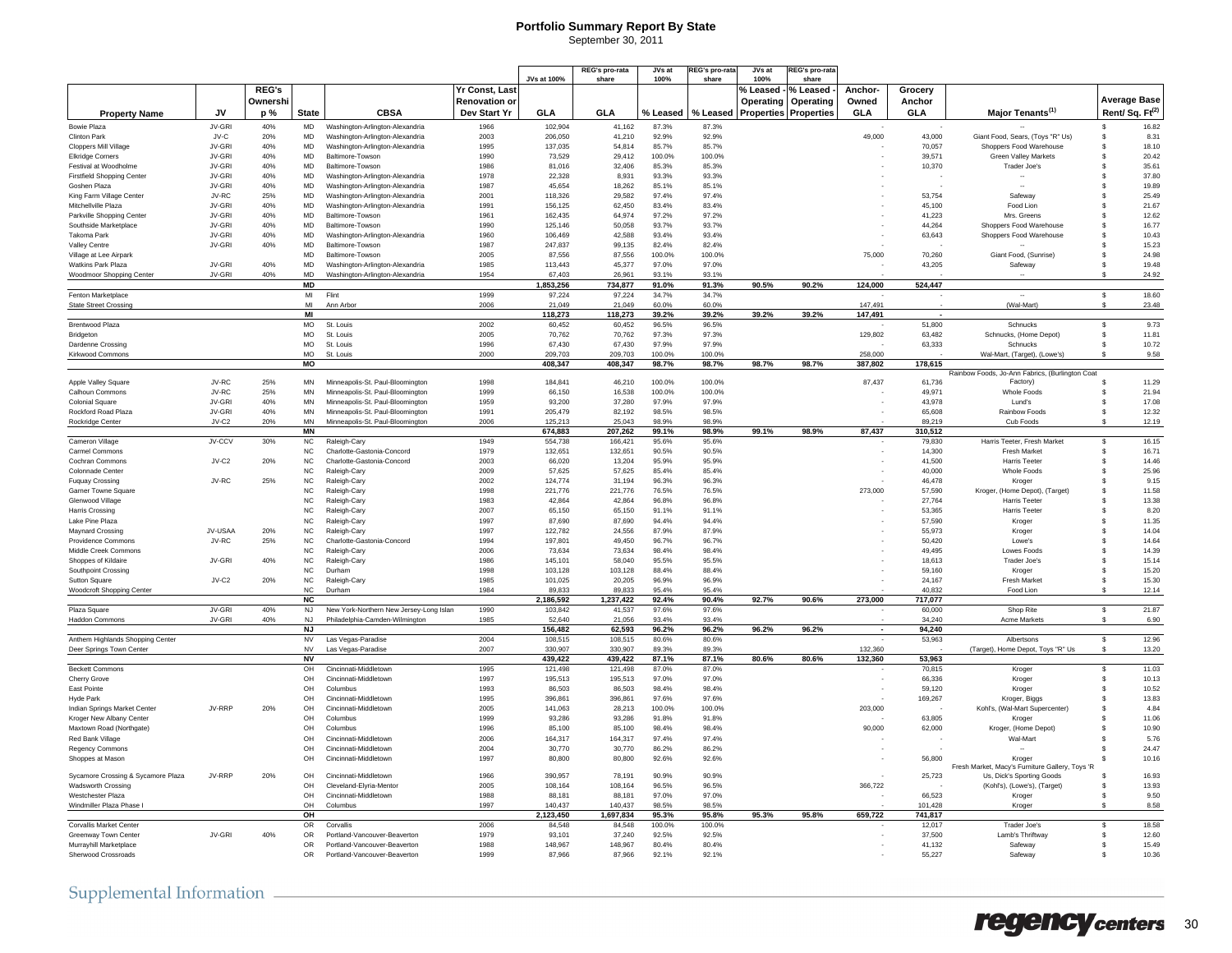### **Portfolio Summary Report By State**

September 30, 2011

|                                                                 |           |            |                        |                                                                    |                      | JVs at 100%        | REG's pro-rata<br>share | JVs at<br>100%  | EG's pro-rat<br>share | JVs at<br>100%      | <b>EG's pro-rata</b><br>share |                          |                  |                                    |                            |                |
|-----------------------------------------------------------------|-----------|------------|------------------------|--------------------------------------------------------------------|----------------------|--------------------|-------------------------|-----------------|-----------------------|---------------------|-------------------------------|--------------------------|------------------|------------------------------------|----------------------------|----------------|
|                                                                 |           | REG's      |                        |                                                                    | Yr Const, Last       |                    |                         |                 |                       | % Leased - % Leased |                               | Anchor-                  | Grocery          |                                    |                            |                |
|                                                                 |           | Ownershi   |                        |                                                                    | <b>Renovation or</b> |                    |                         |                 |                       | Operating           | Operating                     | Owned                    | Anchor           |                                    | <b>Average Base</b>        |                |
|                                                                 | <b>JV</b> | p%         | <b>State</b>           | <b>CBSA</b>                                                        | Dev Start Yr         | <b>GLA</b>         | GLA                     | % Leased        | % Leased              |                     | <b>Properties Properties</b>  | <b>GLA</b>               | GLA              | Major Tenants <sup>(1)</sup>       | Rent/Sq. Ft <sup>(2)</sup> |                |
| <b>Property Name</b>                                            |           |            |                        |                                                                    |                      |                    |                         |                 |                       |                     |                               |                          |                  |                                    |                            |                |
| Sherwood Market Center<br>Sunnyside 205                         |           |            | <b>OR</b><br><b>OR</b> | Portland-Vancouver-Beaverton<br>Portland-Vancouver-Beaverton       | 1995<br>1988         | 124,259<br>53,547  | 124.259<br>53.547       | 97.8%<br>89.9%  | 97.8%<br>89.9%        |                     |                               |                          | 49,793           | Albertsons                         | $\mathbf{\hat{s}}$         | 17.39<br>24.73 |
| Tanasbourne Market                                              |           |            | OR                     | Portland-Vancouver-Beaverton                                       | 2006                 | 71,000             | 71,000                  | 100.0%          | 100.0%                |                     |                               |                          | 56,500           | Whole Foods                        | s.<br>\$                   | 24.90          |
| <b>Walker Center</b>                                            |           |            | OR                     | Portland-Vancouver-Beaverton                                       | 1987                 | 89.610             | 89.610                  | 97.4%           | 97.4%                 |                     |                               |                          |                  | Sports Authority                   | Ŝ                          | 17.39          |
|                                                                 |           |            | OR                     |                                                                    |                      | 752,998            | 697,137                 | 92.9%           | 92.9%                 | 92.9%               | 92.9%                         | $\overline{\phantom{a}}$ | 252,169          |                                    |                            |                |
| Allen Street Shopping Center                                    | JV-GRI    | 40%        | PA                     | Allentown-Bethlehem-Easton                                         | 1958                 | 46,228             | 18,491                  | 100.0%          | 100.0%                |                     |                               |                          | 22,075           | <b>Ahart Market</b>                | \$                         | 13.29          |
| City Avenue Shopping Center                                     | JV-GRI    | 40%        | PA                     | Philadelphia-Camden-Wilmington                                     | 1960                 | 159,095            | 63,638                  | 91.4%           | 91.4%                 |                     |                               |                          |                  |                                    | \$                         | 17.68          |
| Gateway Shopping Center                                         |           |            | PA                     | Philadelphia-Camden-Wilmington                                     | 1960                 | 214,213            | 214,213                 | 98.4%           | 98.4%                 |                     |                               |                          | 11,100           | Trader Joe's                       | \$                         | 24.62          |
| Hershev                                                         |           |            | PA                     | Harrisburg-Carlisle                                                | 2000                 | 6.000              | 6.000                   | 100.0%          | 100.0%                |                     |                               |                          |                  |                                    | \$.                        | 30.41          |
| Kulpsville Village Center                                       |           |            | PA                     | Philadelphia-Camden-Wilmington                                     | 2006                 | 14.820             | 14,820                  | 100.0%          | 100.0%                |                     |                               |                          |                  |                                    | \$<br>$\mathbf{\hat{s}}$   | 30.36          |
| Lower Nazareth Commons                                          | JV-GRI    | 40%        | PA                     | Allentown-Bethlehem-Easton                                         | 2007<br>1988         | 65,367             | 65,367                  | 97.6%           | 97.6%<br>98.0%        |                     |                               | 133,000                  |                  | (Target), Sports Authority         | S                          | 23.74          |
| Mercer Square Shopping Center<br>Newtown Square Shopping Center | JV-GRI    | 40%        | PA<br>PA               | Philadelphia-Camden-Wilmington<br>Philadelphia-Camden-Wilmington   | 1970                 | 91,400<br>146,959  | 36,560<br>58,784        | 98.0%<br>94.3%  | 94.3%                 |                     |                               |                          | 50,708<br>56.226 | Genuardi's<br><b>Acme Markets</b>  | Ŝ                          | 19.65<br>15.27 |
| Silver Spring Square                                            | JV-RRP    | 20%        | PA                     | Harrisburg-Carlisle                                                | 2005                 | 314,450            | 62,890                  | 96.4%           | 96.4%                 |                     |                               | 139,377                  | 130,000          | Wegmans, (Target)                  | \$                         | 15.02          |
| Stefko Boulevard Shopping Center                                | JV-GRI    | 40%        | PA                     | Allentown-Bethlehem-Easton                                         | 1976                 | 133,899            | 53,560                  | 92.8%           | 92.8%                 |                     |                               |                          | 73,000           | Valley Farm Market                 | \$                         | 7.15           |
| Warwick Square Shopping Center                                  | JV-GRI    | 40%        | PA                     | Philadelphia-Camden-Wilmington                                     | 1999                 | 89.680             | 35.872                  | 92.5%           | 92.5%                 |                     |                               |                          | 50.658           | Genuardi's                         | \$.                        | 18.14          |
|                                                                 |           |            | PA                     |                                                                    |                      | 1,282,111          | 630.194                 | 95.6%           | 96.3%                 | 95.5%               | 96.1%                         | 272.377                  | 393.767          |                                    |                            |                |
| <b>Buckwalter Village</b>                                       |           |            | SC                     | Hilton Head Island-Beaufort                                        | 2006                 | 59,601             | 59,601                  | 95.3%           | 95.3%                 |                     |                               |                          | 45,600           | Publix                             | <b>s</b>                   | 13.88          |
| Merchants Village                                               | JV-GRI    | 40%        | SC                     | Charleston-North Charleston                                        | 1997                 | 79,649             | 31,860                  | 97.0%           | 97.0%                 |                     |                               |                          | 37,888           | Publix                             | \$                         | 13.91          |
| Murray Landing                                                  | JV-M3     | 25%        | SC                     | Columbia                                                           | 2003                 | 64,359             | 16,090                  | 100.0%          | 100.0%                |                     |                               |                          | 44,840           | Publix                             | \$                         | 12.51          |
| Orangeburg                                                      |           |            | SC                     | Charleston-North Charleston                                        | 2006                 | 14.820             | 14,820                  | 100.0%          | 100.0%                |                     |                               |                          |                  |                                    | Ŝ                          | 23.01          |
| Queensborough Shopping Center                                   | JV-O      | 50%<br>20% | SC<br>SC               | Charleston-North Charleston                                        | 1993                 | 82,333<br>59.881   | 41,167<br>11,976        | 93.9%<br>94.7%  | 93.9%<br>94.7%        |                     |                               |                          | 65,796<br>46.624 | Publix                             | \$<br>\$                   | 9.57           |
| Surfside Beach Commons                                          | JV-C2     |            | SC                     | Myrtle Beach-Conway-North Myrtle Beach                             | 1999                 | 360,643            | 175,513                 | 96.3%           | 96.1%                 | 96.3%               | 96.1%                         |                          | 240,748          | Bi-Lo                              |                            | 11.79          |
| Dickson Tn                                                      |           |            | <b>TN</b>              | Nashville-Davidson--Murfreesboro                                   | 1998                 | 10.908             | 10.908                  | 100.0%          | 100.0%                |                     |                               |                          |                  |                                    | \$                         | 20.35          |
| Harpeth Village Fieldstone                                      |           |            | TN                     | Nashville-Davidson--Murfreesboro                                   | 1998                 | 70,091             | 70,091                  | 97.7%           | 97.7%                 |                     |                               |                          | 55,377           | Publix                             | \$                         | 13.36          |
| Lebanon Center                                                  |           |            | TN                     | Nashville-Davidson--Murfreesboro                                   | 2006                 | 63,800             | 63,800                  | 89.0%           | 89.0%                 |                     |                               |                          | 45.600           | Publix                             | Ŝ                          | 12.18          |
| Nashboro Village                                                |           |            | TN                     | Nashville-Davidson--Murfreesboro                                   | 1998                 | 86,811             | 86,811                  | 95.2%           | 95.2%                 |                     |                               |                          | 61,224           | Kroger                             | \$                         | 10.69          |
| Northlake Village                                               |           |            | TN                     | Nashville-Davidson--Murfreesboro                                   | 1988                 | 137.807            | 137,807                 | 87.6%           | 87.6%                 |                     |                               |                          | 64.537           | Kroger                             | \$                         | 11.76          |
| Peartree Village                                                |           |            | <b>TN</b>              | Nashville-Davidson--Murfreesborg                                   | 1997                 | 109.506            | 109,506                 | 100.0%          | 100.0%                |                     |                               |                          | 60.647           | <b>Harris Teeter</b>               | \$.                        | 17.87          |
|                                                                 |           |            | <b>TN</b>              |                                                                    |                      | 478.923            | 478.923                 | 93.8%           | 93.8%                 | 93.8%               | 93.8%                         |                          | 287.385          |                                    |                            |                |
| Alden Bridge                                                    | JV-USAA   | 20%        | <b>TX</b>              | Houston-Bavtown-Sugar Land                                         | 1998                 | 138,953            | 27,791                  | 96.8%           | 96.8%                 |                     |                               |                          | 67,768           | Kroger                             | <b>s</b>                   | 17.49          |
| Bethany Park Place<br>Cochran's Crossing                        | JV-USAA   | 20%        | <b>TX</b><br>TX        | Dallas-Fort Worth-Arlington<br>Houston-Baytown-Sugar Land          | 1998<br>1994         | 98,906<br>138,192  | 19,781<br>138,192       | 92.6%<br>93.4%  | 92.6%<br>93.4%        |                     |                               |                          | 83,214<br>63,449 | Kroger<br>Kroger                   | \$<br>\$                   | 10.92<br>16.17 |
| Cooper Street                                                   |           |            | TX                     | Dallas-Fort Worth-Arlington                                        | 1992                 | 127,696            | 127,696                 | 91.4%           | 91.4%                 |                     |                               | 102,950                  |                  | (Home Depot)                       | \$                         | 10.27          |
| Hancock                                                         |           |            | TX                     | Austin-Round Rock                                                  | 1998                 | 410,438            | 410,438                 | 97.9%           | 97.9%                 |                     |                               |                          | 90,217           | H.E.B., Sears                      | \$                         | 12.95          |
| Hickory Creek Plaza                                             |           |            | <b>TX</b>              | Dallas-Fort Worth-Arlington                                        | 2006                 | 28.134             | 28.134                  | 77.6%           | 77.6%                 |                     |                               | 81,264                   | 81,264           | (Kroger)                           | \$                         | 20.68          |
| <b>Hillcrest Village</b>                                        |           |            | TX                     | Dallas-Fort Worth-Arlington                                        | 1991                 | 14,530             | 14.530                  | 100.0%          | 100.0%                |                     |                               |                          |                  |                                    | \$.                        | 22.30          |
| Indian Springs Center                                           | $IV-O$    | 50%        | <b>TX</b>              | Houston-Baytown-Sugar Land                                         | 2003                 | 136.625            | 68.313                  | 100.0%          | 100.0%                |                     |                               |                          | 79.000           | H.F.B.                             | £.                         | 19.04          |
| <b>Keller Town Center</b>                                       |           |            | <b>TX</b>              | Dallas-Fort Worth-Arlington                                        | 1999                 | 114,937            | 114,937                 | 90.8%           | 90.8%                 |                     |                               |                          | 63,631           | Tom Thumb                          | \$                         | 14.22          |
| <b>Kleinwood Center</b>                                         | $JV-M3$   | 25%        | TX                     | Houston-Baytown-Sugar Land                                         | 2003                 | 148,964            | 37,241                  | 83.8%           | 83.8%                 |                     |                               |                          | 80,925           | H.E.B.                             | \$.                        | 15.75          |
| Lebanon/Legacy Center                                           |           |            | TX                     | Dallas-Fort Worth-Arlington                                        | 2002                 | 56.674             | 56,674                  | 86.6%           | 86.6%                 |                     |                               | 62.804                   | 62.804           | (Albertsons)                       | Ŝ                          | 22.78          |
| <b>Main Street Cente</b>                                        | JV-GRI    | 40%        | TX                     | Dallas-Fort Worth-Arlington                                        | 2002                 | 42,754             | 17,102                  | 56.4%           | 56.4%                 |                     |                               | 62,322                   | 62,322           | (Albertsons)                       | s                          | 19.34          |
| Market at Preston Forest<br>Market at Round Rock                |           |            | TX<br><b>TX</b>        | Dallas-Fort Worth-Arlington<br>Austin-Round Rock                   | 1990<br>1987         | 96,353<br>122.646  | 96,353<br>122.646       | 100.0%<br>61.0% | 100.0%<br>61.0%       |                     |                               |                          | 64,228<br>29.523 | Tom Thumb                          | \$<br>s.                   | 18.07<br>17.71 |
| Mockingbird Common                                              |           |            | <b>TX</b>              | Dallas-Fort Worth-Arlington                                        | 1987                 | 120,321            | 120,321                 | 100.0%          | 100.0%                |                     |                               |                          | 48.525           | Sprout's Markets<br>Tom Thumb      | \$.                        | 16.14          |
| North Hills                                                     |           |            | <b>TX</b>              | Austin-Round Rock                                                  | 1995                 | 144.020            | 144.020                 | 99.0%           | 99.0%                 |                     |                               |                          | 60.465           | H.F.B.                             | £.                         | 20.51          |
| Panther Creek                                                   |           |            | <b>TX</b>              | Houston-Bavtown-Sugar Land                                         | 1994                 | 166,077            | 166,077                 | 100.0%          | 100.0%                |                     |                               |                          | 65,800           | Randall's Food                     | \$                         | 16.34          |
| Preston Park                                                    |           |            | TX                     | Dallas-Fort Worth-Arlington                                        | 1985                 | 239,333            | 239.333                 | 87.0%           | 87.0%                 |                     |                               |                          | 53.118           | Tom Thumb                          | $\mathbf{\hat{s}}$         | 25.18          |
| Prestonbrook                                                    |           |            | TX                     | Dallas-Fort Worth-Arlington                                        | 1998                 | 91,537             | 91,537                  | 96.9%           | 96.9%                 |                     |                               |                          | 63,636           | Kroge                              | \$                         | 13.38          |
| Rockwall Town Center                                            |           |            | TX                     | Dallas-Fort Worth-Arlington                                        | 2004                 | 46.095             | 46.095                  | 93.5%           | 93.5%                 |                     |                               | 73,770                   | 57.017           | (Kroger)                           | \$                         | 23.65          |
| <b>Shiloh Springs</b>                                           | JV-USAA   | 20%        | TX                     | Dallas-Fort Worth-Arlington                                        | 1998                 | 110.040            | 22,008                  | 81.6%           | 81.6%                 |                     |                               |                          | 60,932           | Kroger                             | \$.                        | 13.38          |
| Shops at Highland Village                                       |           |            | <b>TX</b>              | Dallas-Fort Worth-Arlington                                        | 2005                 | 351.635            | 351.635                 | 87.4%           | 87.4%                 |                     |                               |                          |                  | AMC Theater                        | \$.                        | 23.45          |
| Signature Plaza                                                 |           |            | <b>TX</b>              | Dallas-Fort Worth-Arlington                                        | 2004                 | 32.415             | 32.415                  | 80.0%           | 80.0%                 |                     |                               | 61,962                   | 61,962           | (Kroger)                           | \$<br>$\mathbf{\hat{s}}$   | 21.10          |
| <b>Sterling Ridge</b><br>Sweetwater Plaza                       | JV-C      | 20%        | TX<br>TX               | Houston-Baytown-Sugar Land<br>Houston-Baytown-Sugar Land           | 2000<br>2000         | 128,643<br>134.045 | 128,643<br>26,809       | 100.0%<br>96.9% | 100.0%<br>96.9%       |                     |                               |                          | 63,373<br>65.241 | Kroger<br>Kroger                   | \$                         | 18.51<br>16.29 |
| Tech Ridge Center                                               |           |            | TX                     | Austin-Round Rock                                                  | 2001                 | 187,350            | 187,350                 | 90.4%           | 90.4%                 |                     |                               |                          | 84,352           | H.E.B.                             | \$                         | 19.73          |
| <b>Trophy Club</b>                                              |           |            | TX                     | Dallas-Fort Worth-Arlington                                        | 1999                 | 106,507            | 106,507                 | 87.5%           | 87.5%                 |                     |                               |                          | 63.654           | Tom Thumb                          | \$                         | 12.89          |
| Waterside Marketplace                                           |           |            | TX                     | Houston-Baytown-Sugar Land                                         | 2007                 | 24,858             | 24,858                  | 88.0%           | 88.0%                 |                     |                               | 102,984                  | 102,984          | (Kroger)                           | \$                         | 22.90          |
| Weslavan Plaza East                                             | .IV-GRI   | 40%        | <b>TX</b>              | Houston-Baytown-Sugar Land                                         | 1969                 | 169.693            | 67,877                  | 100.0%          | 100.0%                |                     |                               |                          |                  |                                    | \$                         | 13.66          |
| Weslavan Plaza West                                             | JV-GRI    | 40%        | <b>TX</b>              | Houston-Baytown-Sugar Land                                         | 1969                 | 185.964            | 74.386                  | 100.0%          | 100.0%                |                     |                               |                          | 51,960           | Randall's Food                     | \$.                        | 16.92          |
| Westwood Village                                                |           |            | <b>TX</b>              | Houston-Bavtown-Sugar Land                                         | 2006                 | 183,546            | 183,546                 | 98.2%           | 98.2%                 |                     |                               | 126,874                  |                  | (Target)                           | \$                         | 16.09          |
| Woodway Collection                                              | JV-GRI    | 40%        | <b>TX</b>              | Houston-Baytown-Sugar Land                                         | 1974                 | 103,796            | 41.518                  | 93.5%           | 93.5%                 |                     |                               |                          | 56.596           | Randall's Food                     | \$.                        | 15.74          |
|                                                                 |           |            | TX                     |                                                                    |                      | 4,201,677          | 3,334,762               | 92.5%           | 92.5%                 | 92.7%               | 92.6%                         | 674,930                  | 1,787,960        |                                    |                            |                |
| Ashburn Farm Market Center                                      | JV-GRI    | 40%        | VA                     | Washington-Arlington-Alexandria                                    | 2000                 | 91,905             | 91,905                  | 100.0%          | 100.0%                |                     |                               |                          | 48,999           | Giant Food                         | \$                         | 21.26          |
| Ashburn Farm Village Center                                     | JV-RC     | 25%        | VA<br>VA               | Washington-Arlington-Alexandria                                    | 1996<br>2004         | 88,897<br>96.439   | 35,559<br>24.110        | 96.9%<br>94.8%  | 96.9%<br>94.8%        |                     |                               |                          | 57,030<br>57,860 | Shoppers Food Warehouse<br>Safeway | \$<br>\$                   | 13.56<br>17.38 |
| <b>Braemar Shopping Center</b><br>Centre Ridge Marketplace      | JV-GRI    | 40%        | VA                     | Washington-Arlington-Alexandria<br>Washington-Arlington-Alexandria | 1996                 | 104.100            | 41.640                  | 100.0%          | 100.0%                |                     |                               |                          | 55.138           | Shoppers Food Warehouse            | \$.                        | 16.18          |
| <b>Cheshire Station</b>                                         |           |            | VA                     | Washington-Arlington-Alexandria                                    | 2000                 | 97.156             | 97.156                  | 97.8%           | 97.8%                 |                     |                               |                          | 55.163           | Safeway                            | s.                         | 16.59          |
| Culpeper Colonnade                                              |           |            | VA                     | Culpeper                                                           | 2006                 | 131,707            | 131,707                 | 97.1%           | 97.1%                 |                     |                               | 127,307                  | 68,421           | Martin's, (Target)                 | $\mathbf{\hat{s}}$         | 14.17          |
| Fairfax Shopping Center                                         |           |            | VA                     | Washington-Arlington-Alexandria                                    | 1955                 | 76.311             | 76,311                  | 80.0%           | 80.0%                 |                     |                               |                          |                  |                                    | S                          | 13.09          |
| Festival at Manchester Lakes                                    | JV-GRI    | 40%        | VA                     | Washington-Arlington-Alexandria                                    | 1990                 | 165,130            | 66,052                  | 100.0%          | 100.0%                |                     |                               |                          | 65,000           | Shoppers Food Warehouse            |                            | 22.69          |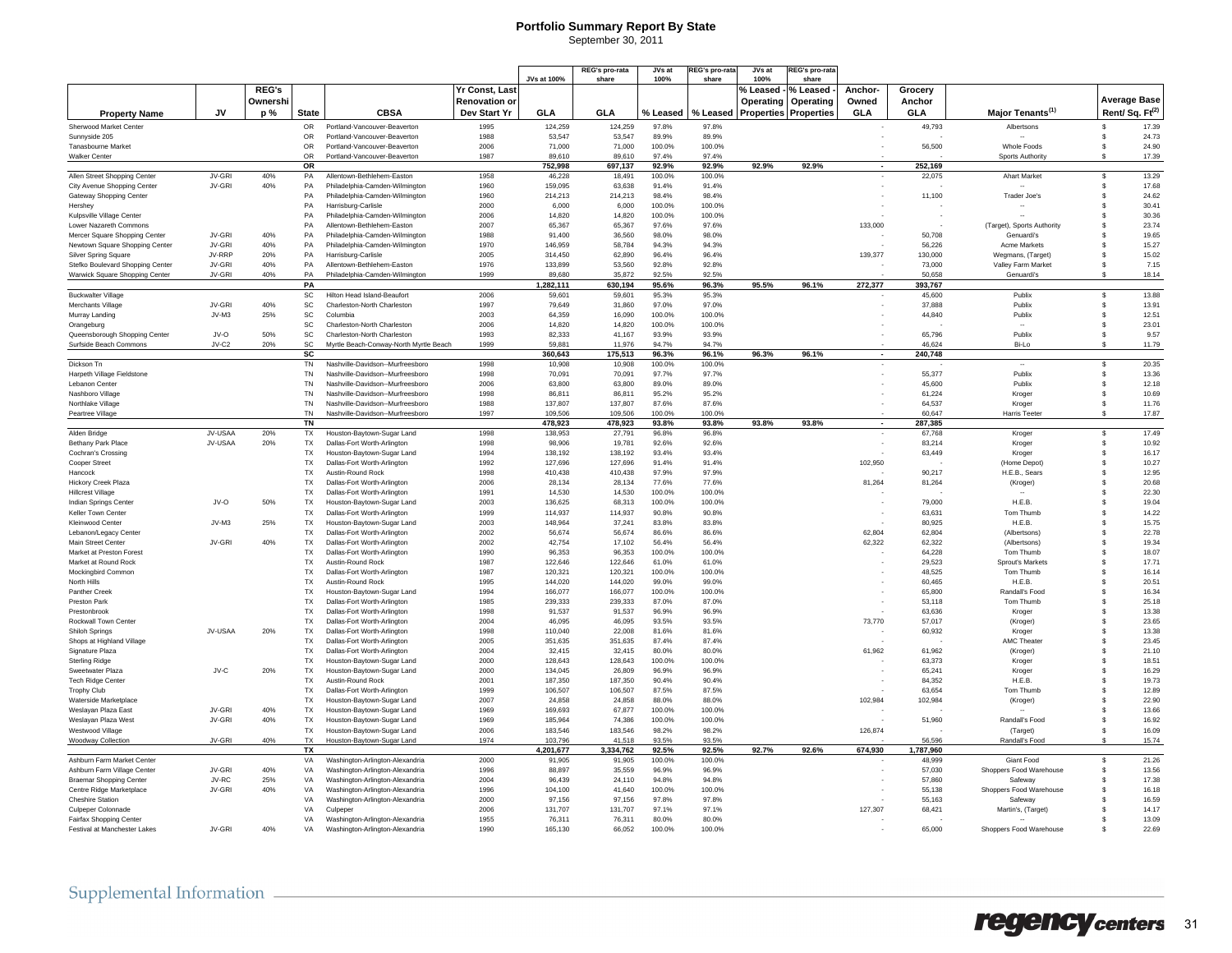### **Portfolio Summary Report By State**

| September 30, 2011 |  |  |
|--------------------|--|--|
|                    |  |  |

|                                         |         |              |              |                                 |                      | <b>JVs at 100%</b> | <b>REG's pro-rata</b><br>share | JVs at<br>100% | रEG's pro-rata<br>share | JVs at<br>100% | lEG's pro-rata<br>share      |                          |               |                                     |                    |                            |
|-----------------------------------------|---------|--------------|--------------|---------------------------------|----------------------|--------------------|--------------------------------|----------------|-------------------------|----------------|------------------------------|--------------------------|---------------|-------------------------------------|--------------------|----------------------------|
|                                         |         | <b>REG's</b> |              |                                 | Yr Const, Last       |                    |                                |                |                         | % Leased -   º | % Leased                     | Anchor-                  | Grocery       |                                     |                    |                            |
|                                         |         | Ownershi     |              |                                 | <b>Renovation or</b> |                    |                                |                |                         |                | Operating                    |                          |               |                                     |                    | <b>Average Base</b>        |
| <b>Property Name</b>                    | JV      | p %          | <b>State</b> | <b>CBSA</b>                     | Dev Start Yr         | <b>GLA</b>         | <b>GLA</b>                     | % Leased       | % Leased                | Operating      | <b>Properties Properties</b> | Owned<br>GLA             | Anchor<br>GLA | Major Tenants <sup>(1)</sup>        |                    | Rent/Sq. Ft <sup>(2)</sup> |
|                                         |         |              |              |                                 |                      |                    |                                |                |                         |                |                              |                          |               |                                     |                    |                            |
| Fortuna Center Plaza                    | JV-RRP  | 20%          | VA           | Washington-Arlington-Alexandria | 2004                 | 104,694            | 20,939                         | 100.0%         | 100.0%                  |                |                              | 123,735                  | 66,870        | Shoppers Food Warehouse, (Target)   |                    | 14.80                      |
| Fox Mill Shopping Center                | JV-GRI  | 40%          | VA           | Washington-Arlington-Alexandria | 1977                 | 103,269            | 41.308                         | 94.7%          | 94.7%                   |                |                              |                          | 49,837        | Giant Food                          |                    | 20.52                      |
| Gayton Crossing                         | JV-GRI  | 40%          | VA           | Richmond                        | 1983                 | 156,917            | 62,767                         | 95.9%          | 95.9%                   |                |                              | 54,606                   | 38,408        | Martin's, (Kroger)                  |                    | 13.88                      |
| Greenbriar Town Center                  | JV-GRI  | 40%          | VA           | Washington-Arlington-Alexandria | 1972                 | 340,006            | 136,002                        | 96.9%          | 96.9%                   |                |                              |                          | 62,319        | Giant Food                          |                    | 21.30                      |
| Hanover Village Shopping Center         | JV-GRI  | 40%          | VA           | Richmond                        | 1971                 | 88,006             | 35,202                         | 82.1%          | 82.1%                   |                |                              | $\sim$                   |               | ш.                                  |                    | 7.89                       |
| <b>Hollymead Town Center</b>            | JV-C2   | 20%          | VA           | Charlottesville                 | 2004                 | 153,739            | 30,748                         | 98.1%          | 98.1%                   |                |                              | 142,500                  | 60,607        | Harris Teeter, (Target)             |                    | 20.41                      |
| Kamp Washington Shopping Center         | JV-GRI  | 40%          | VA           | Washington-Arlington-Alexandria | 1960                 | 71.825             | 28.730                         | 100.0%         | 100.0%                  |                |                              |                          |               |                                     |                    | 33.38                      |
| Kings Park Shopping Center              | JV-GRI  | 40%          | VA           | Washington-Arlington-Alexandria | 1966                 | 74.702             | 29.88                          | 97.2%          | 97.2%                   |                |                              |                          | 28.161        | <b>Giant Food</b>                   |                    | 23.61                      |
| <b>Lorton Station Marketplace</b>       | JV-C2   | 20%          | VA           | Washington-Arlington-Alexandria | 2005                 | 132.445            | 26.489                         | 100.0%         | 100.0%                  |                |                              |                          | 63,000        | Shoppers Food Warehouse             |                    | 19.70                      |
| Lorton Town Center                      | $JV-C2$ | 20%          | VA           | Washington-Arlington-Alexandria | 2005                 | 51,807             | 10,36'                         | 94.7%          | 94.7%                   |                |                              |                          |               |                                     |                    | 26.17                      |
| Market at Opitz Crossing                |         |              | VA           | Washington-Arlington-Alexandria | 2003                 | 149.791            | 149.791                        | 79.7%          | 79.7%                   |                |                              |                          | 51,922        | Safeway                             |                    | 12.34                      |
| Saratoga Shopping Center                | JV-GRI  | 40%          | VA           | Washington-Arlington-Alexandria | 1977                 | 113,013            | 45.205                         | 94.7%          | 94.7%                   |                |                              |                          | 55.713        | Giant Food                          |                    | 17.03                      |
| Shops at County Center                  |         |              | VA           | Washington-Arlington-Alexandria | 2005                 | 96.695             | 96.695                         | 93.4%          | 93.4%                   |                |                              |                          | 52.409        | <b>Harris Teeter</b>                |                    | 19.83                      |
| Shops at Stonewall                      |         |              | VA           | Washington-Arlington-Alexandria | 2007                 | 267,175            | 267.175                        | 97.6%          | 97.6%                   |                |                              |                          | 140,000       | Wegmans, Dick's Sporting Goods      |                    | 12.84                      |
| Shops at Stonewall Phase                |         |              | VA           | Washington-Arlington-Alexandria | 2011                 | 40.670             | 40,670                         | 100.0%         | 100.0%                  |                |                              |                          |               | <b>Dick's Sporting Goods</b>        |                    | <b>NA</b>                  |
| Signal Hill                             | $JV-C2$ | 20%          | VA           | Washington-Arlington-Alexandria | 2004                 | 95,172             | 19,034                         | 100.0%         | 100.0%                  |                |                              |                          | 67.470        | Shoppers Food Warehouse             |                    | 19.31                      |
| Town Center at Sterling Shopping Center | JV-GRI  | 40%          | VA           | Washington-Arlington-Alexandria | 1980                 | 190,069            | 76,028                         | 90.4%          | 90.4%                   |                |                              |                          | 46,935        | Giant Food                          |                    | 17.03                      |
| Village Center at Dulles                | JV-C    | 20%          | VA           | Washington-Arlington-Alexandria | 1991                 | 298,271            | 59.654                         | 98.3%          | 98.3%                   |                |                              |                          | 48,424        | Shoppers Food Warehouse, Gold's Gym |                    | 20.83                      |
| Village Shopping Center                 | JV-GRI  | 40%          | VA           | Richmond                        | 1948                 | 111,177            | 44.47                          | 93.5%          | 93.5%                   |                |                              |                          | 45,023        | Martin's                            |                    | 19.31                      |
| Willston Centre I                       | JV-GRI  | 40%          | VA           | Washington-Arlington-Alexandria | 1952                 | 105,376            | 42.150                         | 95.8%          | 95.8%                   |                |                              |                          |               |                                     |                    | 21.29                      |
| Willston Centre II                      | JV-GRI  | 40%          | VA           | Washington-Arlington-Alexandria | 1986                 | 135.862            | 54.345                         | 95.0%          | 95.0%                   |                |                              | 140.984                  | 42.491        | Safeway, (Target)                   |                    | 19.16                      |
|                                         |         |              | <b>VA</b>    |                                 |                      | 3,732,326          | 1,882,085                      | 95.6%          | 94.6%                   | 95.5%          | 94.5%                        | 589,132                  | 1,327,200     |                                     |                    |                            |
| Aurora Marketplace                      | JV-GRI  | 40%          | WA           | Seattle-Tacoma-Bellevue         | 1991                 | 106,921            | 42,768                         | 94.5%          | 94.5%                   |                |                              |                          | 48,893        | Safeway                             | $\mathbf{\hat{s}}$ | 14.86                      |
| Cascade Plaza                           | JV-C    | 20%          | <b>WA</b>    | Seattle-Tacoma-Bellevue         | 1999                 | 211,072            | 42,214                         | 79.2%          | 79.2%                   |                |                              |                          | 49,440        | Safeway                             |                    | 11.05                      |
| Eastgate Plaza                          | JV-GRI  | 40%          | <b>WA</b>    | Seattle-Tacoma-Bellevue         | 1956                 | 78,230             | 31,292                         | 100.0%         | 100.0%                  |                |                              |                          | 28,775        | Albertsons                          |                    | 22.80                      |
| Inglewood Plaza                         |         |              | <b>WA</b>    | Seattle-Tacoma-Bellevue         | 1985                 | 17,253             | 17,253                         | 100.0%         | 100.0%                  |                |                              |                          |               |                                     |                    | 29.94                      |
| Orchards Market Center                  | JV-RRP  | 20%          | <b>WA</b>    | Portland-Vancouver-Beaverton    | 2004                 | 100.663            | 20.133                         | 100.0%         | 100.0%                  |                |                              |                          |               | <b>Wholesale Sports</b>             |                    | 13.11                      |
| Orchards Market Center II               |         |              | WA           | Portland-Vancouver-Beaverton    | 2005                 | 77,478             | 77,478                         | 89.9%          | 89.9%                   |                |                              |                          |               | <b>LA Fitness</b>                   |                    | 17.86                      |
| Overlake Fashion Plaza                  | JV-GRI  | 40%          | WA           | Seattle-Tacoma-Bellevue         | 1987                 | 80,555             | 32,222                         | 94.5%          | 94.5%                   |                |                              | 230,300                  |               | (Sears)                             |                    | 23.06                      |
| Pine Lake Village                       |         |              | <b>WA</b>    | Seattle-Tacoma-Bellevue         | 1989                 | 102.899            | 102.899                        | 100.0%         | 100.0%                  |                |                              |                          | 40,982        | <b>Quality Foods</b>                |                    | 20.14                      |
| Sammamish-Highlands                     |         |              | WA           | Seattle-Tacoma-Bellevue         | 1992                 | 101,289            | 101,289                        | 95.5%          | 95.5%                   |                |                              | 55,000                   | 55,000        | (Safeway)                           |                    | 24.62                      |
| Southcenter                             |         |              | WA           | Seattle-Tacoma-Bellevue         | 1990                 | 58,282             | 58,282                         | 97.0%          | 97.0%                   |                |                              | 111,900                  |               | (Target)                            |                    | 28.20                      |
| Thomas Lake                             |         |              | WA           | Seattle-Tacoma-Bellevue         | 1998                 | 103,872            | 103,872                        | 89.5%          | 89.5%                   |                |                              |                          | 50,065        | Albertsons                          |                    | 14.32                      |
|                                         |         |              | <b>WA</b>    |                                 |                      | 1,038,514          | 629,702                        | 92.4%          | 94.0%                   | 92.4%          | 94.0%                        | 397,200                  | 273,155       |                                     |                    |                            |
| Racine Centre Shopping Center           | JV-GRI  | 40%          | WI           | Racine                          | 1988                 | 135.827            | 54,331                         | 95.4%          | 95.4%                   |                |                              |                          | 50,979        | Piggly Wiggly                       | s.                 | 7.11                       |
| Whitnall Square Shopping Center         | JV-GRI  | 40%          | WI           | Milwaukee-Waukesha-West Allis   | 1989                 | 133.301            | 53,320                         | 91.6%          | 91.6%                   |                |                              |                          | 69.090        | Pick 'N' Save                       | - \$               | 7.69                       |
|                                         |         |              | WI           |                                 |                      | 269.128            | 107.651                        | 93.5%          | 93.5%                   | 93.5%          | 93.5%                        | $\overline{\phantom{a}}$ | 120.069       |                                     |                    |                            |
|                                         |         |              |              |                                 |                      |                    |                                |                |                         |                |                              |                          |               |                                     |                    |                            |
| <b>Regency Centers Total</b>            |         |              |              |                                 |                      | 42.445.709         | 29.942.962                     | 93.1%          | 92.6%                   | 93.4%          | 92.9%                        | 7.353.856                | 15.477.209    |                                     |                    |                            |

**(1) Major Tenants are the grocer anchor and any tenant over 40,000 square feet. Tenants in parenthesis own their own GLA. (2) Average Base Rent/Sq. Ft. does not include ground leases.**

**JV-C: Co-investment Partnership with Oregon JV-C2: Co-investment Partnership with Oregon**

**JV-CCV: Co-investment Partnership with Oregon**

**JV-GRI: Co-investment Partnership with GRI JV-M3: Co-investment Partnership with Charter Hall Retail REIT**

**JV-O: Other, single property Co-investment Partnerships JV-RC: Co-investment Partnership with CalSTRS**

**JV-RRP: Regency Retail Partners (closed-end fund) JV-USAA: Co-investment Partnership with USAA**

#### **Properties managed by Regency, but not owned**

| Northlake Promenade            | GA | Atlanta-Sandy Springs-Marietta | 25.394  |
|--------------------------------|----|--------------------------------|---------|
| Powers Ferry Kroger            | GA | Atlanta-Sandy Springs-Marietta | 45.528  |
| <b>Lindbergh Crossing</b>      | GA | Atlanta-Sandy Springs-Marietta | 27.059  |
| Roswell Crossing               | GA | Atlanta-Sandy Springs-Marietta | 201.979 |
| <b>Woodstock Crossing</b>      | GA | Atlanta-Sandy Springs-Marietta | 66.122  |
| Centennial Crossroads Plaza    | NV | Las Vegas-Paradise             | 99.064  |
| Cherry Park Market             | OR | Portland-Vancouver-Beaverton   | 113,518 |
| <b>Hillsboro Market Center</b> | OR | Portland-Vancouver-Beaverton   | 148.051 |

**Total square footage managed by Regency, but not owned 726,715**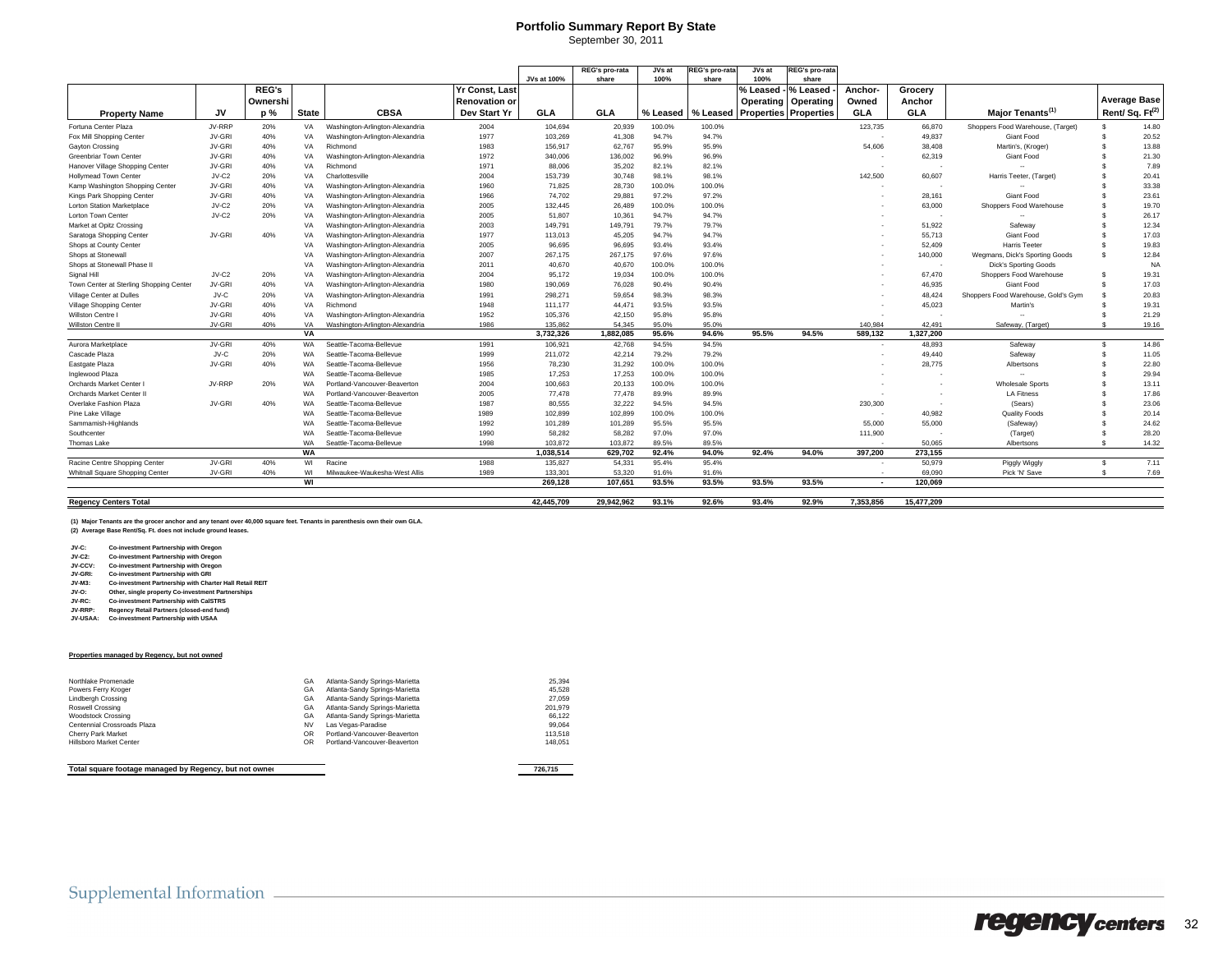### Significant Tenant Rents - Wholly Owned and Regency's Pro-Rata Share of Co-**investment Partnerships**

September 30, 2011

| <b>Tenant</b>           | <b>Tenant</b><br>GLA <sup>(1)</sup> | $%$ of<br>Company-<br><b>Owned GLA</b><br>(1) | <b>Total</b><br><b>Annualized</b><br>Base Rent <sup>(2)</sup> | % of Total<br><b>Annualized</b><br><b>Base</b><br>$Rent^{(2)}$ | Total # of<br><b>Leased Stores</b><br>- 100% Owned # of Leased<br>and JV | Stores in JV |
|-------------------------|-------------------------------------|-----------------------------------------------|---------------------------------------------------------------|----------------------------------------------------------------|--------------------------------------------------------------------------|--------------|
| Kroger                  | 2,148,361                           | 7.2%                                          | \$<br>20,022,909                                              | 4.4%                                                           | 44                                                                       | 13           |
| Publix                  | 2,031,785                           | 6.8%                                          | 19,989,244                                                    | 4.4%                                                           | 55                                                                       | 18           |
| Safeway                 | 1,707,700                           | 5.7%                                          | 16,878,899                                                    | 3.7%                                                           | 51                                                                       | 26           |
| Supervalu               | 925,485                             | 3.1%                                          | 10,775,538                                                    | 2.4%                                                           | 27                                                                       | 15           |
| CVS                     | 500,827                             | 1.7%                                          | 7,359,513                                                     | 1.6%                                                           | 48                                                                       | 23           |
| <b>Whole Foods</b>      | 252,450                             | 0.8%                                          | 6,652,988                                                     | 1.5%                                                           | 8                                                                        | 3            |
| <b>TJX Companies</b>    | 543,334                             | 1.8%                                          | 6,331,997                                                     | 1.4%                                                           | 25                                                                       | 9            |
| Ahold                   | 341,251                             | 1.1%                                          | 4,665,362                                                     | 1.0%                                                           | 13                                                                       | 10           |
| Ross Dress For Less     | 278,612                             | 0.9%                                          | 4,353,146                                                     | 1.0%                                                           | 17                                                                       | 11           |
| H.E.B.                  | 294,765                             | 1.0%                                          | 4,325,545                                                     | 1.0%                                                           | 5                                                                        | 2            |
| PETCO                   | 213,379                             | 0.7%                                          | 3,993,390                                                     | 0.9%                                                           | 23                                                                       | 10           |
| Walgreens               | 193,909                             | 0.6%                                          | 3,728,665                                                     | 0.8%                                                           | 16                                                                       | 4            |
| <b>Starbucks</b>        | 101,637                             | 0.3%                                          | 3,578,601                                                     | 0.8%                                                           | 84                                                                       | 32           |
| <b>Rite Aid</b>         | 234,160                             | 0.8%                                          | 3,547,086                                                     | 0.8%                                                           | 26                                                                       | 15           |
| <b>Sports Authority</b> | 181,523                             | 0.6%                                          | 3,460,631                                                     | 0.8%                                                           | 5                                                                        | 1            |
| Wells Fargo Bank        | 64,830                              | 0.2%                                          | 3,434,976                                                     | 0.8%                                                           | 37                                                                       | 21           |
| <b>Bank of America</b>  | 76,963                              | 0.3%                                          | 3,264,408                                                     | 0.7%                                                           | 28                                                                       | 12           |
| Sears Holdings          | 423,487                             | 1.4%                                          | 3,184,303                                                     | 0.7%                                                           | 10                                                                       | 5            |
| Subway                  | 100,591                             | 0.3%                                          | 2,975,786                                                     | 0.7%                                                           | 114                                                                      | 52           |
| PetSmart                | 178,850                             | 0.6%                                          | 2,959,265                                                     | 0.7%                                                           | 10                                                                       | 4            |
| Target                  | 349,683                             | 1.2%                                          | 2,883,723                                                     | 0.6%                                                           | 4                                                                        | 2            |
| <b>Harris Teeter</b>    | 245,746                             | 0.8%                                          | 2,836,032                                                     | 0.6%                                                           | 8                                                                        | 4            |
| The UPS Store           | 97,118                              | 0.3%                                          | 2,537,559                                                     | 0.6%                                                           | 94                                                                       | 37           |
| Wal-Mart                | 498,204                             | 1.7%                                          | 2,465,948                                                     | 0.5%                                                           | 4                                                                        |              |
| JPMorgan Chase Bank     | 54,572                              | 0.2%                                          | 2,400,703                                                     | 0.5%                                                           | 22                                                                       | 6            |
| Trader Joe's            | 89,994                              | 0.3%                                          | 2,285,832                                                     | 0.5%                                                           | 11                                                                       | 5            |

#### **Fuel Pad base rent (below) is included in the respective grocer's annualized base rent above.**

| Grocer fuel pads on ground leases | Annualized<br>Base Rent <sup>(2)</sup> |
|-----------------------------------|----------------------------------------|
| Safeway Total                     | 105.405                                |
| Kroger Total                      | 34.450                                 |

| GLA owned and occupied by the anchor not included above: |           | # of Tenant-<br><b>Owned Stores</b> | # of Stores<br>including<br>Tenant-<br>Owned |
|----------------------------------------------------------|-----------|-------------------------------------|----------------------------------------------|
| Target                                                   | 1,971,285 | 18                                  | 22                                           |
| Kroger                                                   | 627,856   | 8                                   | 52                                           |
| Wal-Mart                                                 | 575,487   | 4                                   | 8                                            |
| Lowe's Home Improvement                                  | 314,659   | 3                                   | 6                                            |
| Safeway                                                  | 314,000   | 6                                   | 57                                           |
| Sears Holdings                                           | 92,080    |                                     | 11                                           |
| Supervalu                                                | 78,371    | 2                                   | 29                                           |
| Publix                                                   | 62,771    | 4                                   | 56                                           |
|                                                          | 4,036,509 |                                     |                                              |

(1) GLA includes only Regency's pro-rata share of GLA in unconsolidated co-investment partnerships.

(2) Annualized Base Rent includes only Regency's pro-rata share of rent from unconsolidated co-investment partnerships.

Supplemental Information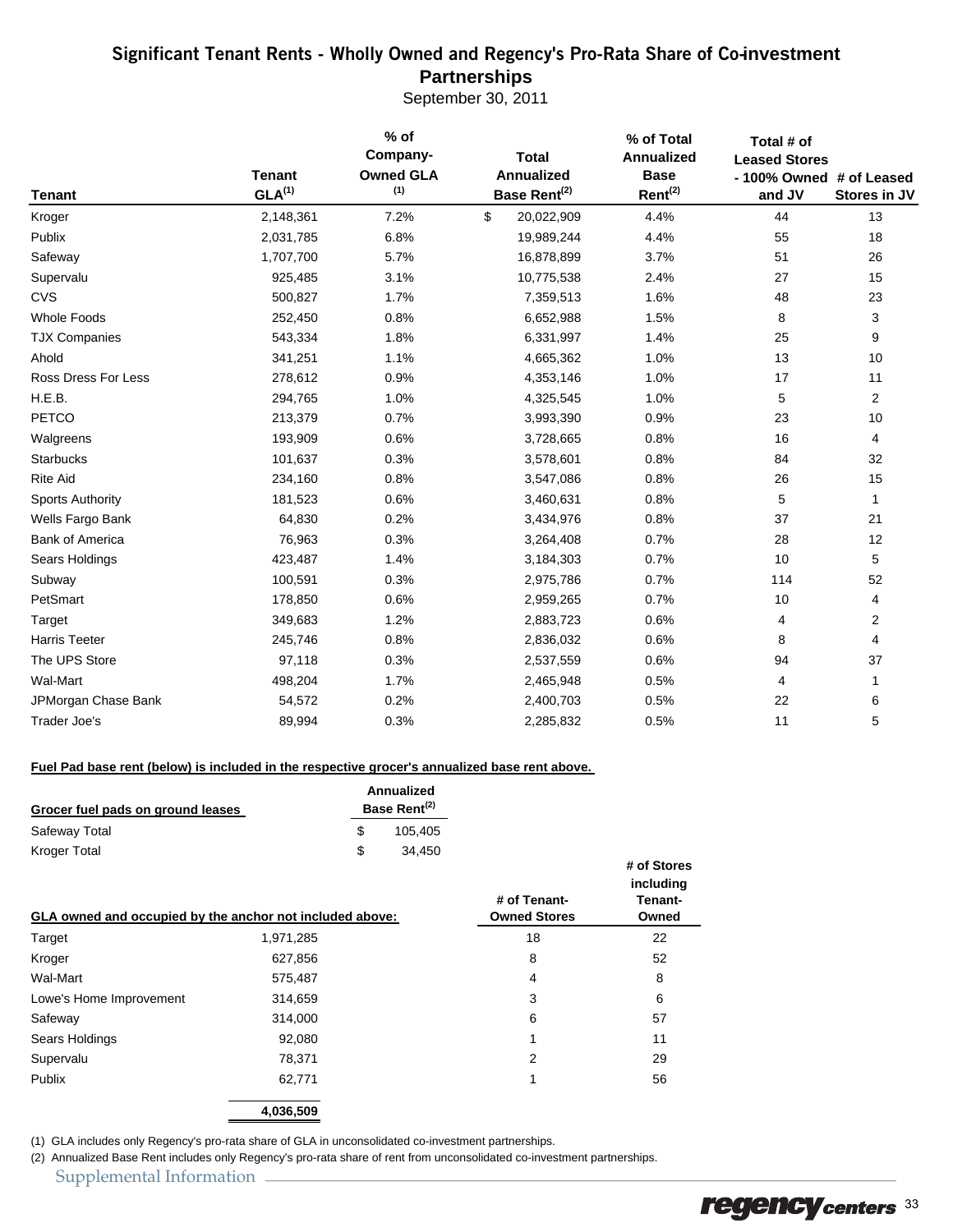### Significant Tenant Rents - Wholly Owned and 100% **of Co-investment Partnerships**

|                         |                           |                                          | September 30, 2011                                            | % of Total                                       | Total # of                                               |                                          |
|-------------------------|---------------------------|------------------------------------------|---------------------------------------------------------------|--------------------------------------------------|----------------------------------------------------------|------------------------------------------|
| <b>Tenant</b>           | Tenant GLA <sup>(1)</sup> | % of Company<br>Owned GLA <sup>(1)</sup> | <b>Total</b><br><b>Annualized</b><br>Base Rent <sup>(2)</sup> | <b>Annualized</b><br><b>Base</b><br>$Rent^{(2)}$ | Leased<br><b>Stores - 100%</b><br>Owned and<br><b>JV</b> | # of<br>Leased<br><b>Stores in</b><br>JV |
| Safeway                 | 2,686,154                 | 6.3%                                     | \$<br>28,318,188                                              | 4.4%                                             | 51                                                       | 26                                       |
| Publix                  | 2,603,933                 | 6.1%                                     | 25,718,175                                                    | 4.0%                                             | 55                                                       | 18                                       |
| Kroger                  | 2,671,943                 | 6.3%                                     | 24,446,176                                                    | 3.8%                                             | 44                                                       | 13                                       |
| Supervalu               | 1,454,411                 | 3.4%                                     | 16,384,307                                                    | 2.5%                                             | 27                                                       | 15                                       |
| <b>CVS</b>              | 726,744                   | 1.7%                                     | 11,133,088                                                    | 1.7%                                             | 48                                                       | 23                                       |
| <b>Whole Foods</b>      | 363,569                   | 0.9%                                     | 9,398,199                                                     | 1.5%                                             | 8                                                        | 3                                        |
| <b>TJX Companies</b>    | 689,172                   | 1.6%                                     | 7,913,552                                                     | 1.2%                                             | 25                                                       | 9                                        |
| Ahold                   | 632,515                   | 1.5%                                     | 7,627,978                                                     | 1.2%                                             | 13                                                       | 10                                       |
| Ross Dress For Less     | 491,217                   | 1.2%                                     | 7,306,164                                                     | 1.1%                                             | 17                                                       | 11                                       |
| <b>PETCO</b>            | 322,585                   | 0.8%                                     | 6,256,214                                                     | 1.0%                                             | 23                                                       | 10                                       |
| H.E.B.                  | 394,959                   | 0.9%                                     | 5,700,545                                                     | 0.9%                                             | 5                                                        | 2                                        |
| Wells Fargo Bank        | 97,599                    | 0.2%                                     | 5,487,579                                                     | 0.8%                                             | 37                                                       | 21                                       |
| <b>Rite Aid</b>         | 383,613                   | 0.9%                                     | 5,473,946                                                     | 0.8%                                             | 26                                                       | 15                                       |
| <b>Harris Teeter</b>    | 409,347                   | 1.0%                                     | 4,838,121                                                     | 0.7%                                             | 8                                                        | 4                                        |
| <b>Starbucks</b>        | 136,382                   | 0.3%                                     | 4,829,182                                                     | 0.7%                                             | 84                                                       | 32                                       |
| <b>Bank of America</b>  | 102,158                   | 0.2%                                     | 4,769,577                                                     | 0.7%                                             | 28                                                       | 12                                       |
| Target                  | 514,078                   | 1.2%                                     | 4,760,504                                                     | 0.7%                                             | 4                                                        | $\overline{2}$                           |
| Sears Holdings          | 573,085                   | 1.4%                                     | 4,481,238                                                     | 0.7%                                             | 10                                                       | 5                                        |
| Subway                  | 148,331                   | 0.3%                                     | 4,416,013                                                     | 0.7%                                             | 114                                                      | 52                                       |
| Walgreens               | 229,963                   | 0.5%                                     | 4,277,441                                                     | 0.7%                                             | 16                                                       | 4                                        |
| 24 Hour Fitness         | 198,706                   | 0.5%                                     | 3,979,061                                                     | 0.6%                                             | 6                                                        | 4                                        |
| PetSmart                | 240,700                   | 0.6%                                     | 3,924,549                                                     | 0.6%                                             | 10                                                       | 4                                        |
| <b>Sports Authority</b> | 209,757                   | 0.5%                                     | 3,820,620                                                     | 0.6%                                             | 5                                                        | 1                                        |
| Toys "R" Us             | 262,446                   | 0.6%                                     | 3,785,358                                                     | 0.6%                                             | 6                                                        | 5                                        |
| The UPS Store           | 132,172                   | 0.3%                                     | 3,454,859                                                     | 0.5%                                             | 94                                                       | 37                                       |
| Lowe's Home Improvement | 448,112                   | 1.1%                                     | 3,386,132                                                     | 0.5%                                             | 3                                                        | 1                                        |
| Trader Joe's            | 128,365                   | 0.3%                                     | 3,219,094                                                     | 0.5%                                             | 11                                                       | 5                                        |

#### **Fuel Pad base rent (below) is included in the respective grocer's annualized base rent above.**

| Grocer fuel pads on ground leases | Annualized<br>Base Rent <sup>(2)</sup> |  |  |
|-----------------------------------|----------------------------------------|--|--|
| Safeway Total                     | 254.400                                |  |  |
| Kroger Total                      | 44.200                                 |  |  |

| $$ $$ $$ $$ $$ $$ $$    | $\cdot$ , $\cdot$<br>GLA owned and occupied by the anchor not included above: | # of Tenant-<br><b>Owned Stores</b> | # of Stores<br>including<br>Tenant-<br>Owned |
|-------------------------|-------------------------------------------------------------------------------|-------------------------------------|----------------------------------------------|
| Target                  | 2,394,763                                                                     | 18                                  | 22                                           |
| Wal-Mart                | 737,887                                                                       | 4                                   | 8                                            |
| Kroger                  | 666,256                                                                       | 8                                   | 52                                           |
| Lowe's Home Improvement | 446,659                                                                       | 3                                   | 6                                            |
| Safeway                 | 314,000                                                                       | 6                                   | 57                                           |
| Sears Holdings          | 230,200                                                                       | 1                                   | 11                                           |
| Supervalu               | 101,721                                                                       | 2                                   | 29                                           |
| Publix                  | 62,771                                                                        | 1                                   | 56                                           |
|                         | 4,954,257                                                                     |                                     |                                              |

(1) GLA includes 100% of the GLA in unconsolidated co-investment partnerships.

(2) Total Annualized Base Rent includes 100% of the base rent in unconsolidated co-investment partnerships.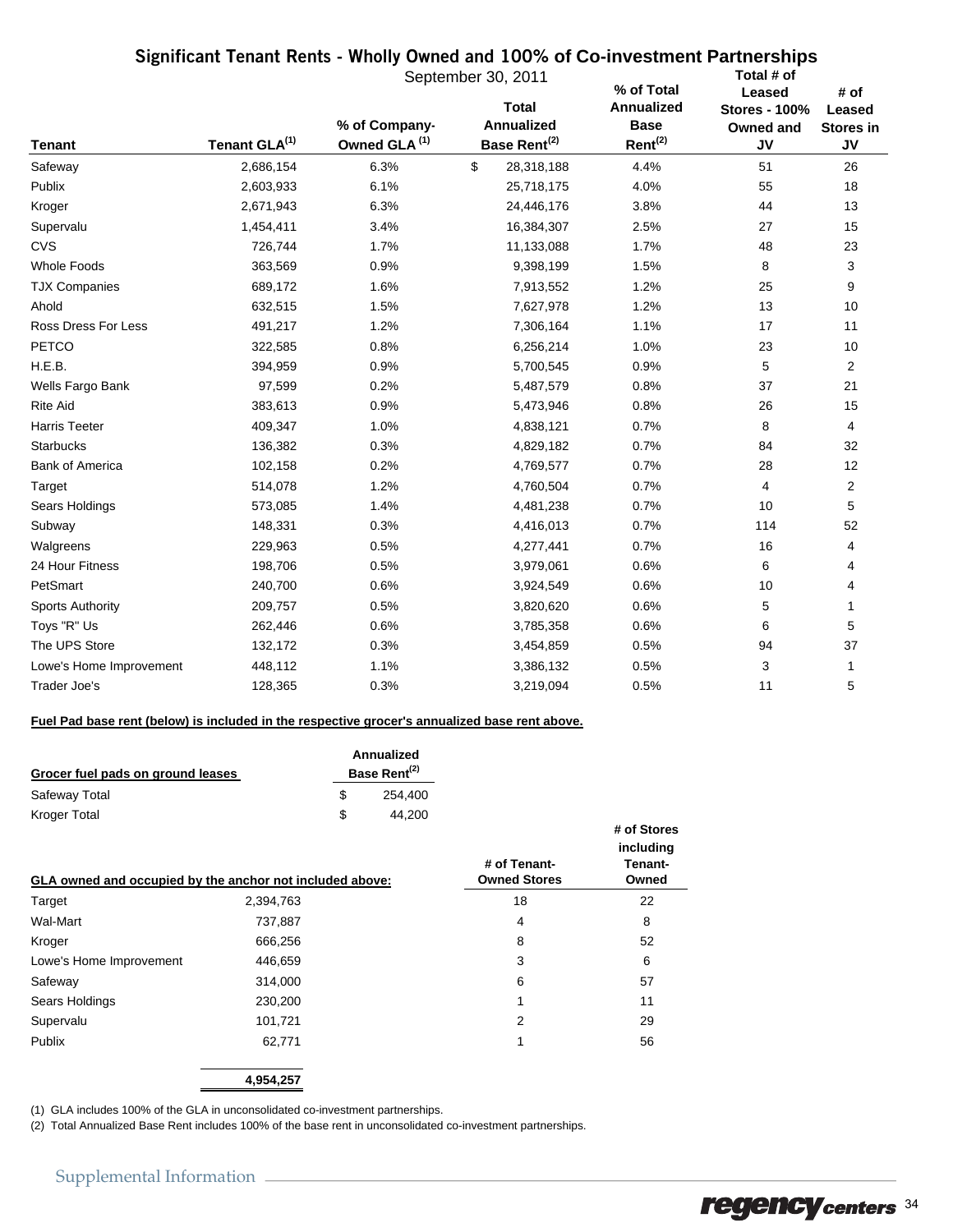#### **Tenant Lease Expirations**

September 30, 2011

|                                    | <b>All Tenants</b>              |                                                         |                                                                                    |                                                                                    |                                      |                                |                                   |                                                                         |                                                                        |
|------------------------------------|---------------------------------|---------------------------------------------------------|------------------------------------------------------------------------------------|------------------------------------------------------------------------------------|--------------------------------------|--------------------------------|-----------------------------------|-------------------------------------------------------------------------|------------------------------------------------------------------------|
| Regency's Pro-Rata Share           |                                 |                                                         |                                                                                    |                                                                                    |                                      |                                |                                   | Co-investment Partnerships at 100%                                      |                                                                        |
| Lease<br><b>Expiration</b><br>Year | Pro-Rata<br><b>Expiring GLA</b> | Percent of<br>Pro-Rata<br><b>Expiring</b><br><b>GLA</b> | Pro-Rata<br><b>In-Place Minimum</b><br><b>Rent Under</b><br><b>Expiring Leases</b> | Percent of<br><b>Expiring</b><br>Pro-Rata<br><b>Minimum</b><br>Rent <sup>(2)</sup> | Pro-rata<br><b>Expiring</b><br>A.B.R | <b>Expiring GLA</b><br>at 100% | Percent of<br><b>Expiring GLA</b> | <b>In-Place Minimum</b><br><b>Rent Under Expiring</b><br>Leases at 100% | <b>Percent of</b><br><b>Expiring</b><br><b>Minimum</b><br>$Rent^{(2)}$ |
| (1)                                | 230,655                         | $0.9\%$ \$                                              | 4,705,982                                                                          | 1.0%                                                                               | \$20.40                              | 318,658                        | $0.8\%$ \$                        | 6,664,018                                                               | 1.0%                                                                   |
| 2011                               | 309,604                         | 1.2%                                                    | 6,200,388                                                                          | 1.4%                                                                               | 20.03                                | 432,190                        | 1.1%                              | 8,859,495                                                               | 1.4%                                                                   |
| 2012                               | 2,990,306                       | 11.2%                                                   | 57,842,756                                                                         | 12.7%                                                                              | 19.34                                | 4,171,812                      | 10.9%                             | 81,062,419                                                              | 12.5%                                                                  |
| 2013                               | 2,626,502                       | 9.8%                                                    | 50,860,147                                                                         | 11.2%                                                                              | 19.36                                | 4,109,411                      | 10.7%                             | 74,390,604                                                              | 11.5%                                                                  |
| 2014                               | 2,546,658                       | 9.5%                                                    | 50,220,000                                                                         | 11.1%                                                                              | 19.72                                | 3,710,487                      | 9.7%                              | 72,456,424                                                              | 11.2%                                                                  |
| 2015                               | 2,165,099                       | 8.1%                                                    | 43,330,335                                                                         | 9.5%                                                                               | 20.01                                | 3,372,138                      | 8.8%                              | 64,784,664                                                              | 10.0%                                                                  |
| 2016                               | 2,784,410                       | 10.4%                                                   | 46.441.723                                                                         | 10.2%                                                                              | 16.68                                | 4,012,503                      | 10.5%                             | 68,145,553                                                              | 10.5%                                                                  |
| 2017                               | 1,837,883                       | 6.9%                                                    | 31,399,735                                                                         | 6.9%                                                                               | 17.08                                | 2,578,076                      | 6.7%                              | 43,243,293                                                              | 6.7%                                                                   |
| 2018                               | 1,395,655                       | 5.2%                                                    | 22,144,019                                                                         | 4.9%                                                                               | 15.87                                | 1,948,991                      | 5.1%                              | 30,778,722                                                              | 4.8%                                                                   |
| 2019                               | 1,190,727                       | 4.5%                                                    | 18,800,989                                                                         | 4.1%                                                                               | 15.79                                | 1,619,576                      | 4.2%                              | 26,094,254                                                              | 4.0%                                                                   |
| 2020                               | 1,596,564                       | 6.0%                                                    | 23,391,229                                                                         | 5.1%                                                                               | 14.65                                | 2,141,949                      | 5.6%                              | 30,334,865                                                              | 4.7%                                                                   |
| 10 Year Total                      | 19,674,061                      | 73.7%                                                   | 355,337,302                                                                        | 78.2%                                                                              | 18.06                                | 28,415,791                     | 74.3%                             | 506,814,311                                                             | 78.4%                                                                  |
| Thereafter                         | 7,036,675                       | 26.3%                                                   | 99,029,215                                                                         | 21.8%                                                                              | 14.07                                | 9,822,656                      | 25.7%                             | 140,014,522                                                             | 21.6%                                                                  |
|                                    | 26,710,736                      | $100.0\%$ \$                                            | 454.366.517                                                                        | 100.0%                                                                             | \$17.01                              | 38,238,447                     | $100.0\%$ \$                      | 646.828.831                                                             | 100.0%                                                                 |

#### **Anchor Tenants(3)**

#### **Regency's Pro-Rata Share Co-investment Partnerships at 100%**

| Lease<br><b>Expiration</b><br>Year | Pro-Rata<br><b>Expiring GLA</b> | Percent of<br>Pro-Rata<br><b>Expiring</b><br><b>GLA</b> | Pro-Rata<br><b>In-Place Minimum</b><br><b>Rent Under</b><br><b>Expiring Leases</b> | Percent of<br><b>Expiring</b><br>Pro-Rata<br><b>Minimum</b><br>Rent <sup>(2)</sup> | Pro-rata<br><b>Expiring</b><br>A.B.R | <b>Expiring GLA</b><br>at 100% | Percent of<br><b>Expiring GLA</b> | <b>In-Place Minimum</b><br><b>Rent Under Expiring</b><br>Leases at 100% | Percent of<br><b>Expiring</b><br>Minimum<br>Rent <sup>(2)</sup> |
|------------------------------------|---------------------------------|---------------------------------------------------------|------------------------------------------------------------------------------------|------------------------------------------------------------------------------------|--------------------------------------|--------------------------------|-----------------------------------|-------------------------------------------------------------------------|-----------------------------------------------------------------|
| (1)                                | 51,922                          | $0.3\%$ \$                                              | 259,610                                                                            | 0.2%                                                                               |                                      | 51,922                         | $0.2\%$ \$                        | 259,610                                                                 | 0.1%                                                            |
| 2011                               | 40,832                          | 0.3%                                                    | 214,250                                                                            | 0.1%                                                                               | 5.25                                 | 40,832                         | 0.2%                              | 214,250                                                                 | 0.1%                                                            |
| 2012                               | 889,069                         | 5.9%                                                    | 7,881,627                                                                          | 4.8%                                                                               | 8.87                                 | 1,246,399                      | 5.7%                              | 11,514,907                                                              | 4.8%                                                            |
| 2013                               | 815,899                         | 5.4%                                                    | 7,000,577                                                                          | 4.3%                                                                               | 8.58                                 | 1,567,183                      | 7.2%                              | 13,312,571                                                              | 5.6%                                                            |
| 2014                               | 822,472                         | 5.5%                                                    | 8,324,742                                                                          | 5.1%                                                                               | 10.12                                | 1,231,359                      | 5.7%                              | 13,163,372                                                              | 5.5%                                                            |
| 2015                               | 686,068                         | 4.6%                                                    | 6,734,466                                                                          | 4.1%                                                                               | 9.82                                 | 1,218,976                      | 5.6%                              | 11,882,928                                                              | 5.0%                                                            |
| 2016                               | 1,337,839                       | 8.9%                                                    | 11,690,232                                                                         | 7.1%                                                                               | 8.74                                 | 1,886,070                      | 8.7%                              | 17,749,218                                                              | 7.4%                                                            |
| 2017                               | 1,114,657                       | 7.4%                                                    | 13,304,264                                                                         | 8.1%                                                                               | 11.94                                | 1,625,067                      | 7.5%                              | 19,345,248                                                              | 8.1%                                                            |
| 2018                               | 869,741                         | 5.8%                                                    | 10,003,736                                                                         | 6.1%                                                                               | 11.50                                | 1,260,758                      | 5.8%                              | 14,569,175                                                              | 6.1%                                                            |
| 2019                               | 927,672                         | 6.2%                                                    | 12,216,788                                                                         | 7.4%                                                                               | 13.17                                | 1,237,851                      | 5.7%                              | 16,245,790                                                              | 6.8%                                                            |
| 2020                               | 1,239,022                       | 8.3%                                                    | 14,910,677                                                                         | 9.1%                                                                               | 12.03                                | 1,644,729                      | 7.6%                              | 18,832,426                                                              | 7.9%                                                            |
| 10 Year Total                      | 8,795,194                       | 58.6%                                                   | 92,540,969                                                                         | 56.4%                                                                              | 10.52                                | 13,011,146                     | 59.8%                             | 137,089,496                                                             | 57.2%                                                           |
| Thereafter                         | 6,210,770                       | 41.4%                                                   | 71,460,464                                                                         | 43.6%                                                                              | 11.51                                | 8,735,659                      | 40.2%                             | 102,656,346                                                             | 42.8%                                                           |
|                                    | 15,005,964                      | 100.0% \$                                               | 164,001,434                                                                        | 100.0%                                                                             | \$10.93                              | 21,746,805                     | 100.0%\$                          | 239,745,843                                                             | 100.0%                                                          |

Reflects in place leases as of September 30, 2011, but does not account for contractual rent steps and assumes that no tenants exercise renewal options.

(1) Leases currently under month to month lease or in process of renewal.

(2) Total Minimum Rent includes base rent for all properties, but excludes additional rent such as percentage rent, common area maintenance, real estate taxes, and insurance reimbursements.

(3) Anchor tenants represent any tenant at least 20,000 square feet.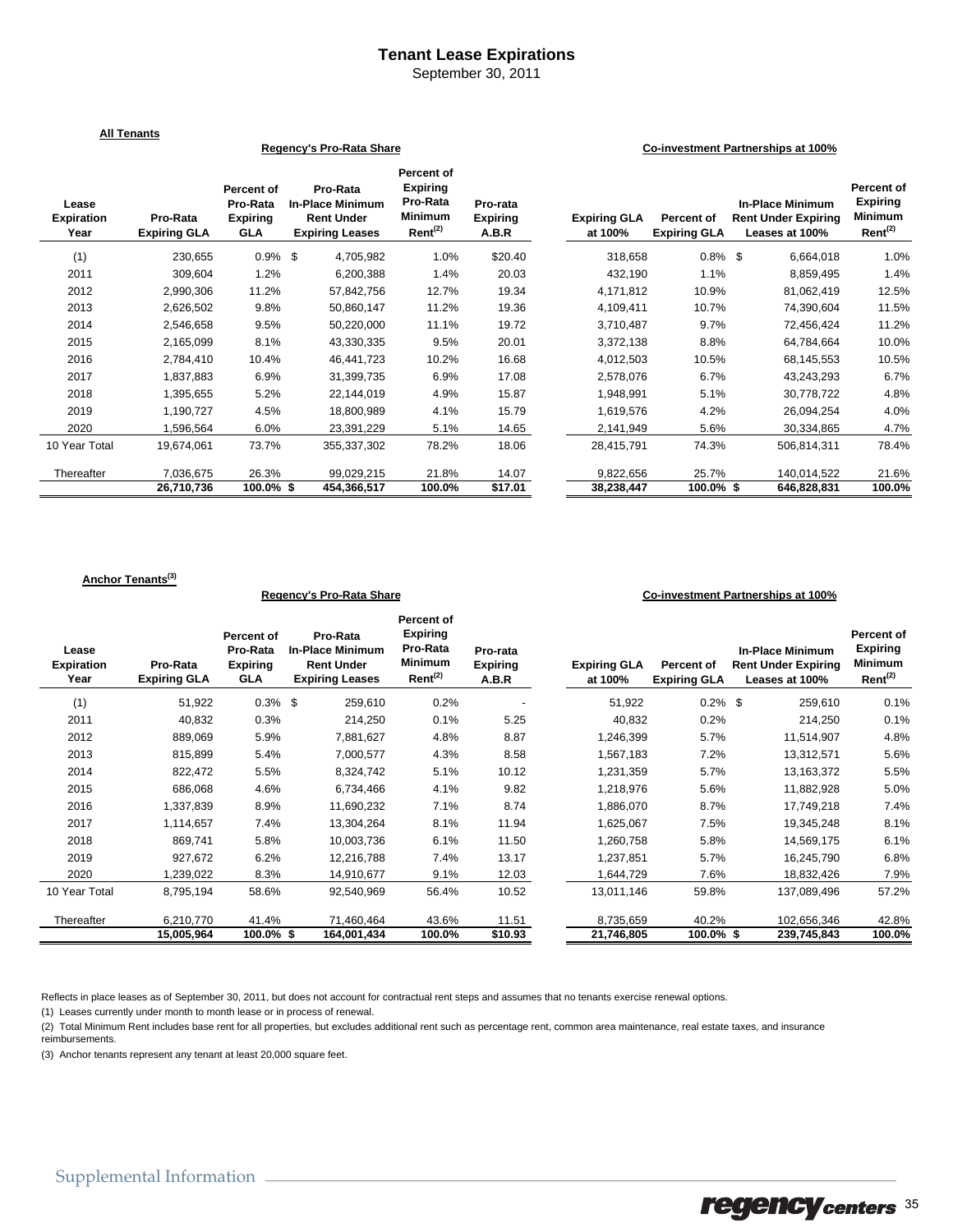### **Tenant Lease Expirations**

September 30, 2011

#### **Inline Tenants**

#### **Lease Expiration Year Pro-Rata Expiring GLA Percent of Pro-Rata In-Place Pro-Rata Expiring GLA Minimum Rent Under Expiring Leases Percent of Expiring Pro-Rata Minimum Rent(2) Pro-rata Expiring A.B.R Expiring GLA at 100% Percent of Expiring GLA In-Place Minimum Rent Under Expiring Leases at 100% Percent Expiring Minimum Rent(2)** (1) 178,733 1.5% \$ 4,446,372 1.5% \$24.88 266,736 1.6% \$ 6,404,408 1.6% 2011 268,772 2.3% 5,986,138 2.1% 22.27 391,358 2.4% 8,645,245 2.1% 2012 2,101,237 18.0% 49,961,128 17.2% 23.78 2,925,413 17.7% 69,547,512 17.1% 2013 1,810,603 15.5% 43,859,570 15.1% 24.22 2,542,228 15.4% 61,078,032 15.0% 2014 1,724,186 14.7% 41,895,258 14.4% 24.30 2,479,128 15.0% 59,293,052 14.6% 2015 1,479,031 12.6% 36,595,870 12.6% 24.74 2,153,162 13.1% 52,901,736 13.0% 2016 1,446,572 12.4% 34,751,491 12.0% 24.02 2,126,433 12.9% 50,396,335 12.4% 2017 723,226 6.2% 18,095,470 6.2% 25.02 953,009 5.8% 23,898,045 5.9% 2018 525,913 4.5% 12,140,284 4.2% 23.08 688,233 4.2% 16,209,547 4.0% 2019 263,055 2.2% 6,584,200 2.3% 25.03 381,725 2.3% 9,848,463 2.4% 2020 357,542 3.1% 8,480,552 2.9% 23.72 497,220 3.0% 11,502,439 2.8% 10 Year Total 10,878,868 92.9% 262,796,333 90.5% 24.16 15,404,645 93.4% 369,724,814 90.8% Thereafter 825,904 7.1% 27,568,751 9.5% 33.38 1,086,997 6.6% 37,358,175 9.2% **11,704,772 100.0% 290,365,084 \$ 100.0% \$24.81 16,491,642 100.0% 407,082,989 \$ 100.0% Regency's Pro-Rata Share Co-investment Partnerships at 100%**

Reflects in place leases as of September 30, 2011, but does not account for contractual rent steps and assumes that no tenants exercise renewal options.

(1) Leases currently under month to month lease or in process of renewal.

(2) Total Minimum Rent includes base rent for all properties, but excludes additional rent such as percentage rent, common area maintenance, real estate taxes, and insurance reimbursements.

**of**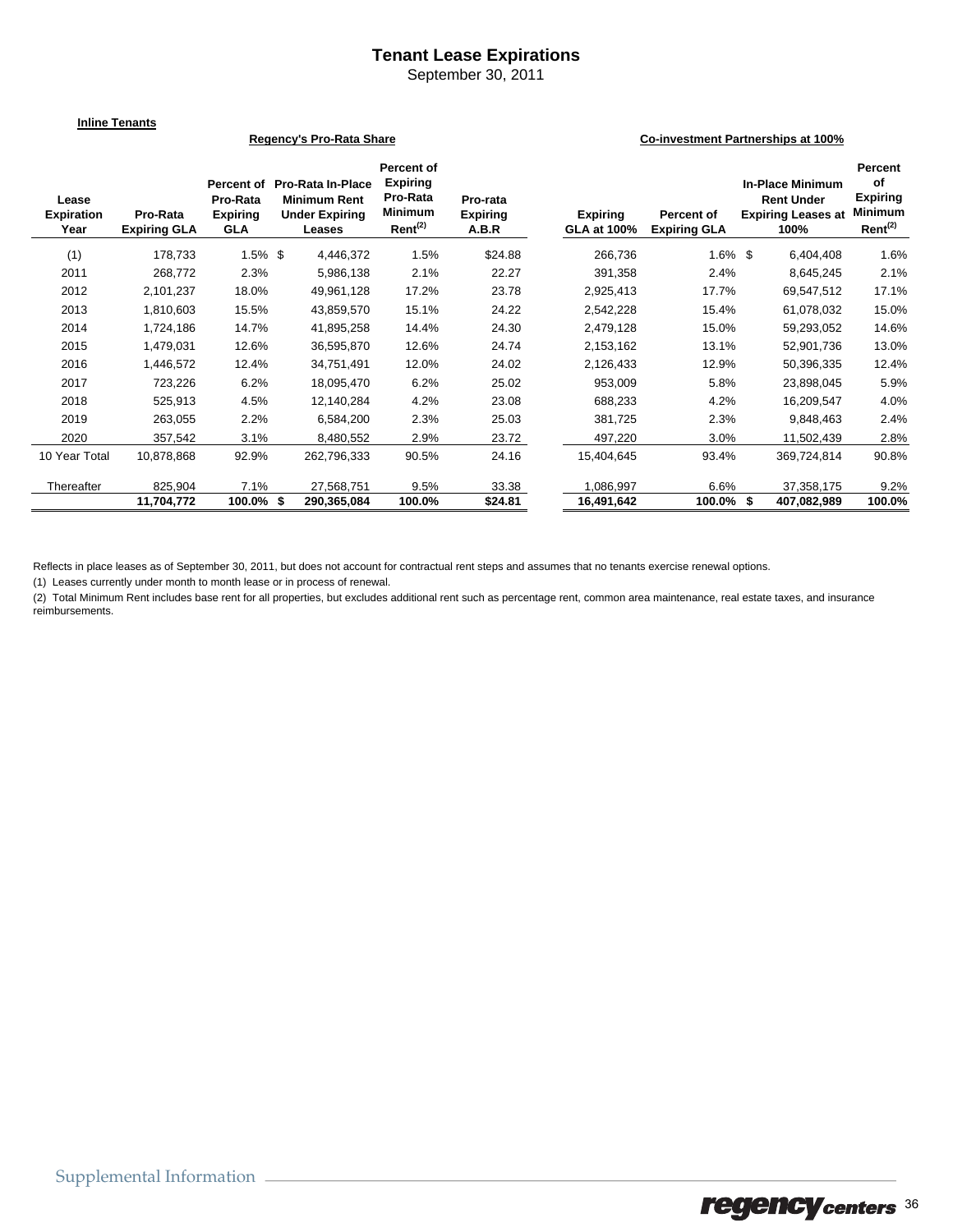### **Earnings and Valuation Guidance**

September 30, 2011

| (\$000s except per share numbers)                                                             | 2009A     | 2010A     | 2011E                 | 1Q11A    | 2Q11A     | 3Q11A    | 4Q11E         |
|-----------------------------------------------------------------------------------------------|-----------|-----------|-----------------------|----------|-----------|----------|---------------|
| FFO / Share (for actuals please see related press release)                                    |           |           | $$2.45 - $2.51$       |          |           |          | $$.61 - $.67$ |
|                                                                                               |           |           |                       |          |           |          |               |
| <b>Recurring FFO / Share</b>                                                                  |           |           | $$2.34 - $2.40$       |          |           |          | $$.58 - $.64$ |
| Same Property -- Wholly owned and Regency's pro-rata share of co-<br>investment partnerships: |           |           |                       |          |           |          |               |
| Same property percent leased at period end                                                    | 93.1%     | 92.8%     | 92.0% - 93.5%         | 92.0%    | 92.2%     | 93.0%    |               |
| Same property NOI growth                                                                      | $-6.7%$   | 1.2%      | $(1.0)$ % - 0%        | $-1.6%$  | $-0.8%$   | $-0.2%$  |               |
| Same property NOI growth without termination fees                                             | $-6.1%$   | 0.0%      | $(0.25)\% - 0.75\%$   | 0.6%     | $-0.3%$   | 0.2%     |               |
| Same property recovery rate                                                                   | 77.3%     | 77.0%     | 76% - 78%             | 75.4%    | 76.4%     | 76.4%    |               |
| Rental rate growth                                                                            | $-2.7%$   | $-1.8%$   | $(3.0)$ % - 0%        | $-4.9%$  | $-1.0%$   | $-1.6%$  |               |
| Percentage Rent -- Consolidated Only                                                          | \$3,584   | \$2,540   | $$2,000 - $2,800$     | \$907    | \$151     | \$430    |               |
| Recovery Rate -- Consolidated Only - All Properties                                           | 73.7%     | 74.2%     | 72% - 74%             | 72.1%    | 74.6%     | 73.7%    |               |
| <b>Investment Activity</b>                                                                    |           |           |                       |          |           |          |               |
| Regency's Additional 15% Investment in GRI JV                                                 | \$0       | \$239,718 | \$0                   | \$0      | \$0       | \$0      |               |
| Cap rate (average)                                                                            | 0.0%      | 9.6%      | 0.0%                  | 0.0%     | 0.0%      | 0.0%     |               |
| Acquisitions - (REG Pro-Rata)                                                                 | \$8,942   | \$89,722  | \$110,643-\$140,000   | \$0      | \$11,029  | \$99,614 |               |
| Cap rate (average)                                                                            | 9.3%      | 6.7%      | $5.8\% - 6.0\%$       | 0.0%     | 7.6%      | 5.9%     |               |
| JV Acquisitions - REG contributions (gross \$)                                                | \$133,865 | \$0       | \$0                   | \$0      | \$0       | \$0      |               |
| Cap rate (average)                                                                            | 8.8%      | 0.0%      | 0.0%                  | 0.0%     | 0.0%      | 0.0%     |               |
| REG % ownership                                                                               | 20%       | 0%        | 0%                    | 0%       | 0%        | 0%       |               |
| Dispositions - (REG Pro-Rata)                                                                 | \$189,509 | \$62,600  | \$32,000-\$90,000     | \$4,298  | \$1,220   | \$21,303 |               |
| Cap rate (average)                                                                            | 8.4%      | 8.4%      | $7.8\% - 8.3\%$       | 12.2%    | 4.9%      | 8.5%     |               |
| Development starts                                                                            | \$29,814  | \$6,060   | \$40,000-\$100,000    | \$13,761 | \$2,109   | \$0      |               |
| Development completions - net costs                                                           | \$111,257 | \$306,188 | \$257,000 - \$287,000 | \$2,685  | \$121,836 | \$23,515 |               |
| Stabilized yield (net dev costs)                                                              | 7.9%      | 7.9%      | 6.9%-7.1%             | 6.0%     | 6.7%      | 10.1%    |               |
| Completion yield (net dev costs)                                                              | 7.7%      | 6.0%      | 5.0%-5.5%             | 2.7%     | 5.2%      | 7.7%     |               |
| Capitalized interest on completions                                                           | \$1,585   | \$607     | $$345 - $500$         | \$112    | \$100     | \$133    |               |
| Transaction profits net of deal costs and taxes                                               | \$23,233  | \$3,597   | \$5,700 to \$8,000    | \$1,727  | \$4,619   | $-5537$  |               |
| Third party fees and commissions                                                              | \$30,508  | \$26,806  | \$27,500-\$29,000     | \$7,858  | \$7,194   | \$6,940  |               |

| <b>Net Asset Valuation Guidance:</b><br>Estimated market value of expansion land and outparcels available                     | \$90.511 |
|-------------------------------------------------------------------------------------------------------------------------------|----------|
| NOI from in-process developments (current quarter)                                                                            | \$4.512  |
| NOI from leases signed but not yet rent-paying in operating properties,<br>including completed developments (current quarter) | \$2.052  |

Forward-looking statements involve risks, uncertainties and assumptions. Actual future performance, outcomes and results may differ materially from those expressed in forwardlooking statements. Please refer to the documents filed by Regency Centers Corporation with the SEC, specifically the most recent reports on forms 10K and 10Q, which identify important risk factors which could cause actual results to differ from those contained in the forward-looking statements.